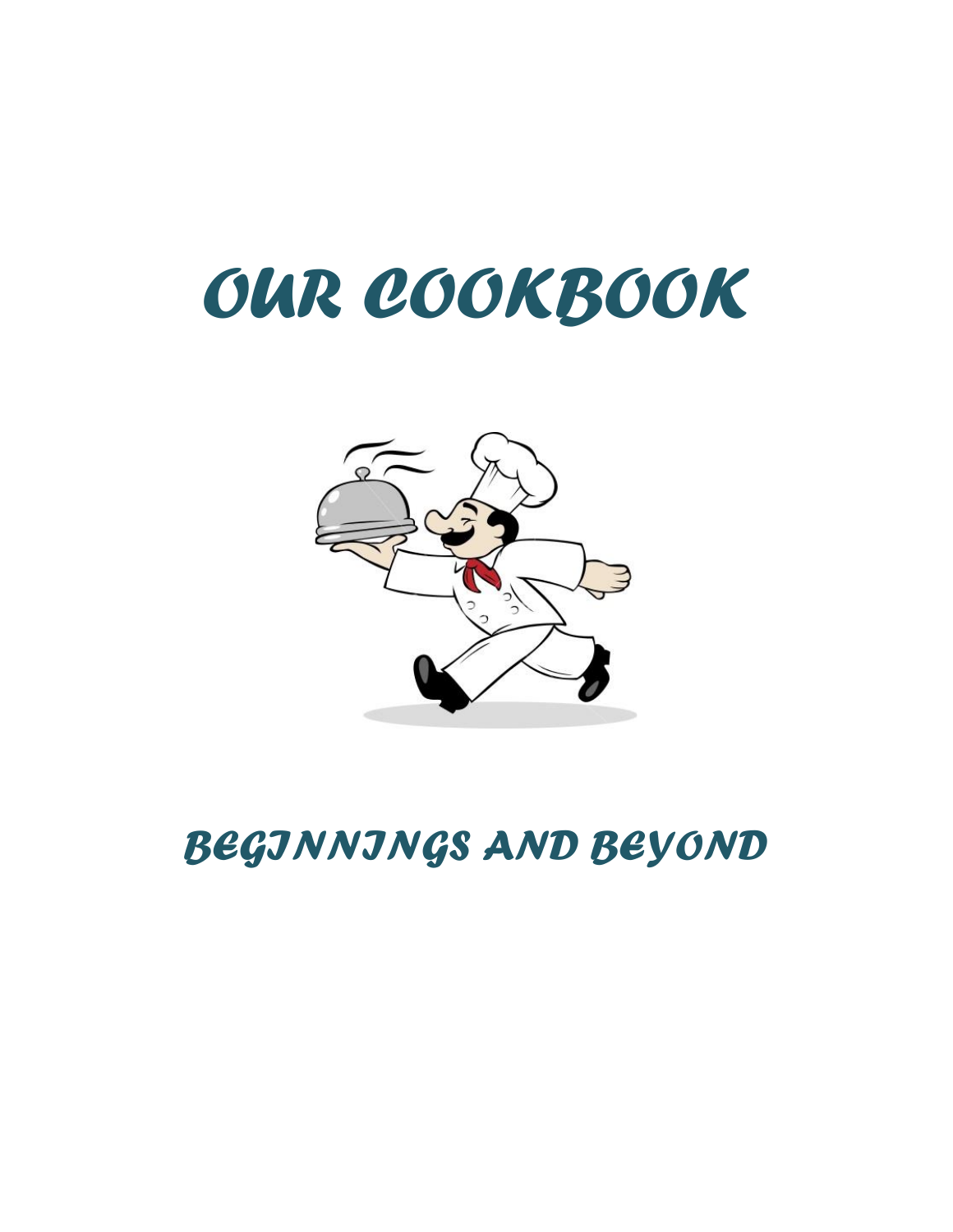## **BEEF AND VEGETABLE CASSEROLE**

|                          | <b>Per Serving:</b> | 1-1/2 oz. Meat/Meat Alt. & 1/2 c Veg. |         |        |         |  |  |
|--------------------------|---------------------|---------------------------------------|---------|--------|---------|--|--|
|                          | <b>Servings:</b>    | 10                                    | 20      | 40     | 50      |  |  |
| Lean ground beef         |                     | $1$ lb.                               | $2$ lb. | 4 lb.  | 5 lb.   |  |  |
| Chopped onions           |                     | 1 cup                                 | 2 cups  | 4 cups | 5 cups  |  |  |
| Carrots, thinly sliced   |                     | 1 cup                                 | 2 cups  | 4 cups | 5 cups  |  |  |
| Potatoes, cubed          |                     | 1 cup                                 | 2 cups  | 4 cups | 5 cups  |  |  |
| Water                    |                     | 1 cup                                 | 2 cups  | 4 cups | 5 cups  |  |  |
| Baked beans (14 oz. can) |                     | 2 cups                                | 4 cups  | 8 cups | 10 cups |  |  |
| Shredded cheddar cheese  |                     | 1 cup                                 | 2 cups  | 4 cups | 5 cups  |  |  |

Brown meat in a small amount of olive oil in a large nonstick skillet on med-hi heat. Add vegetables; cook 5 min. stirring occasionally. Stir in water. Reduce heat to med-low. Simmer 10 min. or until vegetables are tender. Add beans and BBQ sauce; stir. Cook 5 min. or until heated through. Sprinkle with cheese.

## **MEATBALLS IN BROWN SAUCE**

**Yield: 1-1/2 ounces = 1 serving**

Meatballs (favorite recipe or prepared frozen)

1/2 stick butter

1 tsp. tomato paste

2 Tbs. flour or more

1 cup beef broth or 1 cup water into which 1 beef cube has been dissolved.

Brown meatballs in butter in a dutch oven. When meatballs are cooked thoroughly, remove from pan. Retain drippings in the pan. Add 1 tsp. of tomato paste to pan with the drippings. Stir. Add 2 Tbs. flour and stir to mix thoroughly. Add 1 cup beef broth. Heat until sauce thickens.

To make additional gravy: Mix 1 cup COLD water or COLD beef broth, 1 tsp. tomato paste and 2 Tbs. flour to make a paste, then add some of the hot gravy to the paste. Slowly add this to the pan and stir constantly to avoid lumps. If using water, add 1 additional beef cube per cup of water to pan. Add meatballs and simmer slowly to heat through.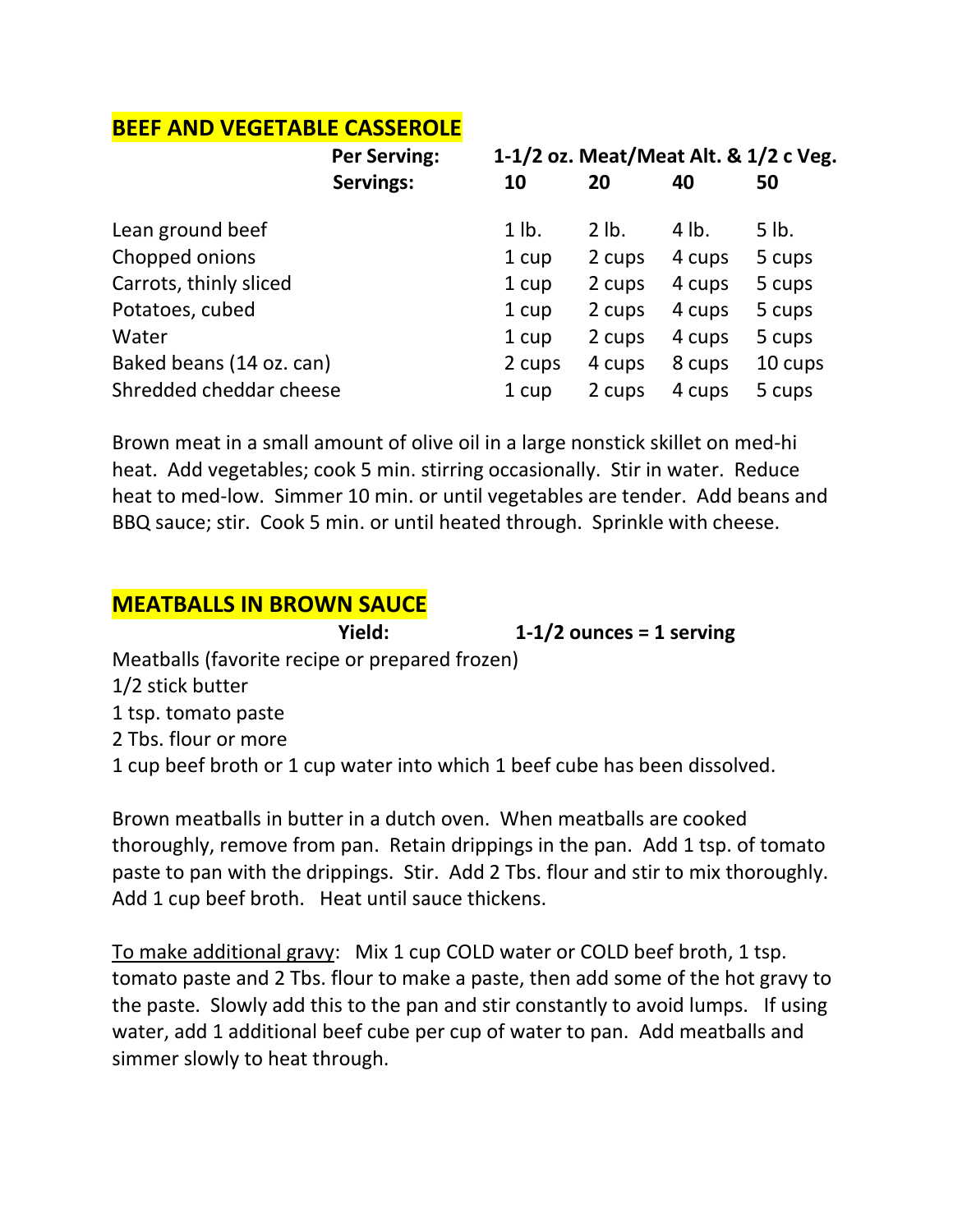## **BEEF 'N BARLEY DINNER**

|                                     | 1-1/2 oz. Meat/Meat Alt., 1/2 c Veg<br><b>Per Serving:</b><br>$1/4$ c. Grain |                   |                   |        |                     |  |  |
|-------------------------------------|------------------------------------------------------------------------------|-------------------|-------------------|--------|---------------------|--|--|
|                                     | <b>Servings:</b>                                                             | 10                | 20                | 40     | 50                  |  |  |
| Lean ground beef                    |                                                                              | 1 lb.             | 2 lb.             | 4 lb.  | 5 lb.               |  |  |
| Mushrooms, Chopped (8 oz can)       |                                                                              | 1 can             | 2 cans            | 4 cans | 5 cans              |  |  |
| **<br>Chopped onions                |                                                                              | $\frac{1}{2}$ cup | 1 cup             | 2 cups | $2\frac{1}{2}$ cups |  |  |
| <b>Garlic Powder</b>                |                                                                              | $1/3$ tsp         | $2/3$ tsp         | 1 tsp  | $11/3$ tsp          |  |  |
| <b>Beef Bouillon Cubes</b>          |                                                                              | $\overline{2}$    | 4                 | 8      | 10                  |  |  |
| Water, Hot                          |                                                                              | 2 cups            | 4 cups            | 8 cups | 10 cups             |  |  |
| W.G. Quick Cooking Barley           |                                                                              | $\frac{3}{4}$ cup | $1\%$ cups 3 cups |        | $3\frac{3}{4}$ cups |  |  |
| Salt                                |                                                                              | $\frac{1}{4}$ tsp | $\frac{1}{2}$ tsp | 1 tsp  | $1\%$ tsp           |  |  |
| Pepper                              |                                                                              | $\frac{1}{4}$ tsp | $\frac{1}{2}$ tsp | 1 tsp  | $1\%$ tsp           |  |  |
| <b>Frozen Peas and Carrots</b>      |                                                                              |                   |                   |        |                     |  |  |
| $(10 \text{ oz. } pkg)$ – defrosted |                                                                              | 1 pkg             | 2 pkg             | 4 pkg  | 5 pkg               |  |  |

Note: \*\* Can use minced dried onions – use ½ the amount.

- 1. Dissolve bouillon cubes in hot water.
- 2. In a large nonstick skillet, cook and stir ground beef, mushrooms, onion and garlic over medium heat until beef is no longer pink breaking it up as it cooks. Pour off drippings.
- 3. Stir in beef broth, barley, salt and pepper. Bring to a boil. Reduce heat to medium-low. Cover lightly. Simmer about 10 minutes.
- 4. Add defrosted peas and carrots. Continue cooking about 5 minutes or until barley is tender.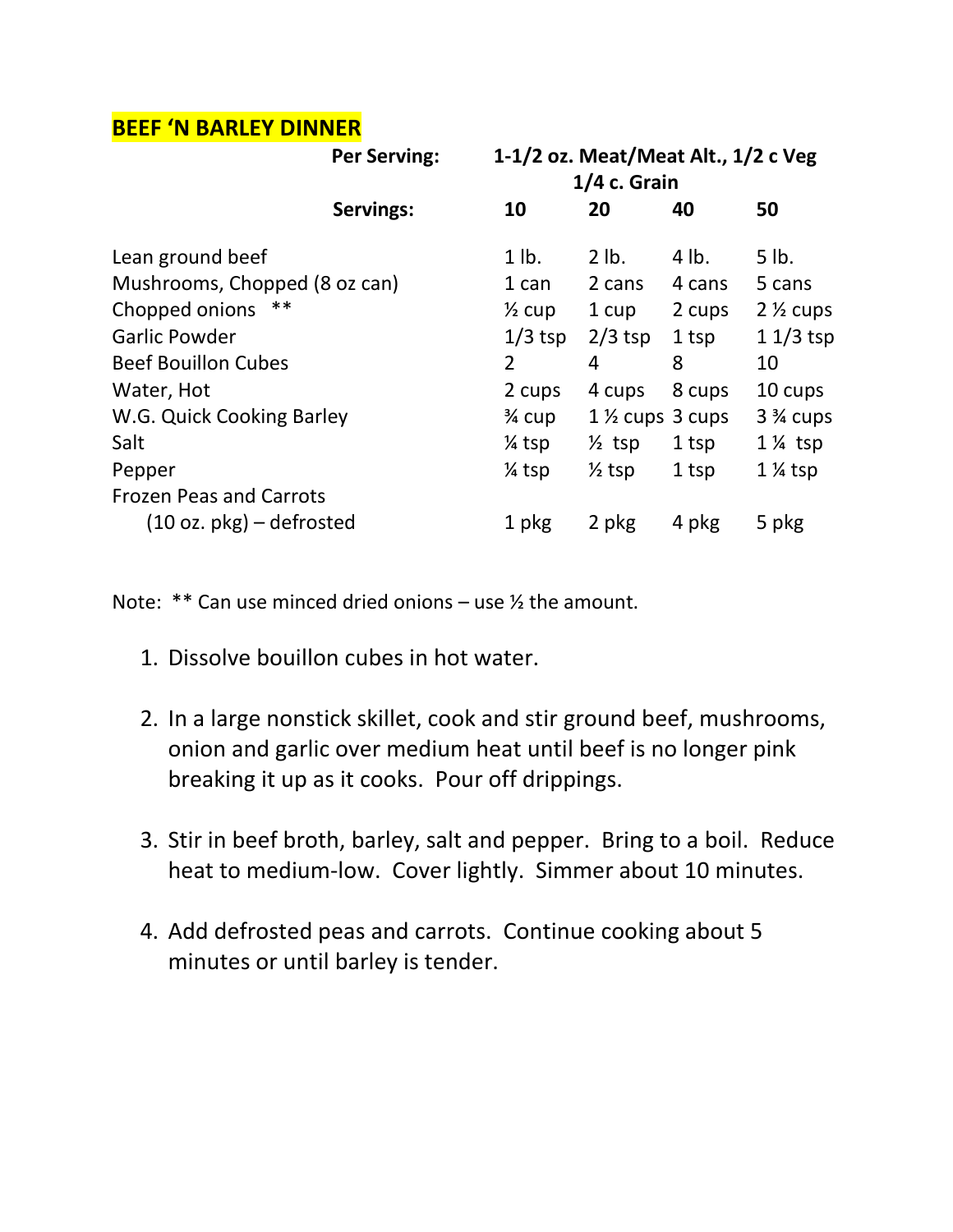## **BEEF BURGER GOULASH**

|                               | <b>Per Serving:</b> |            |           | 1-1/2 oz. Meat/Meat Alt. & 1/2 c Veg. |              |  |
|-------------------------------|---------------------|------------|-----------|---------------------------------------|--------------|--|
|                               | <b>Servings:</b>    | 10         | 20        | 40                                    | 50           |  |
| Lean ground beef              |                     | $1$ lb.    | 2 lb.     | $4$ lb.                               | 5 lb.        |  |
| Chopped onions                |                     | 1 cup      | 2 cups    | 4 cups                                | 5 cups       |  |
| Corn (frozen or canned)       |                     | 1 cup      | 2 cups    | 4 cups                                | 5 cups       |  |
| Tomato sauce                  |                     | 1 cup      | 2 cups    | 4 cups                                | 5 cups       |  |
| <b>Dried Oregano</b>          |                     | $1/2$ tsp  | 1tsp      | 2tsp                                  | $2 - 1/2$ ts |  |
| Garlic powder                 |                     | $1/4$ tsp  | $1/2$ tsp | 1tsp                                  | $1 - 1/4$ ts |  |
| Shredded cheddar cheese       |                     | 1 cup      | 2 cups    | 4 cups                                | 5 cups       |  |
| Salt and Pepper to taste      |                     |            |           |                                       |              |  |
| Egg noodles, cooked           |                     | $2 - 1/2c$ | 5cups     | 10cups                                | $12 - 1/2c$  |  |
| Vegetable of Choice as a side |                     | 2 cups     | 4 cups    | 8 cups                                | 10 cups      |  |

Cook noodles according to package directions . Brown ground beef and onions, drain. Add [corn](http://www.recipelion.com/Budget-Friendly-Recipes/Poor-Mans-Hamburger-Goulash/ml/1) and tomato sauce, along with salt, pepper and seasonings. When hot, add cheese and stir until melted.

Serve over noodles.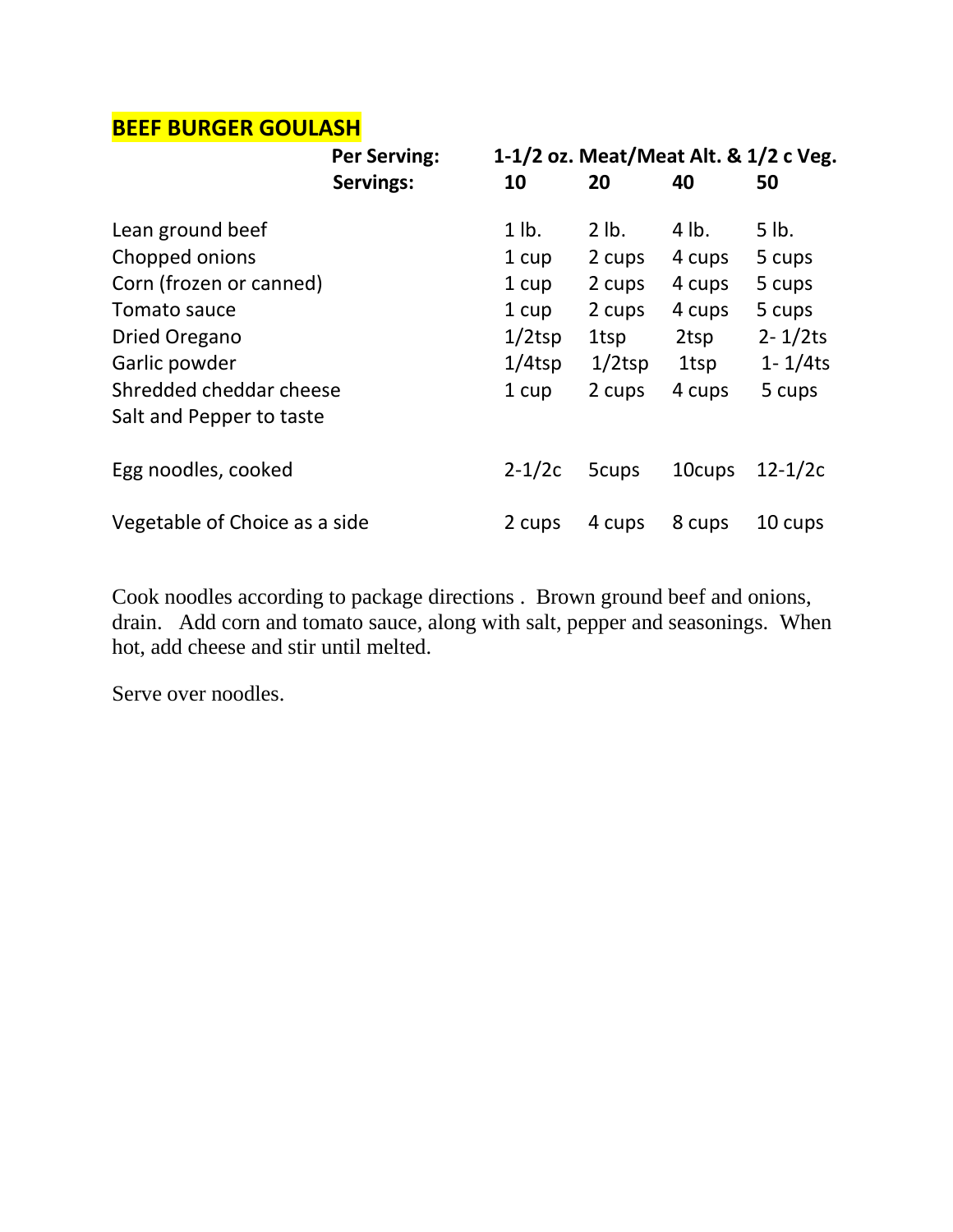|                              | <b>Per Serving:</b><br><b>Servings:</b> | 1.5 oz. Meat/Meat Alt & 1 Grain<br>24 Servings (Makes two 12" Pies) |
|------------------------------|-----------------------------------------|---------------------------------------------------------------------|
| 4 cups flour (approximately) |                                         | 1 pkg yeast                                                         |
| 1 Tbs oil                    |                                         | 1-1/2 cups hot (110-120 degrees)                                    |
| 1 tsp salt                   |                                         | water                                                               |

Mix dry ingredients. Add oil and water. Stir to form a dough. Knead 8 to 10 minutes. Place in a greased bowl. Let rise about 45 minutes. Shape into pizza. Top with favorite sauce, topping and mozzarella cheese. (See Cook's Note below).

Bake in a 425 degree oven for 15 minutes.

*Cook's Note: For Mozzarella Cheese: Use 18 oz. cheese per 12" pie for 12 servings of Meat/Meat Alternate.* 

## **WHOLE WHEAT PIZZA DOUGH**

**Per Serving: 1.5 oz. Meat/Meat Alt & 1 Grain Servings: 24 (Makes two 12" Pies)**

4 cups whole wheat flour (approximately) 1 Tbs dry yeast 1 tsp honey

1-1/3 cups warm water (about 85 degrees) 2 Tbs Olive Oil

Mix yeast and honey in warm water. Let soak aboutd 10 minutes. Add salt and 2 Tbs oil, then add the flour gradually and mix well. Let sit 10 minutes. Knead 10 minutes adding flour as needed. Cover with a damp cloth and let rise for  $1 - 2$ hours until doubled. Grease lightly with oil two 12" pizza pans. Pat and stretch dough to fit. Add sauce, toppings and cheese (See cook's note below).

Bake at 400 degrees approx.. 25 minutes or until light brown.

*Cook's Note: For Mozzarella Cheese: Use 18 oz. cheese per 12" pie for 12 servings of Meat/Meat Alternate.*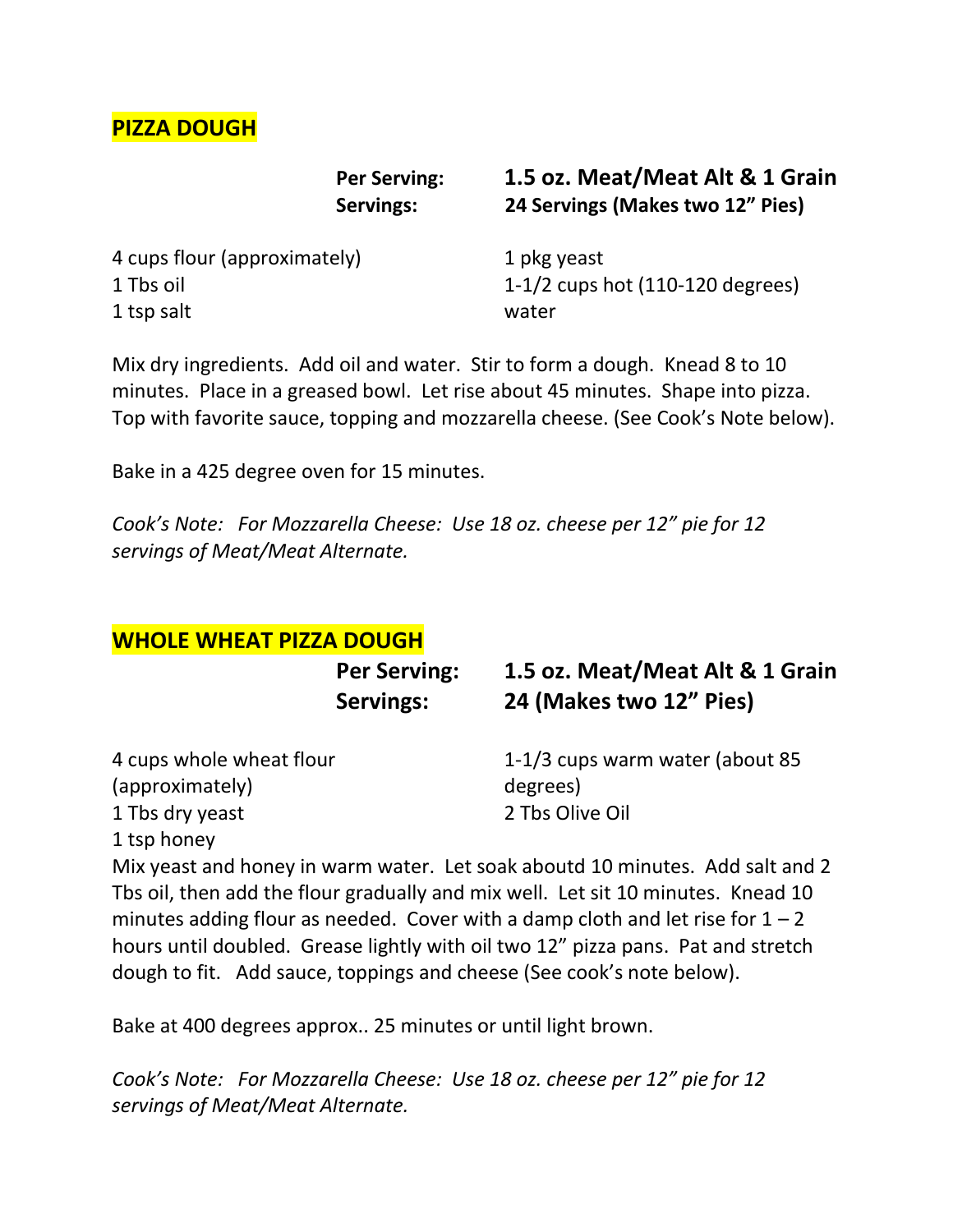## **EASTER BREAD**

 **Per Serving: 1 Grain (1/2 Slice) Servings: 24 Servings (Makes 1 loaf)**

1/2 cup milk 1/4 cup water 2 Tbs butter 3-1/2 cups bread flour, divided 1/4 cup sugar 1 tsp salt 1 pkg active dry yeast 1 egg 1 Tbs lemon rind 8 oz. Maraschino cherries, drained and chopped (if desired)

Heat the milk, water and butter briefly in a saucepan just until blended.

In a large bowl stir together 2 cups flour, sugar, salt and yeast. With a wooden spoon, blend in milk mixture, beating well. Beat in egg, lemon rind and the optional chopped cherries. Beat in enough additional flour to create a dough that can be handled easily. Bowl will tend to clean itself as you stir when sufficient flour has been added.

Turn dough out onto a floured board. Flour hands and knead dough, adding flour as necessary until dough is smooth and elastic. Place dough in a greased bowl, turning over once to grease the top surface. Cover bowl with a clean cloth and place in a warm spot. Allow dough to rise until doubled in bulk.

Punch dough down and turn out onto a board and shape into three round loaves. Place on a lightly greased baking sheet about a half inch apart to form a three-leaf clover. (Can also make one braided loaf instead.) Cover with a towel and let rise until doubled.

Bake in a 350 degree oven for 25 minutes or until well browned. Remove from oven and slide onto a rack to cool. If desired, frost with a thin glaze of confectioner's sugar and lemon juice and decorate with halved cherries and citron or candy sprinkles.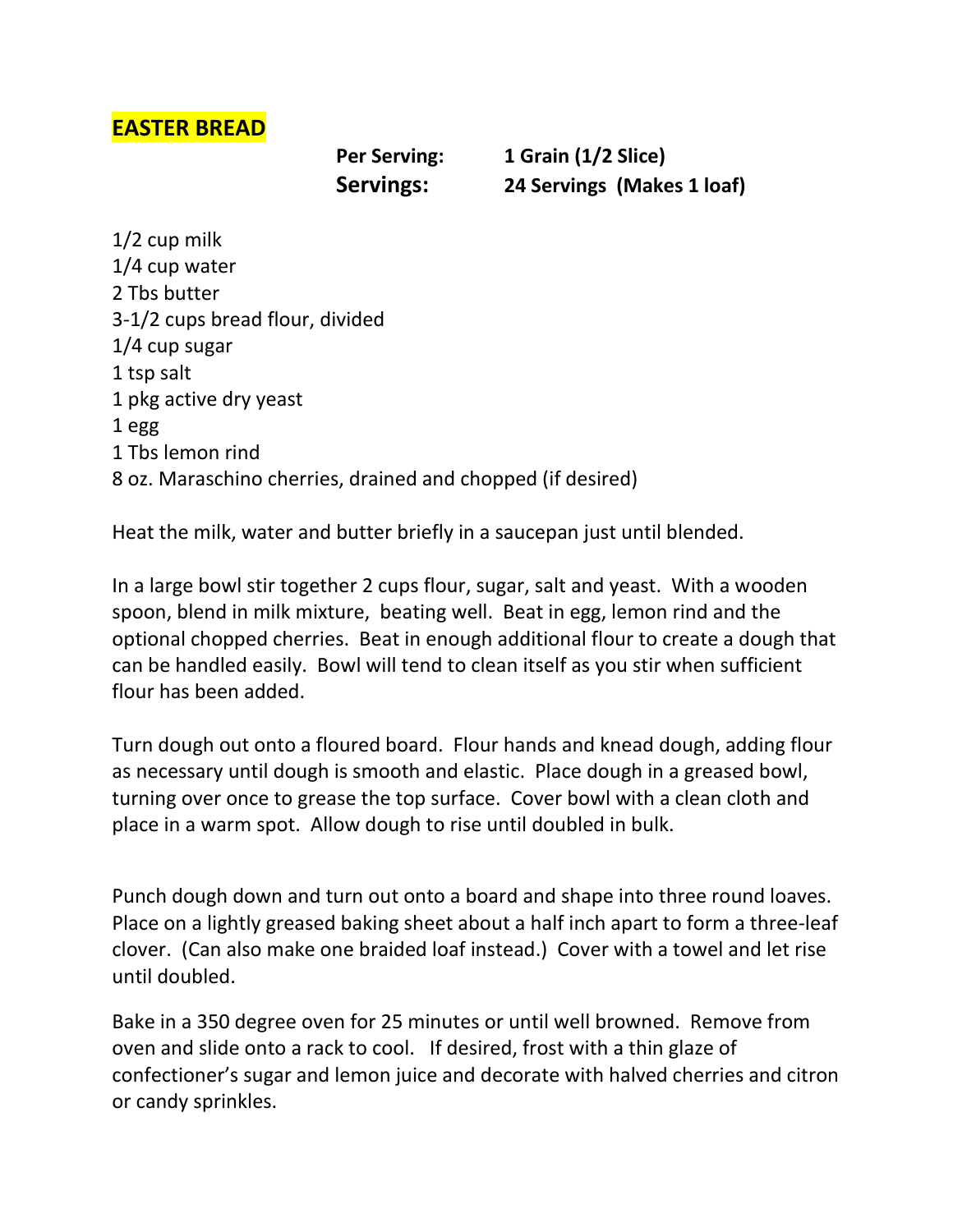## **BANANA BREAD**

|                                                    | <b>Per Serving:</b><br><b>Servings:</b> | 1 Grain (1/2 Slice)<br>24 Servings (Makes 1 loaf) |
|----------------------------------------------------|-----------------------------------------|---------------------------------------------------|
| 2 cups flour                                       |                                         | $1/3$ cup milk                                    |
| 1 tsp baking soda<br>$1/2$ tsp salt                |                                         | 1 tsp lemon juice or vinegar                      |
| $1/2$ cup butter<br>1 cup sugar<br>2 unbeaten eggs |                                         | 1 cup mashed banana (2 medium)                    |

Preheat oven to 350 degrees

Sift together the flour, baking soda and salt and set aside. Combine the milk and lemon juice and set aside.

Cream the butter and slowly add the sugar. Cream well. Add the eggs and bananas. Add the dry ingredients alternately with the milk, beginning and ending with dry ingredients. Blend well after each addition.

Turn batter into a 9 x 5 x 3 inch pan, well greased on the bottom. Bake in a 350 degree oven for 60 – 70 minutes.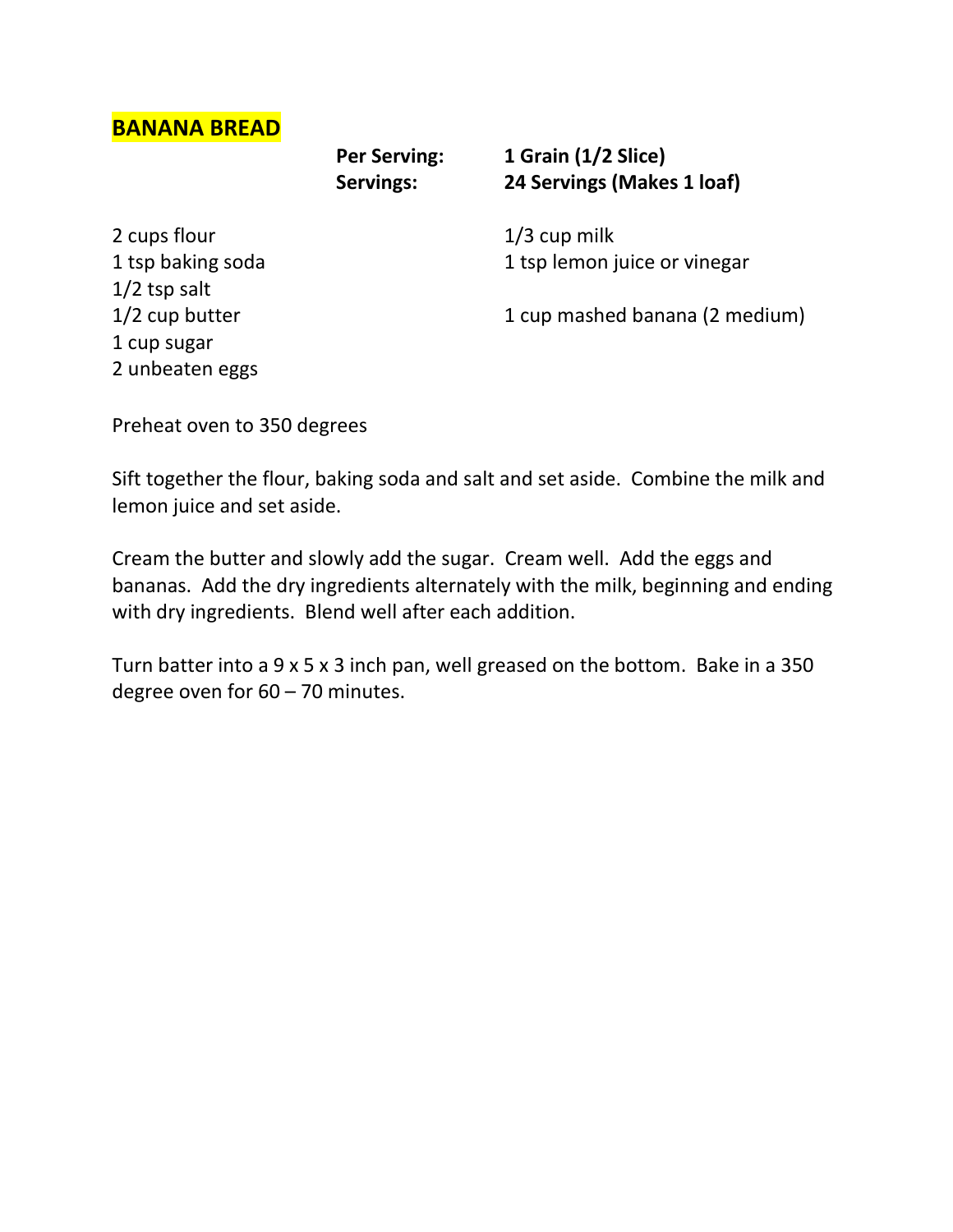# **ZUCCHINI BREAD**

|                        | <b>Per Serving:</b><br><b>Servings:</b> | 1 Grain (1/2 slice)<br>48 servings (Makes 2 loaves) |
|------------------------|-----------------------------------------|-----------------------------------------------------|
| 3 eggs                 |                                         | 3 tsp ground cinnamon                               |
| 1 cup vegetable oil    |                                         | 1 tsp baking soda                                   |
| 2 cups sugar           |                                         | 1/4 tsp baking powder                               |
| 2 cups grated zucchini |                                         | 1 tsp salt                                          |
| 2 tsp vanilla          |                                         | 1/2 cup chopped walnuts, optional                   |
| 3 cups flour           |                                         |                                                     |

Preheat oven to 325 degrees. Grease and flour two 8 x 4 inch loaf pans.

In a large bowl, beat eggs until light and frothy. Mix in oil and sugar. Stir in zucchini and vanilla. Combine flour, cinnamon, soda, baking powder, salt and nuts, if desired. Stir into the egg mixture. Divide batter into prepared pans.

Bake for 60 to 70 minutes, or until done.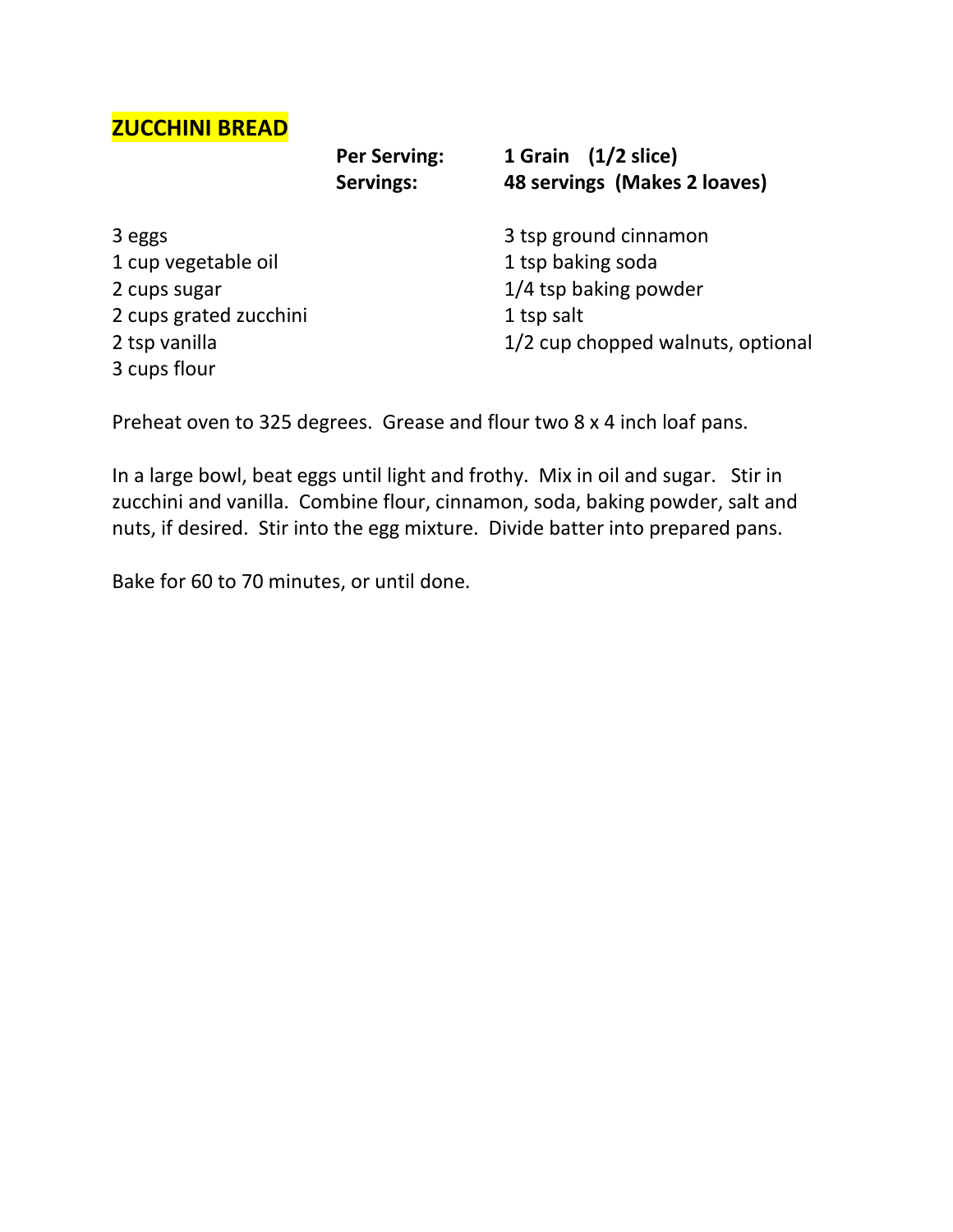### **CRANBERRY BREAD**

## **Per Serving: 1 Grain (1/2 slice) Servings: 24 Servings (makes 1 loaf)**

1/3 cup margarine 3/4 cup water 1 1/4 cups sugar 1/3 cup orange juice 1 tsp salt 1/2 tsp soda

2 eggs 1 1/2 cups cranberries, coarsely chopped 3 cups flour 1/2 cup chopped nuts (if desired) 1 Tbs. baking powder 1 Tbs. grated orange rind

Combine flour, baking powder, salt and soda. Set aside. Cream margarine and sugar until light and fluffy. Add eggs, one at a time, mixing well after each addition. Add combined dry ingredients alternately with water and orange juice, mixing well after each addition. Fold in cranberries, nuts and orange rind. Pour into greased and floured 9 x 5 inch loaf pan. Bake at 350 degrees, 1 hour and 15 minutes. Cool 5 minutes; remove from pan.

#### **IRISH SODA BREAD**

|                     | <b>Per Serving:</b><br><b>Servings:</b> | 1 Grain (1/2 Slice)<br>24 Servings (makes 1 loaf) |  |
|---------------------|-----------------------------------------|---------------------------------------------------|--|
| 3 1/4 cups flour    |                                         | $3/4$ tsp. salt                                   |  |
| $1/4$ cup sugar     |                                         | 1/2 cup margarine                                 |  |
| 1 tsp baking powder |                                         | 1 1/3 cups buttermilk**                           |  |
| 1 tsp. baking soda  |                                         | 2/3 cup currants or raisins                       |  |

Combine dry ingredients; cut in margarine until mixture resembles coarse crumbs. Add buttermilk and currants or raisins, mixing just until moistened. Shape into ball. On floured surface, knead dough times. Shape into round loaf; place on greased cookie sheet. Cut deep cross in top. Bake at 350 degrees, 1 hour. Serve warm.

\*\* To substitute for buttermilk: use 1 tsp lemon juice or vinegar to 1 cup milk.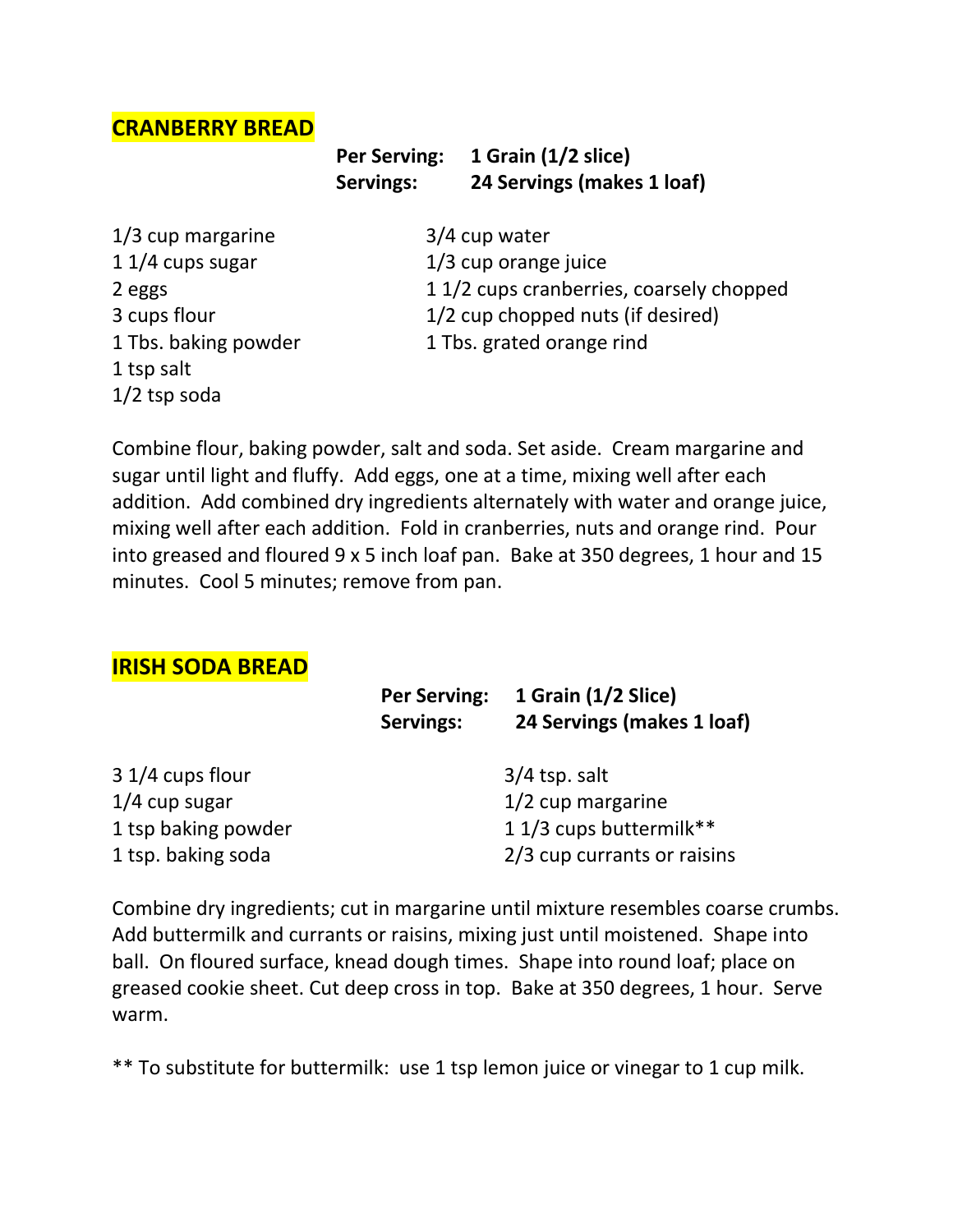# **GOLDEN PORRIDGE** (Oatmeal)

|                           | <b>Per Serving:</b> | 1 Grain           |        |        |                   |
|---------------------------|---------------------|-------------------|--------|--------|-------------------|
|                           | <b>Servings:</b>    | 6                 | 12     | 24     | 48                |
| Old-fashioned rolled oats |                     | 1 cup             | 2 cups | 4 cups | 8 cups            |
| 1% Milk                   |                     | 2 cups            | 4 cups | 8 cups | 16 cups           |
| <b>Ground Cinnamon</b>    |                     | $\frac{1}{2}$ TBS | 1 TBS  | 2 TBS  | $\frac{1}{4}$ cup |
| Vanilla extract           |                     | 1 tsp.            | 2 tsp  | 4 tsp  | 8 tsp             |
| Brown sugar               |                     | $2$ tsp.          | 4 tsp  | 8 tsp  | 16 tsp            |

In a large saucepan, bring milk to a boil. Combine oats and cinnamon. Mix into milk. Return to a boil.

Reduce heat and simmer for 5 to 10 minutes or until mixture has thickened.

Remove from heat and mix in brown sugar and vanilla.

Note: Brown Sugar: for 30 servings = 1/4 cup Vanilla for 30 servings = 1/8 cup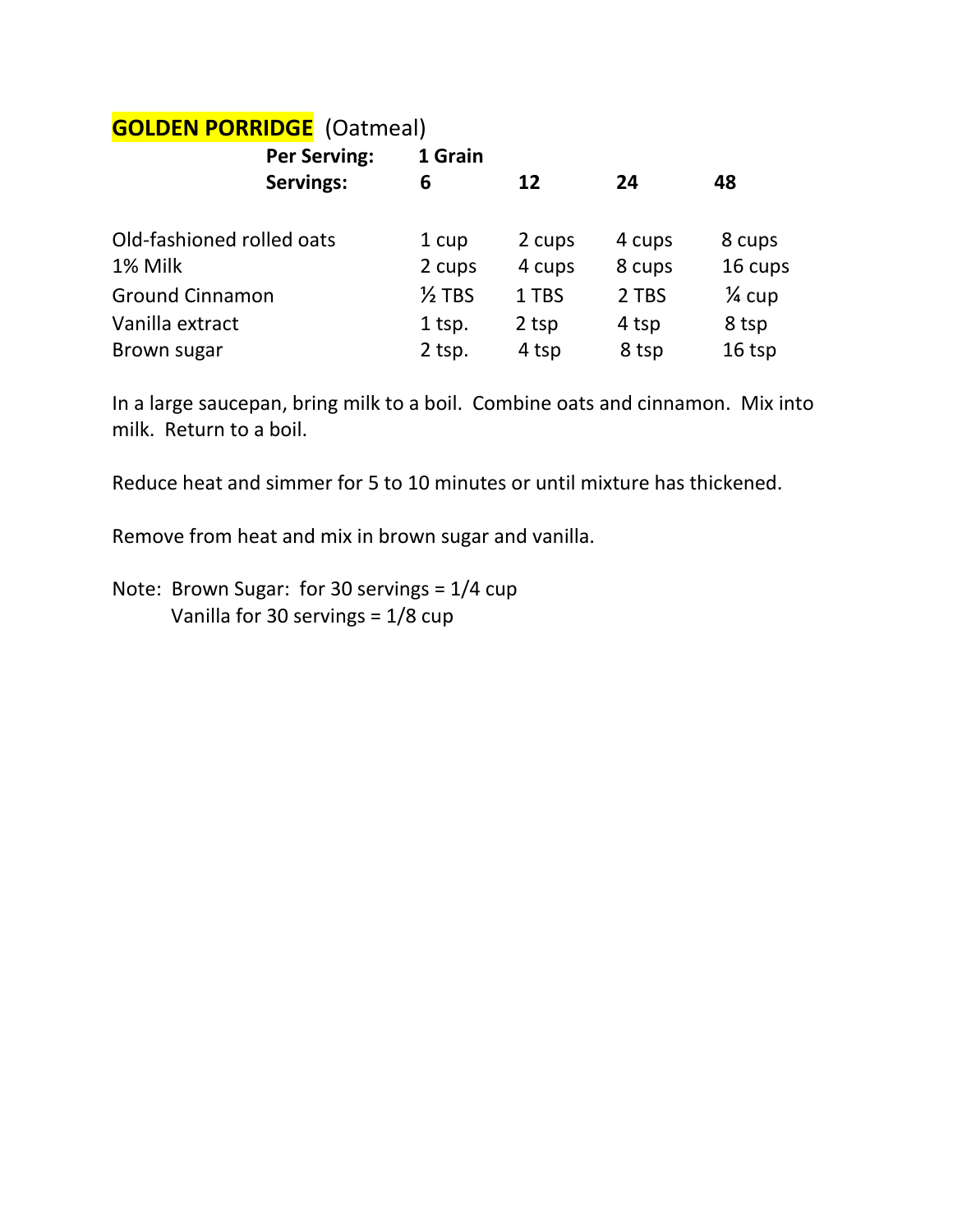## **NOT FRIED FRIED RICE**

| Per Serving: 1 Grain   |     |                |                |    |       |          |
|------------------------|-----|----------------|----------------|----|-------|----------|
| <b>Servings:</b>       |     | 10             | 20             |    | 40    | 50       |
| White rice *           | 1 C | 2 C            | 4 C            |    | 5 C   |          |
| Water                  |     | 2 <sup>C</sup> | 4 C            |    | 8 C   | 10 C     |
| Chicken bouillon cubes |     | 1              | $\overline{2}$ |    | 4     | 5        |
| Oil                    |     | 1 Tbs          | 2 Tbs          |    | 4 Tbs | 5 Tbs    |
| Onion flakes           |     | 1 Tbs          | 2 Tbs          |    | 4 Tbs | 5 Tbs    |
| Peas and carrots       |     | $\frac{1}{4}C$ | $\frac{1}{2}C$ |    | 1 C   | $1\%$ C  |
| Eggs, beaten           |     | 2              | 5              | 10 | 12    |          |
| Soy sauce              |     | $1\%$ Tb       | 3 Tbs          |    | 6 Tbs | $72$ Tbs |

Boil water. Add bouillon cubes. Add rice. When water boils again, lower heat and cook approximately 20 minutes or until done. Rinse rice in cold water to cool it completely.

Meanwhile, heat oil in a large pot. (do not overheat oil) Add vegetables along with onion flakes. Cover and cook 3 – 5 minutes, stirring frequently.

Beat eggs and soy sauce in a large bowl and add to vegetables. Cook on low. Stir frequently until eggs are firm – approximately 2 minutes.

Add cooked rice and heat through.

\*To make Chinese Style Rice: Rinse rice several times until water runs clear. This removes much of the starch. Then cook rice the night before, drain and refrigerate so rice is cold when assembling the dish.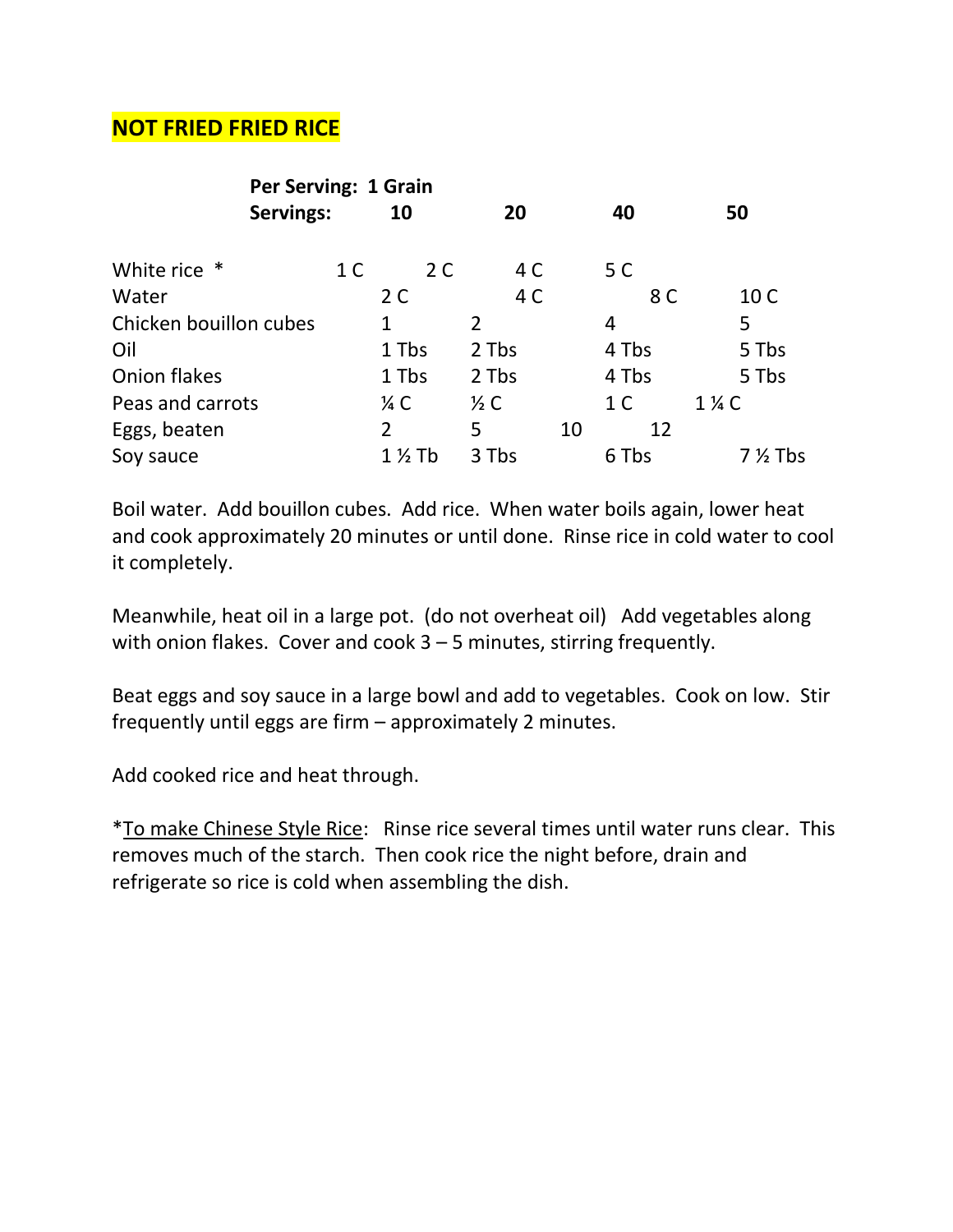### **WHOLE WHEAT FRENCH TOAST CASSEROLE**

**Per Serving: 1 Grain Yield: 50 (1/2 slice) servings**

25 Slices Whole Wheat Bread/ 1/2 cup packed brown sugar 1 tsp. cinnamon 8 large eggs 1 ¾ cups milk 2 tsp. vanilla extract Pure Maple Syrup for serving

Grease a 13 x 9 inch baking pan. Slice or tear the bread into 1 inch pieces. Set aside.

In a small bowl, combine the brown sugar and cinnamon. Arrange half the bread in a single layer in the prepared pan, then sprinkle half the sugar mixture evenly over the top. Add a second layer of bread and top with sugar mixture.

In a large bowl, whisk together until well blended the eggs, milk and vanilla extract.

Starting from the sides of the pan and working toward the center, pour the egg mixture evenly over the bread. With a spatula, gently press down on the bread to coat it with the egg mixture. Cover the dish with aluminum foil and refrigerate overnight or at least 4 hours.

Heat the oven to 350 degrees. Bake covered for 20 minutes, then remove the foil and continue baking until the casserole turns a light golden brown and looks slightly puffed, about 30 minutes more. Serve the casserole warm with maple syrup.

In a bowl, mix milk, egg, sugar, flour, baking soda, salt and oil together. Bake on a hot, greased griddle, using ¼ cup of batter for each pancake. Turn when bubbles form on top of the pancakes. Brown other side. Serve with pure maple syrup.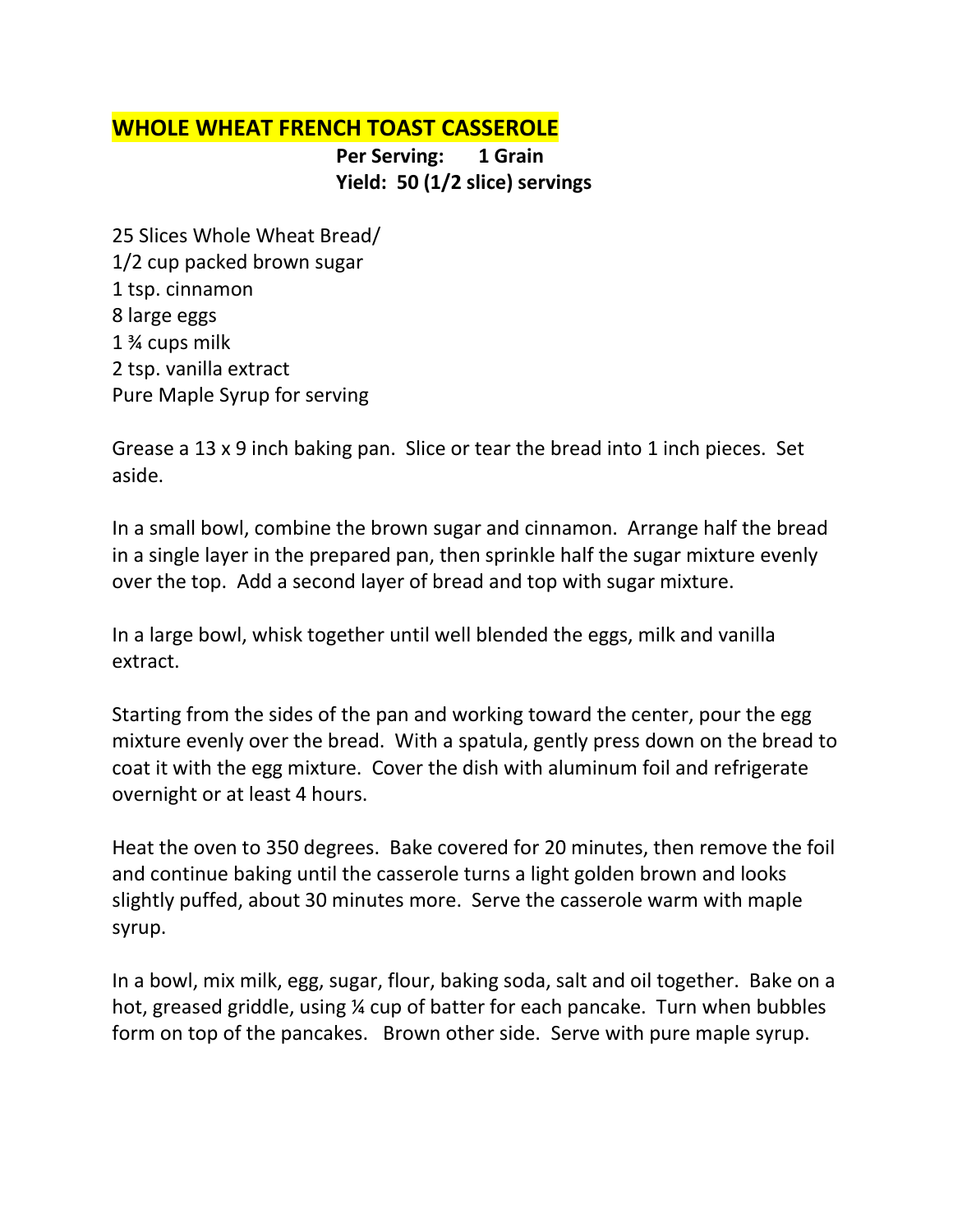## **CHICKEN AND DUMPLINGS**

|                                      | <b>Per Serving:</b> |                | 1-1/2 oz. Meat/Meat Alt. & 1 Grain |                 |                 |  |  |
|--------------------------------------|---------------------|----------------|------------------------------------|-----------------|-----------------|--|--|
|                                      | <b>Servings:</b>    | 10             | 20                                 | 40              | 50              |  |  |
| Boneless skinless chicken breasts    |                     | 1 <sub>1</sub> | 2 <sub>1b</sub>                    | 4 <sub>lb</sub> | 5 <sub>lb</sub> |  |  |
| Water (Bring to a boil)              |                     | $1 - 1/2c$     | 3c                                 | 6 c             | $7 - 1/2c$      |  |  |
| <b>Chicken Bouillon Cubes</b>        |                     | 2              | 3                                  | 6               | 7               |  |  |
| Cream of Chicken Soup (10.75oz cans) |                     |                | $\overline{2}$                     | 4               | 5               |  |  |
| <b>Poultry Seasoning</b>             |                     | $1/8$ tsp      | $1/4$ tsp                          | $1/2$ tsp       | 5/8tsp          |  |  |
| <b>Frozen Peas and Carrots</b>       |                     | 1c             | 2c                                 | 4c              | 5c              |  |  |
| Refrigerated Biscuits (7.5oz.cans)   |                     | 1              | $\overline{2}$                     | 4               | 5               |  |  |

Bring water to a boil. Meanwhile cube chicken breasts. Dissolve the bouillon cubes in the boiling water. Add chicken, cream of chicken soup and poultry seasoning. Bring to boiling again over medium-high heat. Reduce heat to low. Cover and simmer 5 minutes.

On a lightly floured surface, flatten biscuits to approximately an 8 inch thickness. Cut each biscuit into bite size pieces. Drop into boiling chicken mixture.

Add peas and carrots. Reduce heat to simmer. Cover and cook 15 to 20 minutes until vegetables are done, stirring occasionally to prevent dumplings from sticking.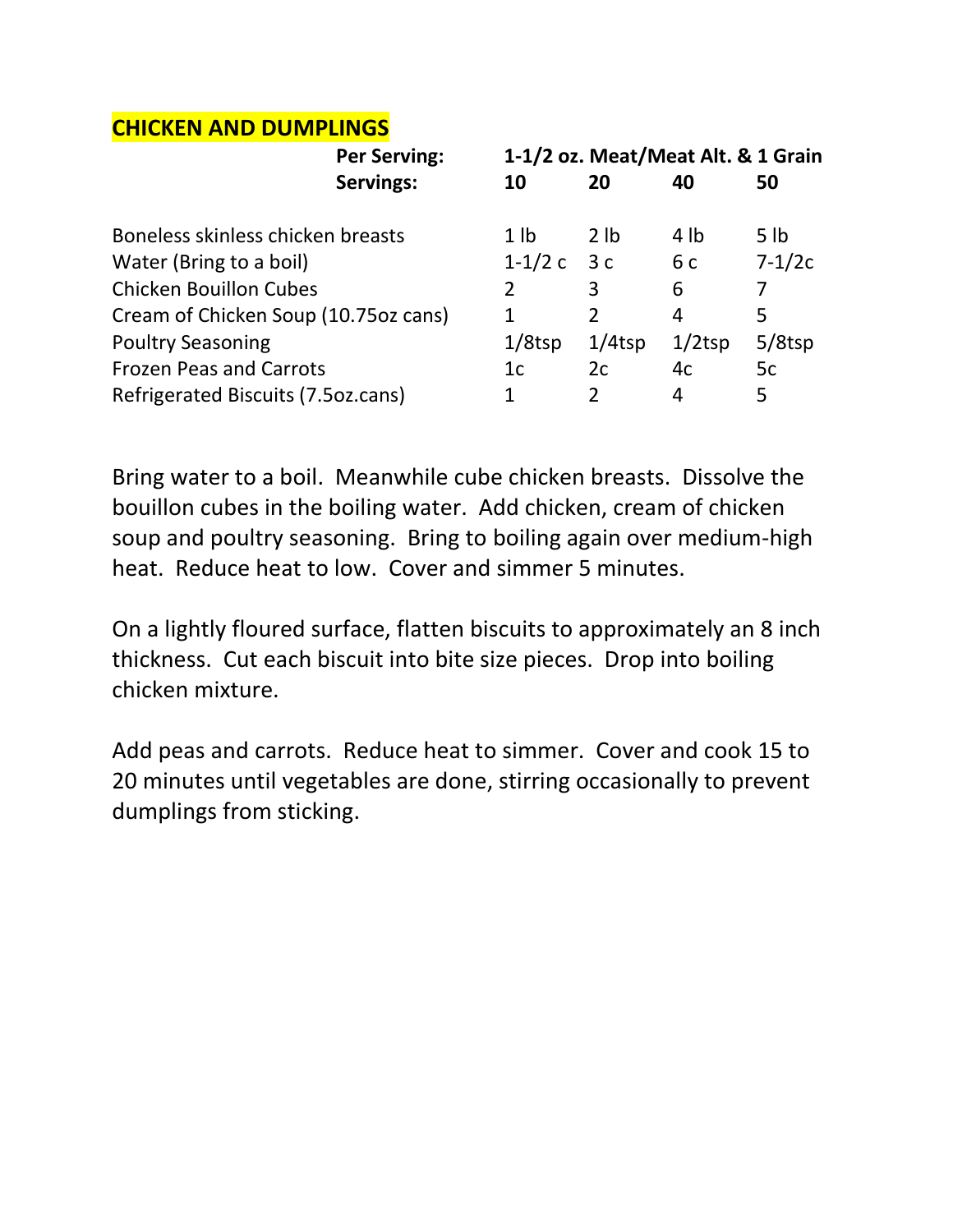## **CHICKEN AND POTATO BAKE**

|                                                             | <b>Per Serving:</b> | 1-1/2 oz. Meat/Meat Alt. & Veg. |                 |                 |                 |  |
|-------------------------------------------------------------|---------------------|---------------------------------|-----------------|-----------------|-----------------|--|
|                                                             | <b>Servings:</b>    | 10                              | 20              | 40              | 50              |  |
| Boneless skinless chicken breasts                           |                     | 1 <sub>1</sub>                  | 2 <sub>1b</sub> | 4 <sub>lb</sub> | 5 <sub>1b</sub> |  |
| Large potatoes, cut into wedges                             |                     | 4                               | 8               | 16              | 20              |  |
| <b>Italian Dressing</b>                                     |                     | 1/4c                            | 1/2c            | 1 <sub>c</sub>  | $1 - 1/4c$      |  |
| <b>Grated Parmesan cheese</b><br>Chopped parsley if desired |                     | 1/4c                            | 1/2c            | 1 <sub>c</sub>  | $1 - 1/4c$      |  |
| Vegetable of Choice (As a side veg)                         |                     | $2-1/2c$ 5 c                    |                 | 10 <sub>c</sub> | $12 - 1/2c$     |  |

Preheat oven to 400 degrees. Place chicken and potatoes in a 13 x 9 inch baking dish. Pour dressing over chicken and potatoes; sprinkle with cheese.

Bake 1 hour or until chicken is cooked through (180 degrees). Sprinkle with chopped parsley if desired. **Serve with additional vegetable as a side.**

## **KID'S FAVORITE CHILI**

|                                      | <b>Per Serving:</b> |                   | 1-1/2 oz. Meat/Meat Alt. & 1/2 c Veg. |        |                     |  |  |
|--------------------------------------|---------------------|-------------------|---------------------------------------|--------|---------------------|--|--|
|                                      | <b>Servings:</b>    | <b>10</b>         | 20                                    | 40     | 50                  |  |  |
| Ground turkey                        |                     | 1 lb.             | 2 lb.                                 | 4 lb.  | 5 lb.               |  |  |
| Chopped onions                       |                     | $\frac{1}{2}$ cup | 1 cups                                | 2 cups | $2\frac{1}{2}$ cups |  |  |
| Pork & beans (15 % oz. can)          |                     | 1 can             | 2 cans                                | 4 cans | 5 cans              |  |  |
| Diced Tomatoes (14 1/2 oz can)       |                     | 1 can             | 2 cans                                | 4 cans | 5 cans              |  |  |
| Condensed Tomato Soup (10 % oz. can) |                     | $1$ can           | 2 cans                                | 4 cans | 5 cans              |  |  |
| <b>Brown Sugar</b>                   |                     | 1 Tbs             | 2 Tbs                                 | 4 Tbs  | 5 Tbs               |  |  |
| Chili Powder                         |                     | 1 Tbs             | 2 Tbs                                 | 4 Tbs  | 5 Tbs               |  |  |

Brown turkey and onion in a small amount of olive oil in a large nonstick skillet on med-hi heat until no longer pink. Drain. Stir in the remaining ingredients. Bring to a boil. Reduce heat. Cover and simmer for 15 to 20 minutes or until heated through.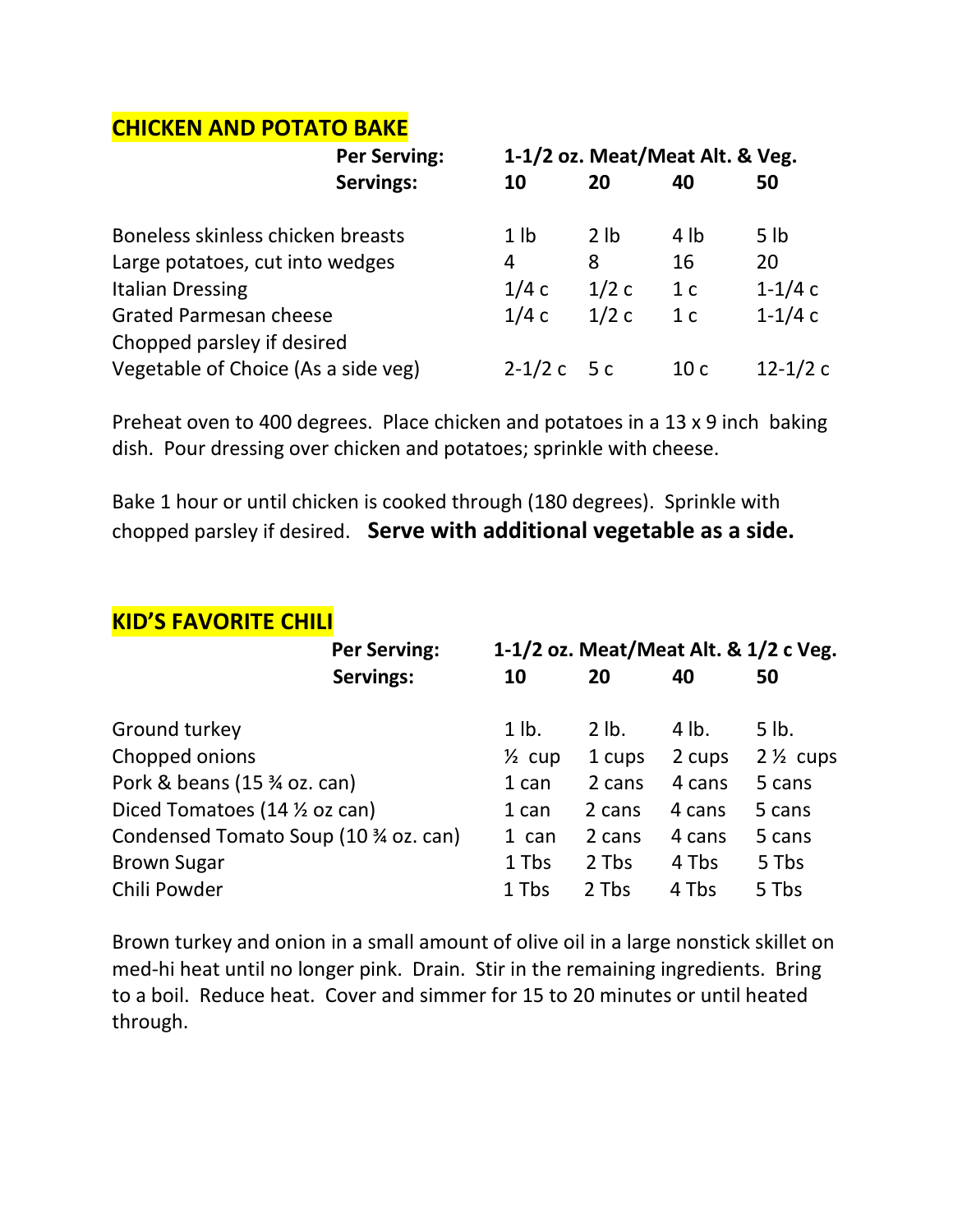## **CHICKEN PARMESAN**

|                                    | <b>Per Serving:</b> | 1-1/2 oz. Meat/Meat Alternate |                 |                 |                 |  |
|------------------------------------|---------------------|-------------------------------|-----------------|-----------------|-----------------|--|
|                                    | <b>Servings:</b>    | 10                            | 20              | 40              | 50              |  |
| Boneless, skinless chicken breasts |                     | 1 <sub>1</sub>                | 2 <sub>1b</sub> | 4 <sub>lb</sub> | 5 <sub>1b</sub> |  |
| Beaten egg                         |                     | 1                             | $\mathcal{P}$   | 4               | 5               |  |
| <b>Breadcrumbs</b>                 |                     | 1/2c                          | 1 <sup>c</sup>  | 2 <sub>c</sub>  | $2 - 1/2c$      |  |
| Tomato sauce                       |                     | $1c +$                        | $2c +$          | $4c +$          | $5c +$          |  |
| Mozzarella cheese, shredded        |                     | 1/2c                          | 1 <sup>c</sup>  | 2c              | $2 - 1/2c$      |  |
| Grated Parmesan cheese if desired  |                     |                               |                 |                 |                 |  |

Preheat oven to 350 degrees. Spray a cookie sheet with cooking spray. Cut chicken into strips about 1" thick. Dip each strip into beaten egg then breadcrumbs. Place on cookie sheet and bake until brown, turning once.

Cut the baked chicken into cubes. Mix cubed chicken with tomato sauce and mozzarella. Spray a baking pan with cooking spray. Put mixture into pan, sprinkle with Parmesan if desired and bake until cheese melts.

## **TURKEY TETRAZZINI**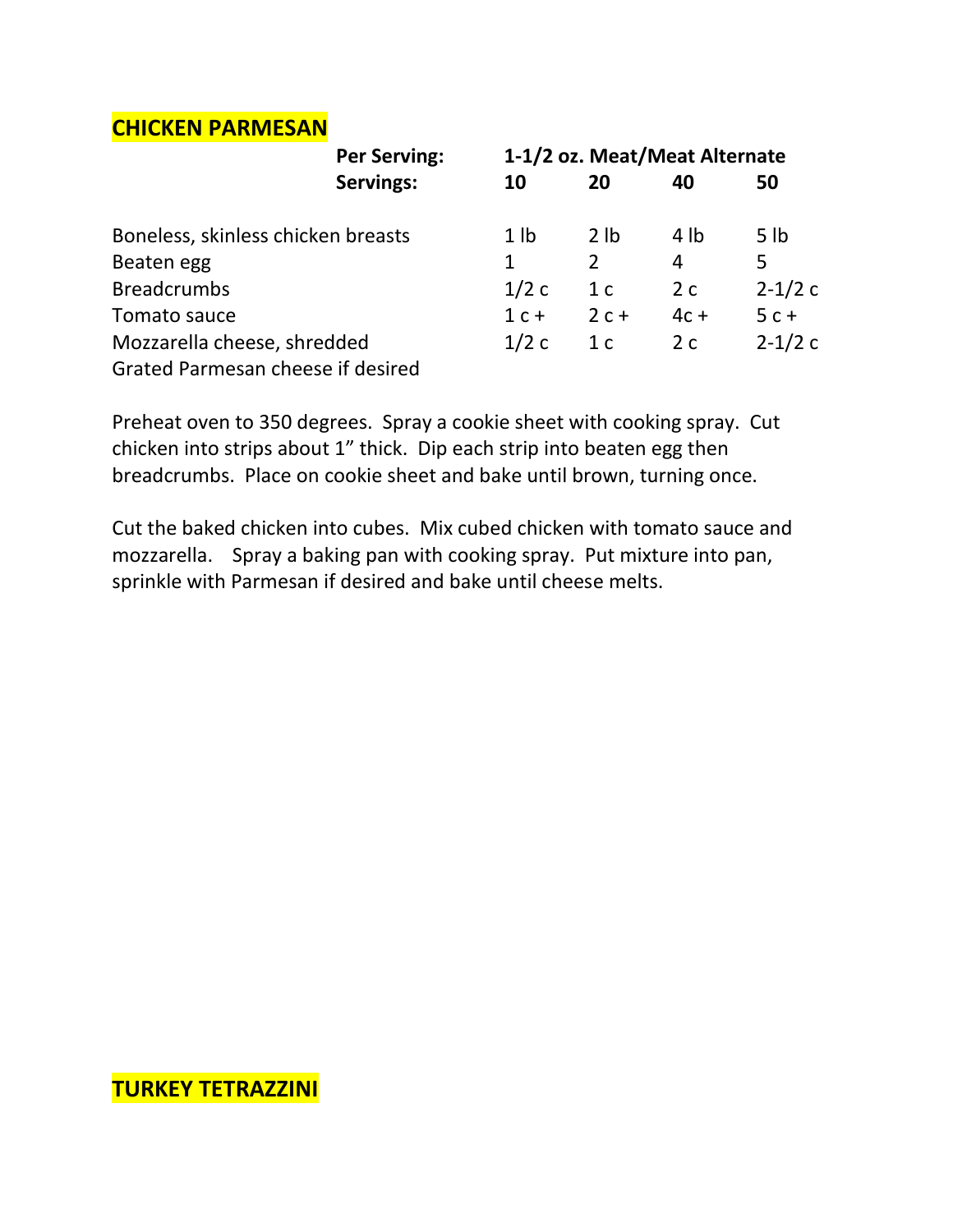|                               | <b>Per Serving:</b><br><b>Servings:</b> | 1-1/2 oz. Meat/Meat Alternate |                 |      |                 |
|-------------------------------|-----------------------------------------|-------------------------------|-----------------|------|-----------------|
|                               |                                         | 10                            | 20              | 40   | 50              |
| Cooked Turkey, Cubed          |                                         | 1 <sub>1</sub>                | 2 <sub>1b</sub> | 4 lb | 5 <sub>lb</sub> |
| Egg Noodles                   |                                         | $2 - 1/2c$                    | -5              | 10   | $12 - 1/2c$     |
| Cream of Mushroom Soup        |                                         |                               | $\overline{2}$  | 4    | 5               |
| Sour Cream                    |                                         | 1 c                           | 2c              | 4c   | 5c              |
| <b>Grated Parmesan cheese</b> |                                         | 1/2c                          | 1 <sub>c</sub>  | 2c   | $2 - 1/2c$      |
| Salt and Pepper to Taste      |                                         |                               |                 |      |                 |

Bring a large pot of lightly salted water to a boil. Add pasta and cook for 8 to 10 minutes or until al dente; drain. Preheat oven to 375 degrees.

Combine Turkey, condensed soup, and sour cream. Place cooked noodles in a 9x13 inch baking dish. Pour turkey/sauce mixture evenly over the top. Sprinkle with Parmesan cheese.

Bake in preheated oven for 20 to 25 minutes, or until sauce is bubbling.

## **TURKEY NOODLE DINNER**

|                                   | <b>Per Serving:</b><br><b>Servings:</b> | 1-1/2 oz. Meat/Meat Alt./1 Grain |                 |                 |                    |
|-----------------------------------|-----------------------------------------|----------------------------------|-----------------|-----------------|--------------------|
|                                   |                                         | <b>10</b>                        | 20              | 40              | 50                 |
| Ground turkey                     |                                         | 1 <sub>1</sub>                   | 2 <sub>1b</sub> | 4 <sub>lb</sub> | 5 <sub>lb</sub>    |
| Dried onion flakes                |                                         | 2 Tbs                            | $1/4$ c         |                 | $1/2c$ $1/2c+2Tbs$ |
| 10 oz. cans cream of chicken soup |                                         | 1                                | $\mathcal{P}$   | 4               |                    |
| Milk                              |                                         | $1/2$ cup                        | 1 cup           | 2 cups          | $2-1/2c$           |
| Egg noodles                       |                                         | $2 - 1/2c$                       | 5cups           | 10cups          | $12 - 1/2c$        |

Brown turkey in a heavy skillet until cooked through. Add onion, soup, milk, and uncooked pasta. Cover and cook over low heat for 30 minutes or until pasta is tender.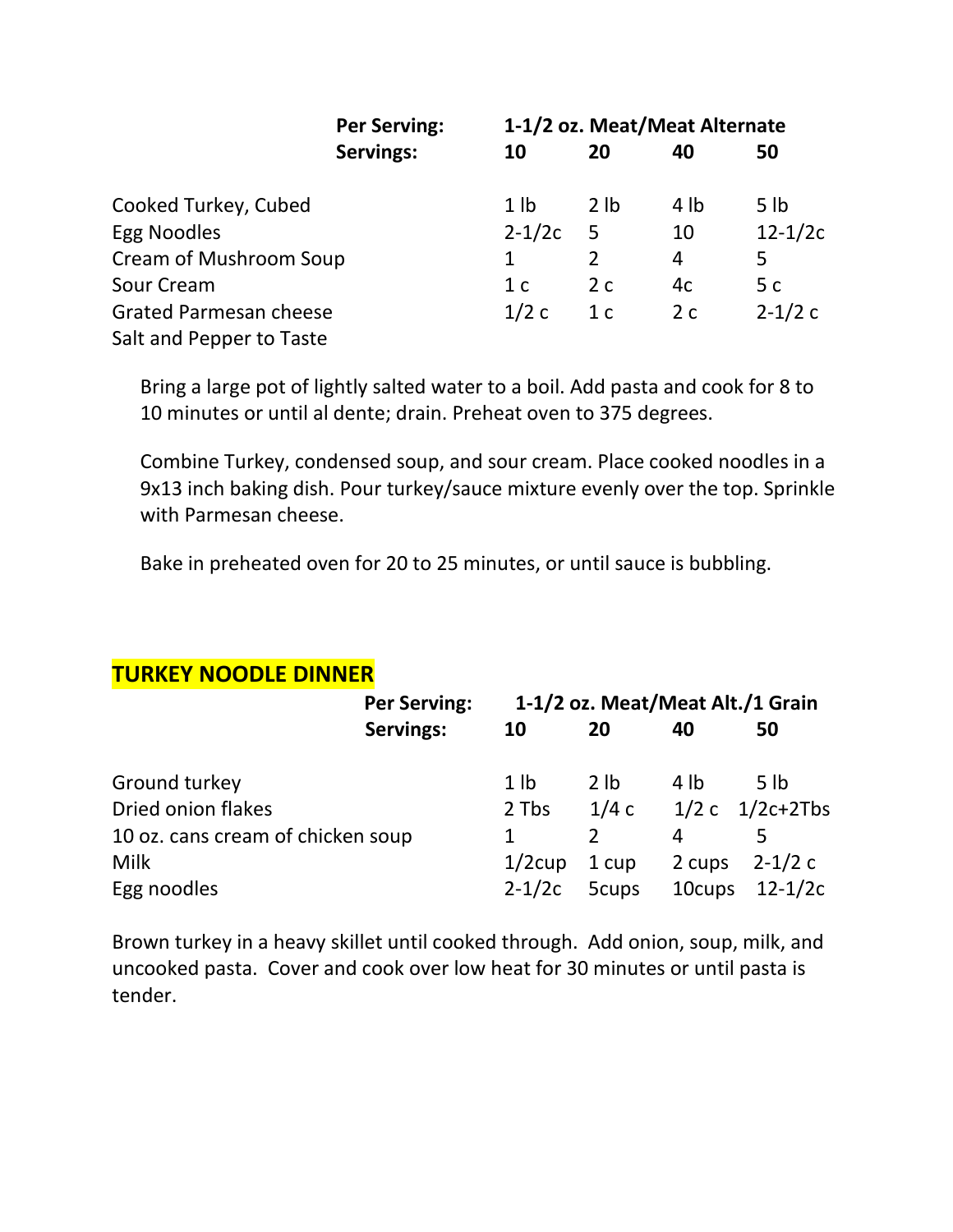#### **CRISPY CHICKEN DINNER**

|                                        | <b>Per Serving:</b> | 1-1/2 oz. Meat/Meat Alt. & 1/2 Cup Veg. |                 |                         |                 |  |
|----------------------------------------|---------------------|-----------------------------------------|-----------------|-------------------------|-----------------|--|
|                                        | <b>Servings:</b>    | 10                                      | 20              | 40                      | 50              |  |
| <b>Ritz Crackers</b>                   |                     | 10                                      | 20              | 40                      | 50              |  |
| <b>Grated Parmesan Cheese</b>          |                     | 3 Tbs                                   | 6 Tbs           | 12 Tbs                  | 1 cup           |  |
| Boneless skinless chicken breast       |                     | 1 <sub>lb</sub>                         | 2 <sub>1b</sub> | 4 <sub>lb</sub>         | 5 <sub>1b</sub> |  |
| Oil                                    |                     | 2 Tbs                                   | 4 Tbs           | 1/2c                    | 10 Tbs          |  |
| Vegetables (fresh or frozen) as a side |                     | 5 cups                                  |                 | 10 cups 20 cups 25 cups |                 |  |

Finely crush crackers. Mix crumbs and Parmesan on a plate. Rinse chicken with cold water; pat dry with a paper towel. Dip chicken in crumb mixture, turning over to evenly coat both sides of each chicken piece; set aside. Heat oil in a large nonstick skillet on medium heat. Add chicken; cook 6 to 7 minutes on each side or until golden brown and cooked through. Drain well. Serve with the vegetables and stuffing or rice.*Cook's Note: For homemade stuffing, see BREAD section*

## **CREAMY CHICKEN WITH BROCCOLI**

| Per Serving: 1-1/2 oz. Meat/Meat Alt., 1 Grain, 1/2 C. Veg. |                |                 |                 |                 |  |
|-------------------------------------------------------------|----------------|-----------------|-----------------|-----------------|--|
| <b>Servings:</b>                                            | 10             | 20              | 40              | 50              |  |
| <b>Italian Dressing</b>                                     | 1/2c           | 1 <sup>c</sup>  | 2c              | $2 - 1/2c$      |  |
| Boneless skinless chicken breasts                           | 1 <sub>1</sub> | 2 <sub>1b</sub> | 4 lb            | 5 <sub>1b</sub> |  |
| Cooked regular brown rice                                   | $2 - 1/2c$     | 5c              | 10 <sub>c</sub> | $12 - 1/2c$     |  |
| Chicken bouillon cubes                                      |                | $\mathcal{P}$   | 4               | 5               |  |
| <b>Broccoli florettes</b>                                   | 2 cups         | 4 cups          | 8 cups          | 10 cups         |  |
| Diced tomatoes, canned, undrained                           | 3 cups         | 6 cups          | 12 cups         | 15 cups         |  |
| Shredded mild cheddar cheese                                | 1 cup          | 2 cups          | 4 cups          | 5 cups          |  |

Cut chicken into strips. Heat dressing in a large nonstick skillet on med-hi heat. Add chicken; cook and stir until no longer pink. Stir in broccoli and tomatoes. Bring to a boil; cover. Reduce heat to low; simmer 5 minutes or until chicken is cooked through. Add rice and heat through. Let stand, covered 5 minutes or until liquid is absorbed. Stir in cheese and mix until blended

## **GOLDEN CRISPED CHICKEN**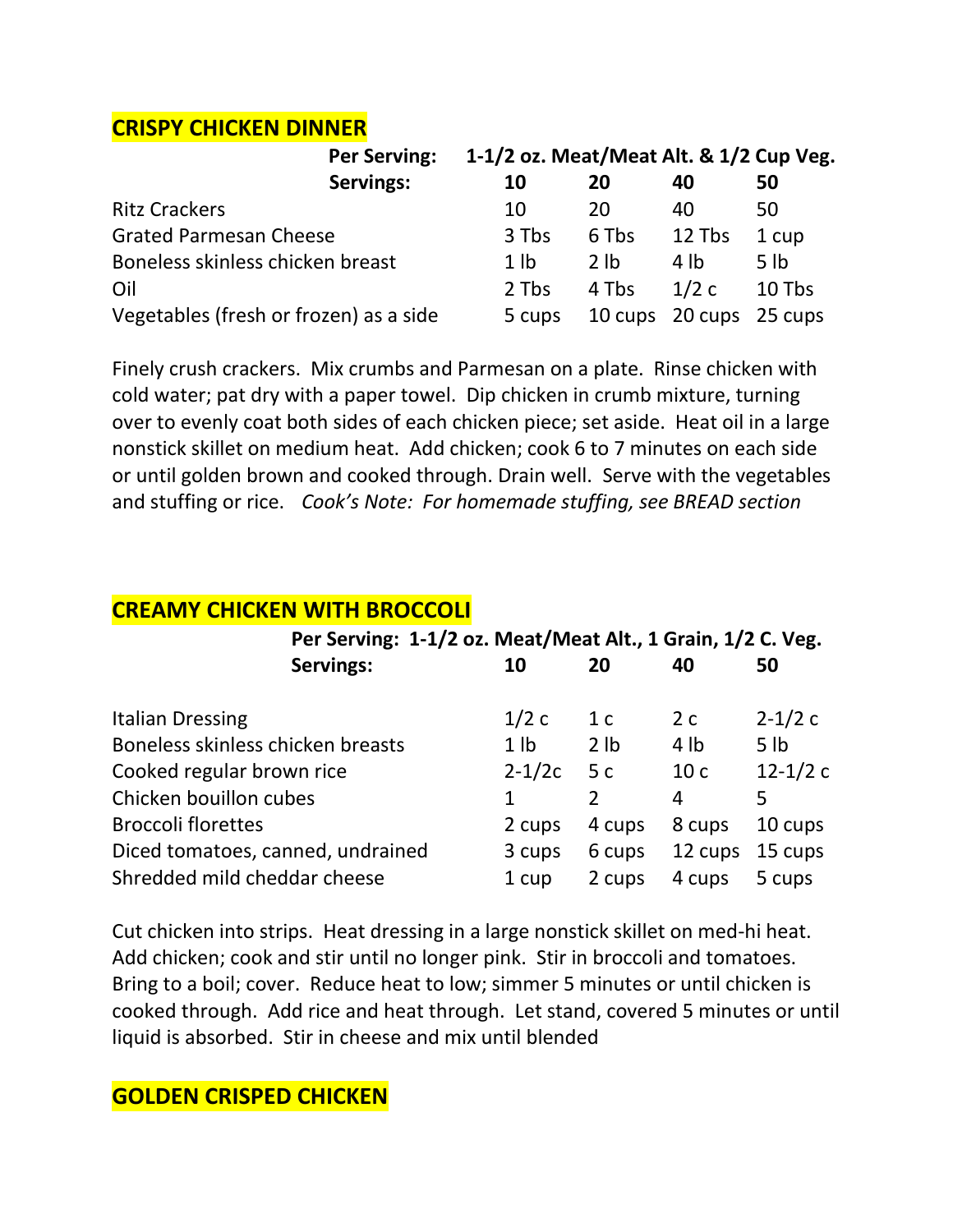|                                   | <b>Per Serving:</b><br><b>Servings:</b> | 1-1/2 oz. Meat/Meat Alternate |                                           |                 |                 |  |
|-----------------------------------|-----------------------------------------|-------------------------------|-------------------------------------------|-----------------|-----------------|--|
|                                   |                                         | 10                            | 20                                        | 40              | 50              |  |
| Cornflake crumbs                  |                                         |                               | 10 Tbs $1-1/4c$ 2-1/2 c 3 cups            |                 |                 |  |
| Salt                              |                                         |                               | $3/4$ tsp $1-1/2$ tsp $1$ Tbs $3-3/4$ tsp |                 |                 |  |
| Pepper                            |                                         |                               | $1/8$ tsp $1/4$ tsp $1/2$ tsp $5/8$ tsp   |                 |                 |  |
| Boneless skinless chicken breasts |                                         | l Ib                          | 2 lb                                      | 4 <sub>lb</sub> | 5 <sub>lb</sub> |  |
| Evaporated milk                   |                                         | 1/4c                          | 1/2c                                      | 1 <sub>c</sub>  | $1-1/4$ c       |  |

Preheat oven to 350 degrees. Cut chicken into strips. Mix cornflake crumbs with salt and pepper in a bowl. Line two 9 x 13 inch baking pans with aluminum foil. Dip chicken in milk then cornflake crumbs. Place chicken in pans. Do not crowd. Bake approx. 35 to 45 min or until tender and no longer pink. Remove from pans and serve.

## **FETTUCCINE CACCIATORE**

|                                         | Per Serving: 1-1/2 oz. Meat/Meat Alt., Grain, 1/2c Veg. |                 |                 |              |  |  |
|-----------------------------------------|---------------------------------------------------------|-----------------|-----------------|--------------|--|--|
| <b>Servings</b>                         | 10                                                      | 20              | 40              | 50           |  |  |
| Fettuccine, uncooked                    | 8 <sub>oz</sub>                                         | 1 <sub>lb</sub> | 2 lb            | $2 - 1/2$ lb |  |  |
| Vegetable oil                           | 2 tsp                                                   | 4 tsp           | 8 tsp           | 10 tsp       |  |  |
| Boneless skinless chicken breasts cubed | $3/4$ lb                                                | $1 - 1/2$ lb    | 3 <sub>lb</sub> | $3-3/4$ lb   |  |  |
| Frozen mixed vegetables                 | $3-1/4c$                                                | $6 - 1/2c$      | 13c             | $16 - 1/4c$  |  |  |
| Diced tomatoes (14.5 oz can) undrained  | 1 can                                                   | 2 cans          | 4 cans          | 5 cans       |  |  |
| <b>Italian Dressing</b>                 | 1/4c                                                    | 1/2c            | 1 <sub>c</sub>  | $1 - 1/4c$   |  |  |
| Shredded Mozzarella cheese              | 1/4c                                                    | 1/2c            | 1 <sub>c</sub>  | $1 - 1/4c$   |  |  |
| <b>Grated Parmesan cheese</b>           | 1/8c                                                    | 1/4c            | 1/2c            | 2/3c         |  |  |

Cook pasta as directed on package. Meanwhile, heat oil in a large skillet on medhi heat. Add chicken; cook and stir until no longer pink. Add mixed vegetables; cook stirring occasionally until vegetables are tender.

Stir in the tomatoes with their liquid and the dressing. Reduce heat to med-lo; simmer 5 minutes or until chicken is cooked through. Toss with pasta. Sprinkle with cheese.

#### **MINI TURKEY QUICHES**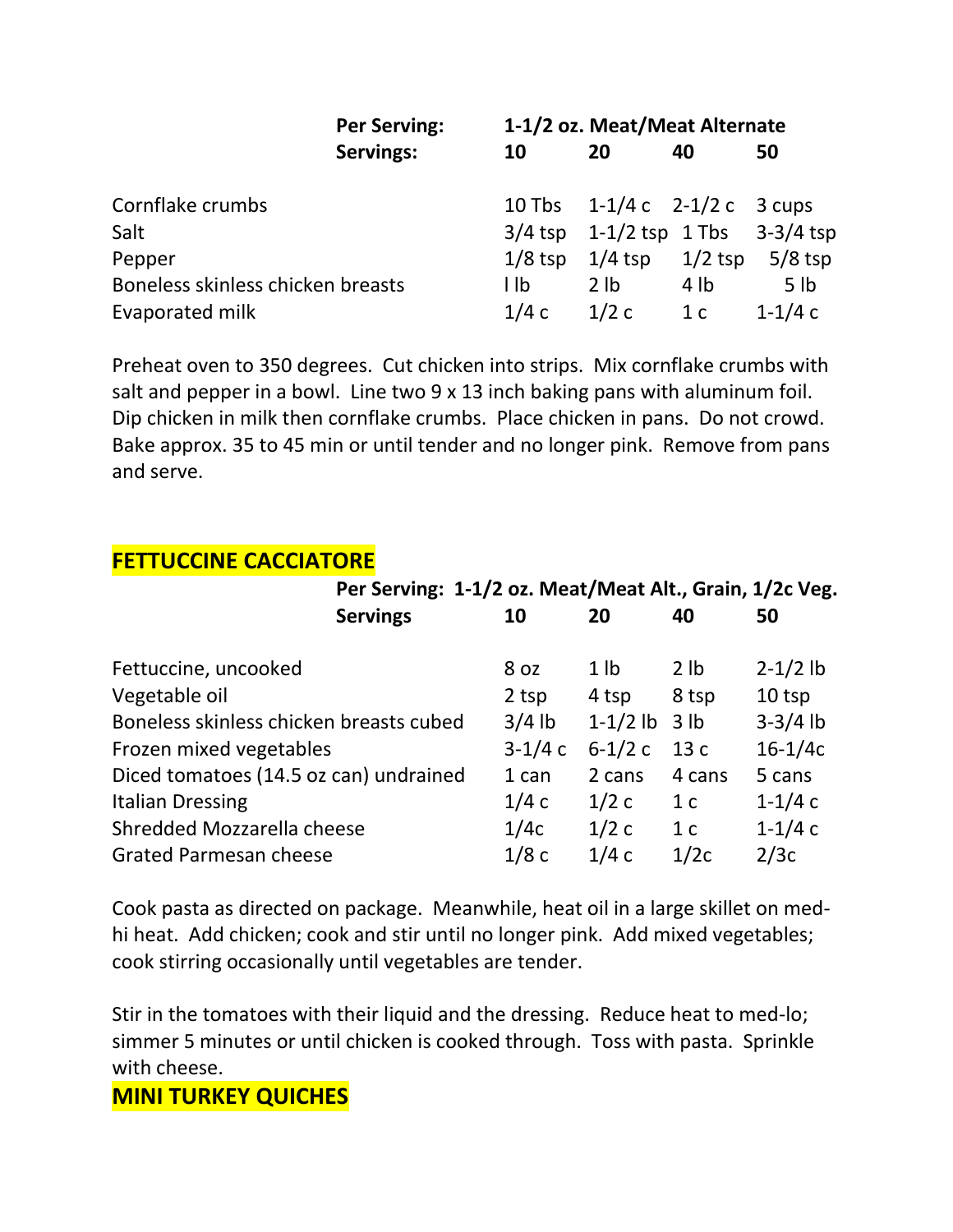| 1-1/2 oz. Meat/Meat Alternate |                 |                 |                 |
|-------------------------------|-----------------|-----------------|-----------------|
| <b>10</b>                     | 20              | 40              | 50              |
| 1 <sub>1</sub>                | 2 <sub>1b</sub> | 4 <sub>lb</sub> | 5 <sub>lb</sub> |
| 1 <sub>c</sub>                | 2c              | 4 c             | 5c              |
| $1 - 1/2c$                    | 3c              | 6 c             | $7-1/2c$        |
| 3/4c                          | $1 - 1/2c$      | 3c              | $3-3/4c$        |
| 3                             | 6               | 12              | 15              |
| $1/2$ tsp                     | 1 tsp           | 2 tsp           | $2 - 1/2$ tsp   |
| $1/4$ tsp                     | $1/2$ tsp       | 1 tsp           | $1 - 1/4$ tsp   |
| 1                             | 2               | 4               | 5               |
| 1 <sub>c</sub>                | 2c              | 4 c             | 5c              |
|                               |                 |                 |                 |

Heat oven to 400 degrees. Grease 12 muffin cups. Cook and stir turkey and onion over med. heat until turkey is brown; drain. Divide equally among the muffin cups. Beat milk, baking mix, eggs, salt and pepper until smooth, 15 seconds in blender on hi or 1 minute with hand beater. Pour into muffin cups.

Bake 25 minutes. Top with tomatoes, sprinkle with cheese. Bake until knife inserted in center comes out clean. Cool 5 minutes then remove from pans.

# **TASTY TENDERS**

|                                    | Per Serving: 1-1/2 oz. Meat/Meat Alternate |                   |        |        |            |  |
|------------------------------------|--------------------------------------------|-------------------|--------|--------|------------|--|
|                                    | <b>Servings:</b>                           | 10                | 20     | 40     | 50         |  |
| Boneless, skinless chicken breasts |                                            | $1$ lb.           | 2 lb.  | 4 lb.  | $5$ lb.    |  |
| Seasoned breadcrumbs               |                                            | 1 cup             | 2 cup  | 4 cup  | 5 cups     |  |
| 1% milk                            |                                            | $1/2$ cup $1$ cup |        | 2 cups | $2 - 1/2c$ |  |
| Olive oil                          |                                            | 2 Tbs.            | 4 Tbs. | 8 Tbs. | 10 Tbs.    |  |

Preheat oven to 400 degrees. Cut chicken into strips. Soak in milk. Roll chicken in breadcrumbs to cover all sides. Place in greased pan. Spritz with oil. Bake at 400 degrees until golden, approx.. 30 min. Watch closely.

#### **TERIYAKI CHICKEN**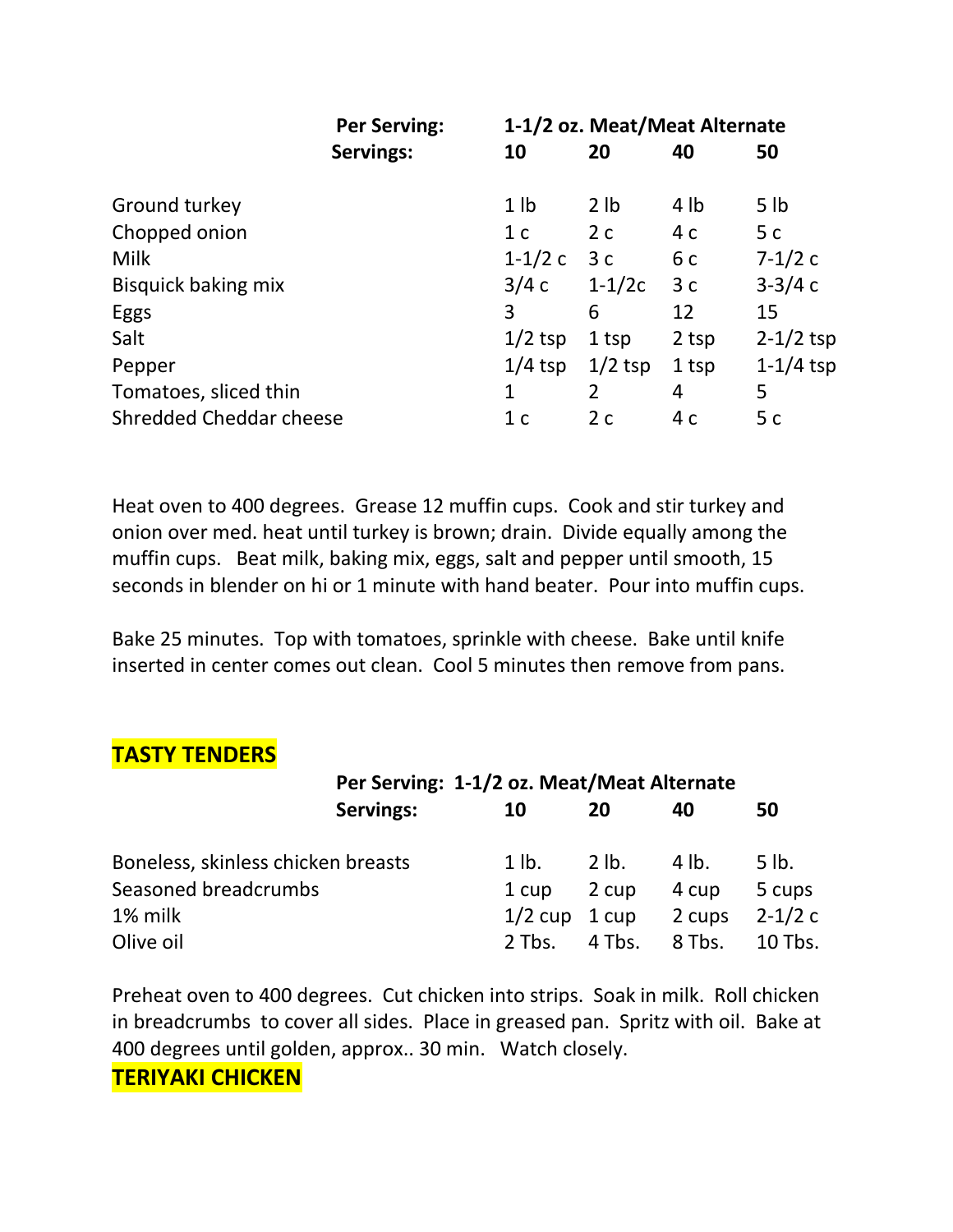30 Servings

5 Chicken Breast halves, cut into strips 1/2 cup lemon juice 1/3 cup oil 1/3 cup soy sauce 3 Tbs. ketchup 3/4 tsp pepper 3/4 tsp garlic powder

Marinade: Mix together the lemon juice, soy sauce, oil, ketchup, pepper and garlic powder. Stir until smooth.

Place chicken in a greased pan. Pour marinade over all. Refrigerate overnight.

Drain Marinade. Bake at 350 degrees for approximately 20 – 25 minutes or until done. Do not overcook.

Bake at 350 degrees for approximately 20 to 25 minutes or until done.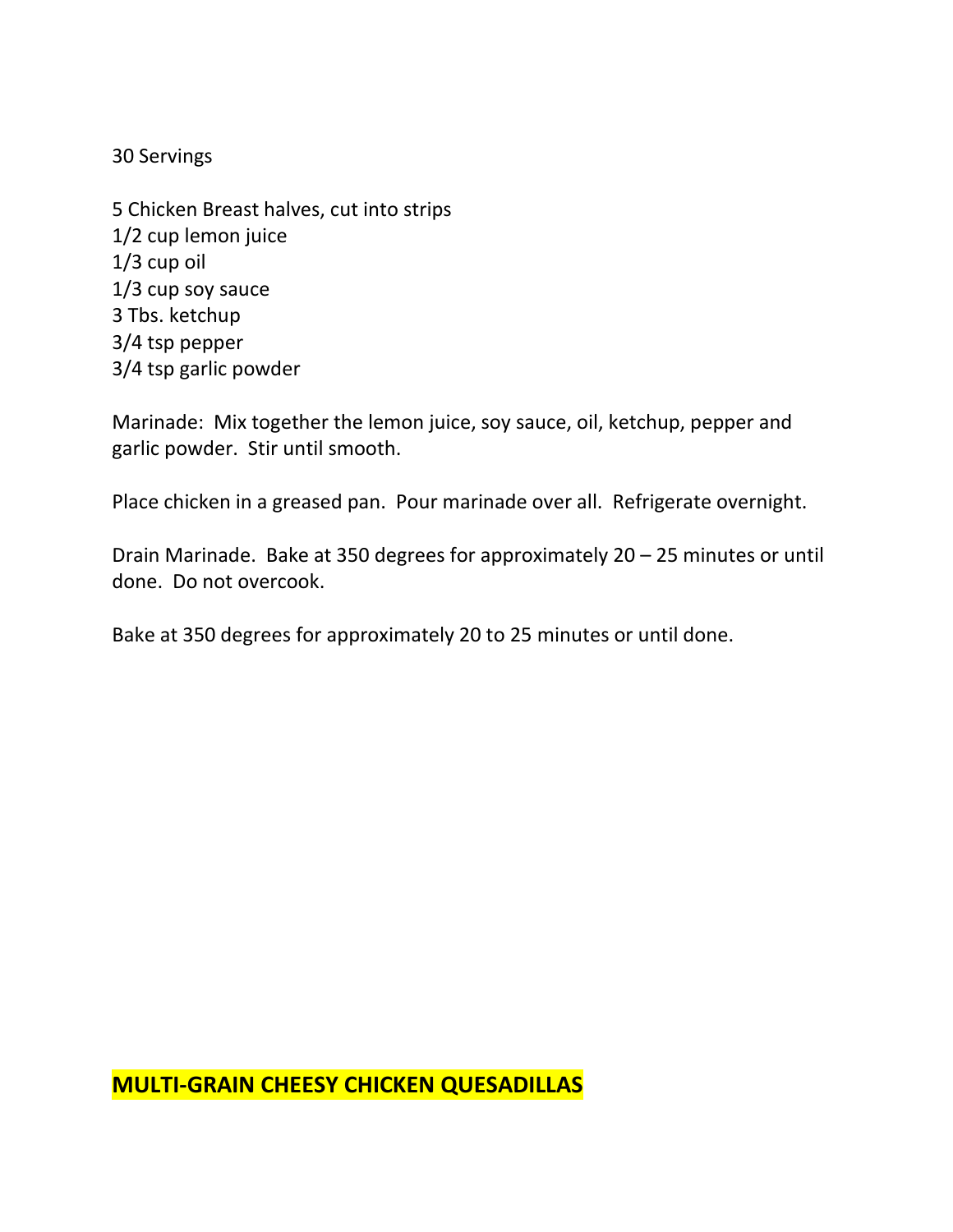|                              | Per Serving: 1/2 Quesadilla=1-1/2 oz. Meat & 1 Grain |           |       |       |  |
|------------------------------|------------------------------------------------------|-----------|-------|-------|--|
|                              | <b>Servings:</b>                                     | <b>12</b> | 24    | 48    |  |
| Multi-grain medium tortillas |                                                      | 12        | 24    | 48    |  |
| Shredded chicken or turkey   |                                                      | 9 oz      | 18 oz | 36 oz |  |
| Mayonnaise                   |                                                      | 2 Tbs     | 4 Tbs | 8 Tbs |  |
| Cheddar cheese, shredded     |                                                      | 9 oz      | 18 oz | 36 oz |  |

Spread one side of one tortilla with mayonnaise. Spread shredded chicken (fresh or canned) over mayonnaise. Top with shredded cheddar cheese. Cover with the second tortilla. Can stack many completed quesadillas on each sheet before baking. Bake at 350 degrees until cheese is melted. Cover with foil and keep warm in the oven until ready to serve. Cut each tortilla into 8 wedges.

#### **TURKEY MEATLOAF**

|                             | <b>Per Serving:</b><br><b>Servings</b> | 1-1/2 oz. Meat/Meat Alternate |                 |                |                 |  |
|-----------------------------|----------------------------------------|-------------------------------|-----------------|----------------|-----------------|--|
|                             |                                        | 10                            | 20              | 40             | 50              |  |
| Ground turkey               |                                        | 1 <sub>1</sub>                | 2 <sub>1b</sub> | 4 lb           | 5 <sub>1b</sub> |  |
| Eggs                        |                                        |                               |                 | 4              | 5               |  |
| <b>Seasoned Breadcrumbs</b> |                                        | 1/4c                          | 1/2c            | 1 <sup>c</sup> | $1 - 1/4c$      |  |
| Ketchup                     |                                        | 1/4c                          | 1/2c            | 1 <sup>c</sup> | $1 - 1/4c$      |  |

Preheat oven to 350 degrees

Mix turkey with eggs. Add breadcrumbs. Add ketchup and mix well. Add more breadcrumbs to desired consistency.

Shape into two loaves. Put on a greased sheet and bake at 350 degrees for 40 minutes or until done. To test doneness, cut loaf down the middle. No pink should be visible.

# **CHICKEN WITH BROCCOLI AND LO MEIN NOODLES**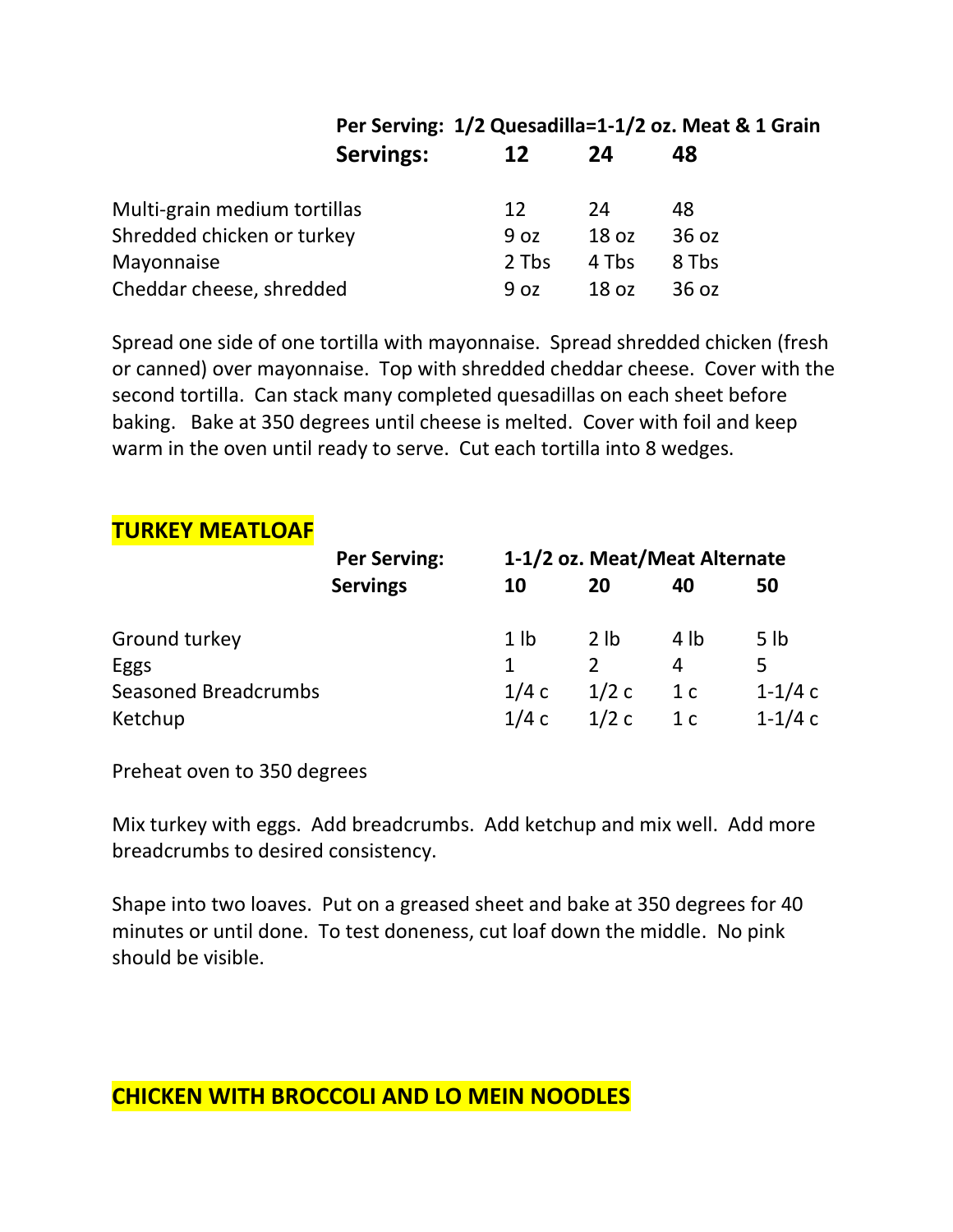| Per Serving: 1-1/2 oz. Meat/Meat Alt., & 1/2 c Veg & Grain |                 |                                                   |                          |  |  |
|------------------------------------------------------------|-----------------|---------------------------------------------------|--------------------------|--|--|
| <b>Servings:</b><br>10                                     | 20              | 40                                                | 50                       |  |  |
|                                                            |                 |                                                   | $2 - 1/2$ lb             |  |  |
|                                                            |                 |                                                   |                          |  |  |
|                                                            |                 |                                                   | $10$ tsp                 |  |  |
| l Ib                                                       | 2 lb            | 4 lb                                              | 5 <sub>lb</sub>          |  |  |
| Frozen broccoli, thawed & drained<br>5c                    | 10 <sub>c</sub> | 20c                                               | 25c                      |  |  |
|                                                            | 1 <sub>c</sub>  | 2c                                                | $2 - 1/2c$               |  |  |
| 1                                                          | $\overline{2}$  | 4                                                 | 5                        |  |  |
|                                                            | 1/4c            | 1/2c                                              | $1/2c+2Tbs$              |  |  |
|                                                            | 2 Tbs           | 4 Tbs                                             | 5 Tbs                    |  |  |
| 1 tsp                                                      | 2 tsp           | 4 tsp                                             | 5 tsp                    |  |  |
|                                                            | 8 oz<br>2 tsp   | 1 <sub>1</sub><br>4 tsp<br>1/2c<br>2 Tbs<br>1 Tbs | 2 <sub>1b</sub><br>8 tsp |  |  |

Cut chicken into thin, bite-sized strips. Cook noodles to desired doneness. Drain. Cover to keep warm.

Meanwhile, heat oil in a large skillet over med-hi heat until hot. Add chicken; cook 3 to 6 minutes or until chicken is no longer pink. Add broccoli; cook and stir about 5 minutes or until broccoli is tender.

Dissolve bouillon cube in the boiling water. In a small bowl, combine water mixture, soy sauce, flour and sugar; blend well. Stir into chicken mixture; cook and stir until thick and bubbly. Serve chicken over hot cooked noodles.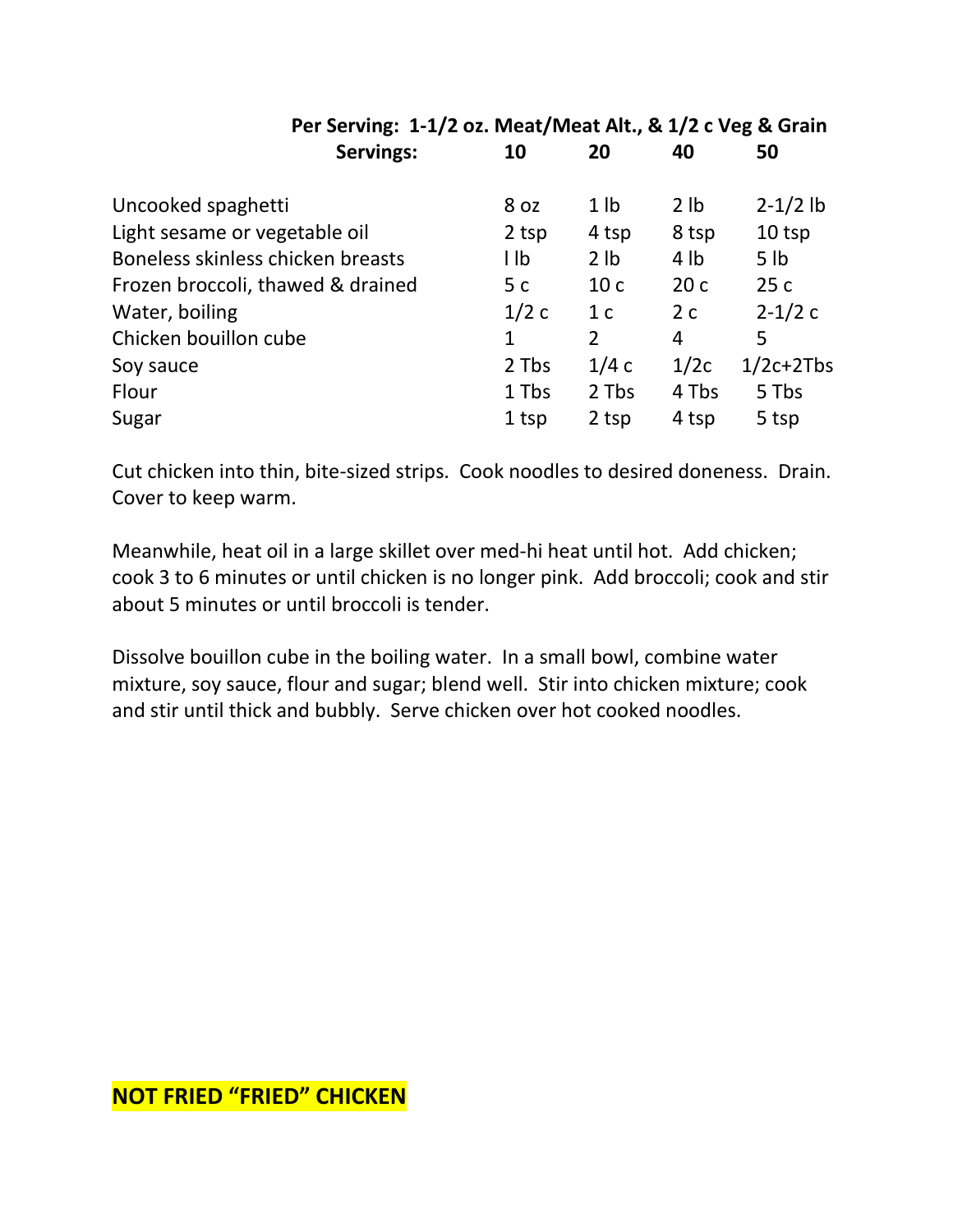|                                   | <b>Per Serving:</b> | 1-1/2 oz. Meat/Meat Alternate |                 |           |                 |  |  |
|-----------------------------------|---------------------|-------------------------------|-----------------|-----------|-----------------|--|--|
|                                   | <b>Servings:</b>    | <b>10</b>                     | 20              | 40        | 50              |  |  |
| Boneless skinless chicken breasts |                     | 1 <sub>1</sub>                | 2 <sub>1b</sub> | 4 lb      | 5 <sub>1b</sub> |  |  |
| Flour                             |                     | 1 Tbs                         | 2 Tbs           | 4 Tbs     | 5 Tbs           |  |  |
| Salt                              |                     | $1/4$ tsp                     | $1/2$ tsp       | 1 tsp     | $1 - 1/4$ tsp   |  |  |
| <b>Black pepper</b>               |                     | $1/8$ tsp                     | $1/4$ tsp       | $1/2$ tsp | $5/8$ tsp       |  |  |
| Eggs                              |                     |                               |                 | 4         | 5               |  |  |
| Cornflake crumbs                  |                     | 3/4c                          | $1-1/2c$ 3 c    |           | $3-3/4c$        |  |  |
| Nonstick cooking spray            |                     |                               |                 |           |                 |  |  |

Preheat oven to 375 degrees. Grease a cookie sheet with cooking spray. Cut chicken into strips

In a shallow dish, combine flour, salt and pepper. In a medium bowl, lightly beat the eggs. In a large bowl, combine the cornflake crumbs.

Dip the chicken pieces in the flour mixture, then in the eggs, then in the cornflake crumbs, coating completely with each. Place on the baking sheet. Lightly coat the top of the chicken with cooking spray and bake for approx.. 30 min or until golden and no pink remains.

## **CHICKEN MELTIES**

|                                    | Per Serving: 1-1/2 oz. Meat/Meat Alt., Grain |       |                      |                  |  |  |
|------------------------------------|----------------------------------------------|-------|----------------------|------------------|--|--|
| <b>Servings</b>                    | 10                                           | 20    | 40                   | 50               |  |  |
| Chicken, Fresh or canned, shredded | 9 oz                                         |       | 18 oz. 2-1/4 lb 3 lb |                  |  |  |
| Mayonnaise, enough to moisten      |                                              |       |                      |                  |  |  |
| <b>Whole Grain English Muffins</b> | 5.                                           | 10    | 20                   | 25               |  |  |
| Cheddar Cheese, shredded           | 6 oz                                         | 12 המ | 24 oz                | 30 <sub>oz</sub> |  |  |

Halve English muffins and toast lightly. Mix mayonnaise with chicken, enough to moisten. Spread mixture evenly on toasted muffin halves. Sprinkle with Cheddar. Bake at 350 degrees until cheese is melted.

## **MINI CHICKEN POT PIES**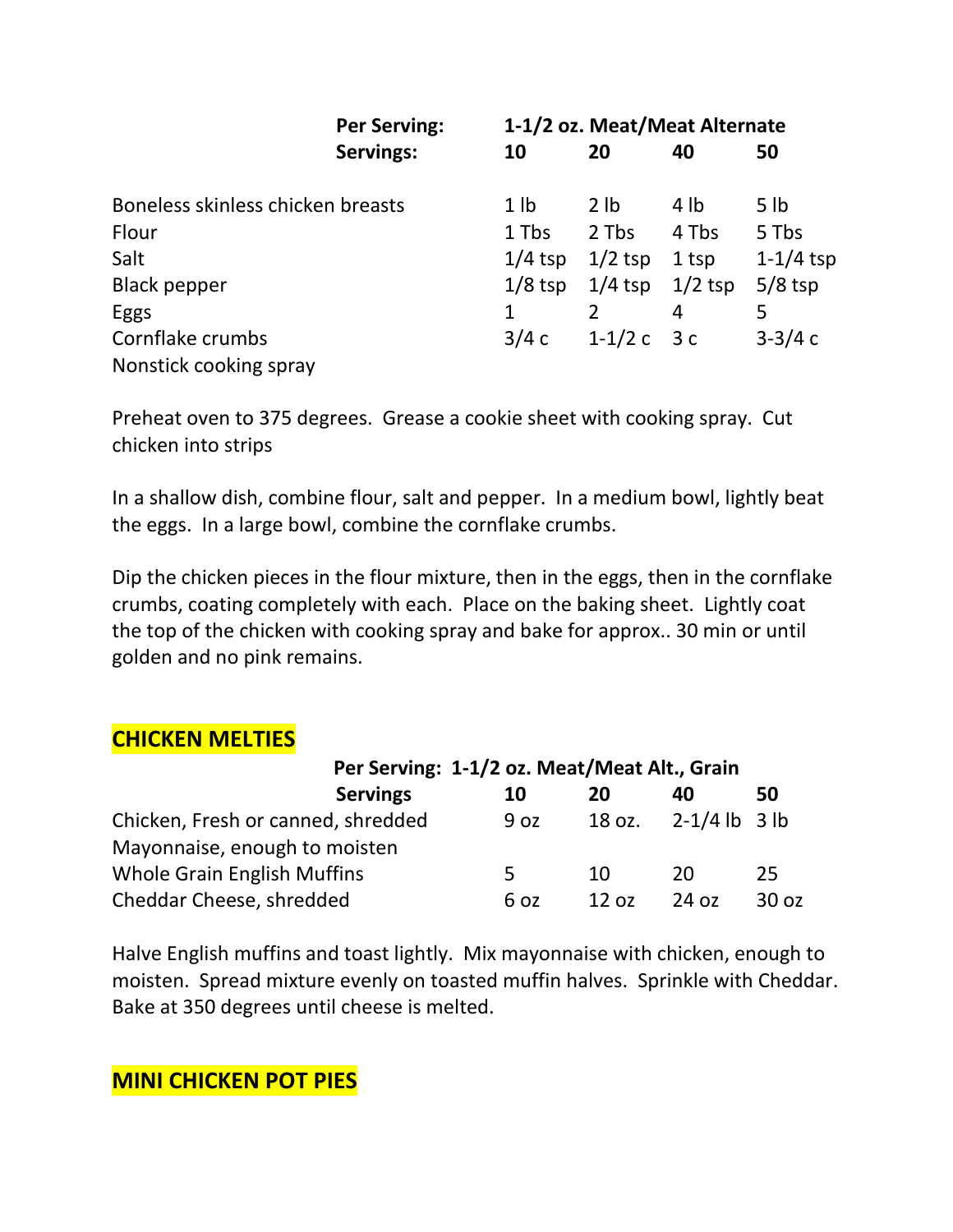| <b>Per Serving:</b>                 |                | 1-1/2 oz. Meat/Meat Alt. & 1/2 c Veg. |                 |                 |  |  |  |
|-------------------------------------|----------------|---------------------------------------|-----------------|-----------------|--|--|--|
| <b>Servings:</b>                    | 10             | 20                                    | 40              | 50              |  |  |  |
| <b>Frozen Buttermilk Biscuits</b>   | 10             | 20                                    | 40              | 50              |  |  |  |
| <b>Milk</b>                         | 1/2c           | 1 <sub>c</sub>                        | 2c              | $2-1/2c$        |  |  |  |
| Cream of Chicken Soup (Sm. Can)     | 1/2            | 1                                     | $\overline{2}$  | $2 - 1/2$       |  |  |  |
| Cooked Chicken, cubes small         | 1 <sub>1</sub> | 2 lb                                  | 4 lb            | 5 <sub>lb</sub> |  |  |  |
| Frozen mixed vegetables, thawed     | $2-1/2c$       | 5c                                    | 10 <sub>c</sub> | $12 - 1/2c$     |  |  |  |
| Shredded Cheddar cheese             | 1 <sub>c</sub> | 2c                                    | 4 c             | 5c              |  |  |  |
| <b>French's French Fried Onions</b> | 2c             | 4 c                                   | 8 c             | 10 <sub>c</sub> |  |  |  |
| Vegetable of Choice (As a side veg) | $2 - 1/2c$     | 5c                                    | 10 <sub>c</sub> | $12 - 1/2c$     |  |  |  |

Preheat oven to 400 degrees. Separate biscuits, press into (8 oz.) custard cups, pressing up sides to form crust.

Whisk milk and cream of chicken soup in a medium saucepan. Bring to boiling over med-hi heat. Reduce heat to med-lo; simmer 1 minute, whisking constantly, until thickened. Stir in chicken and vegetables.

Spoon about 1/3 cup chicken mixture into each crust. Place cups on baking sheet. Bake 15 minutes or until golden brown. Top each with cheese, and Onions. Bake 3 minutes or until golden.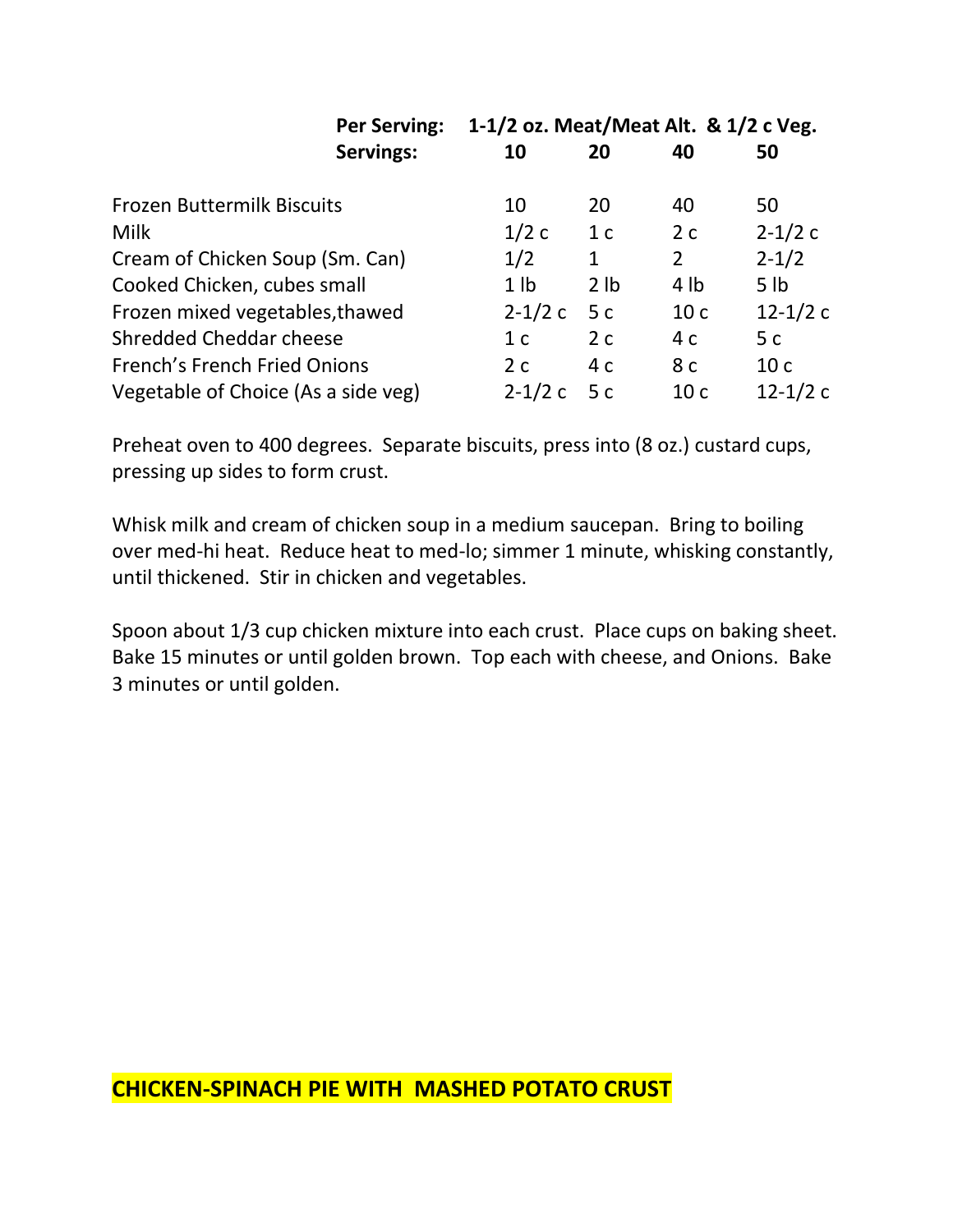|                                     |                 | Per Serving: 1-1/2 oz. Meat/Meat Alt., & 1/2 c Veg |       |                 |  |  |
|-------------------------------------|-----------------|----------------------------------------------------|-------|-----------------|--|--|
| <b>Servings:</b>                    | <b>10</b>       | 20                                                 | 40    | 50              |  |  |
| Large potatoes, mashed and seasoned | 3               | 6                                                  | 12    | 15              |  |  |
| Carrots, sliced (can use frozen)    | 1 <sub>c</sub>  | 2c                                                 | 4 c   | 5c              |  |  |
| Onion, chopped                      | 1/2c            | 1 <sub>c</sub>                                     | 2c    | $2 - 1/2c$      |  |  |
| Dried thyme                         | $1/2$ tsp       | 1 tsp                                              | 2 tsp | $2 - 1/2$ tsp   |  |  |
| Boneless, skinless chicken breast   | 1 <sub>lb</sub> | 2 <sub>1b</sub>                                    | 4 lb  | 5 <sub>1b</sub> |  |  |
| Frozen, chopped spinach             | 1 <sub>c</sub>  | 2c                                                 | 4 c   | 5c              |  |  |
| Ricotta cheese                      | 1/2c            | 1 <sub>c</sub>                                     | 2c    | $2-1/2c$        |  |  |
| Salt                                | $1/2$ tsp       | 1 tsp                                              | 2 tsp | $2 - 1/2$ tsp   |  |  |

Preheat oven to 375 degrees. Cut chicken into 1-inch pieces or thin strips. Lightly grease a heavy bottom skillet with cooking spray; place over medium heat.

Add carrots, onion and thyme. Cook until slightly browned, stirring often. Add chicken and cook until golden brown. Turn off heat; stir in spinach, ricotta and salt.

Place chicken mixture in a 9x13-inch pan and top with mashed potatoes. Bake for 15 minutes. To brown the potatoes, broil for 5 more minutes.

# **IRISH CHICKEN STEW**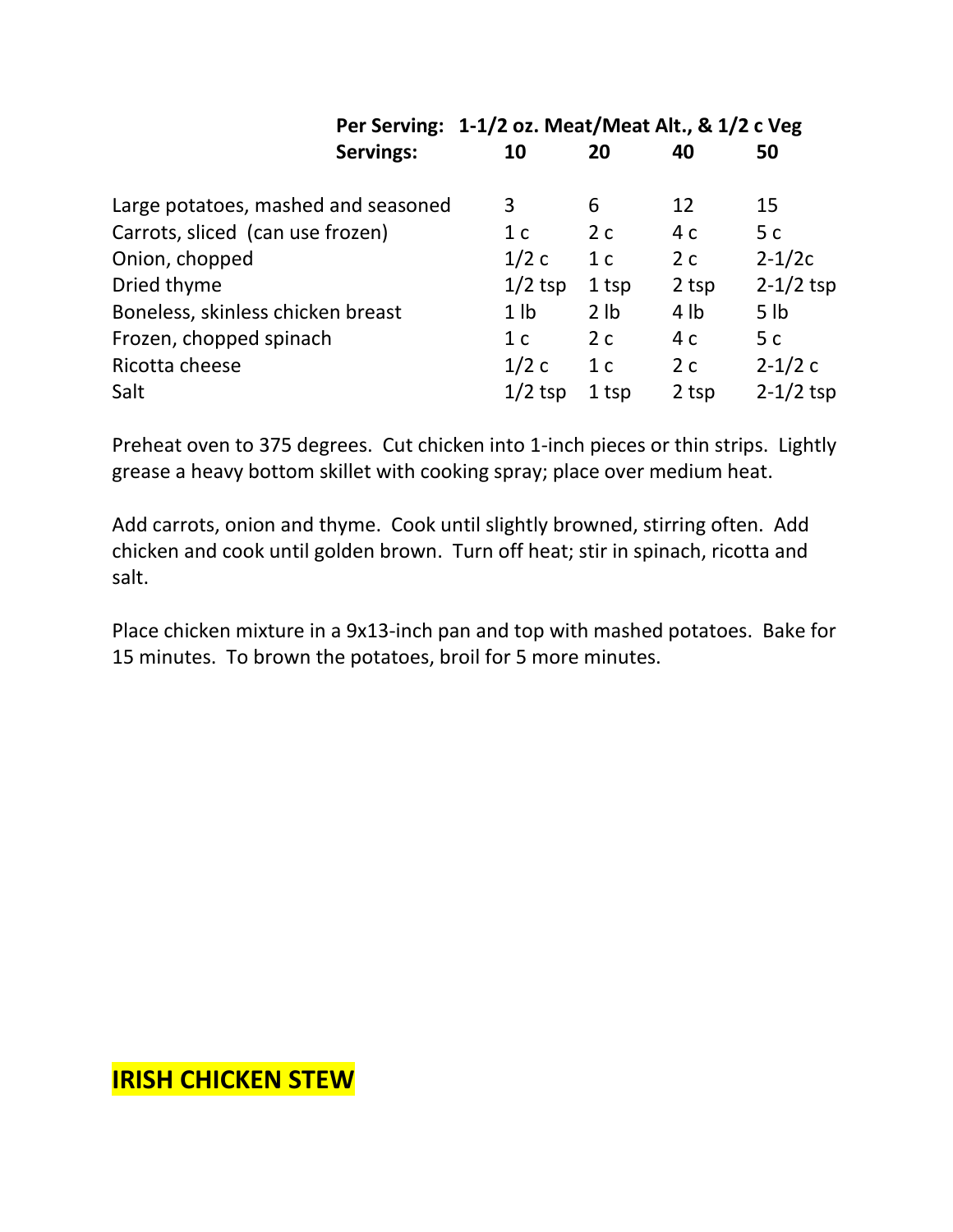|                                        | Per Serving: 1-1/2 oz Meat/Meat Alt. & 1/2 C Veg, |                 |                                         |                |                                         |
|----------------------------------------|---------------------------------------------------|-----------------|-----------------------------------------|----------------|-----------------------------------------|
| <b>Servings:</b>                       |                                                   | 10              | <b>20</b>                               | 40             | 50                                      |
| Cream of chicken soup (10.75oz.cans) 1 |                                                   |                 | $\mathbf 1$                             | $\overline{2}$ | 3                                       |
| Water                                  |                                                   |                 | $1-1/2$ c $1-1/2$ c 3 c                 |                | $4 - 1/2c$                              |
| Boneless, skinless chicken breasts     |                                                   | 1 <sub>lb</sub> | 2 lb                                    | 4 lb           | 5 <sub>1b</sub>                         |
| Large Potatoes, cubed                  |                                                   | $\mathbf{1}$    | $\overline{2}$                          | 4              | 5                                       |
| Celery, chopped                        |                                                   |                 | $1/4 c$ $1/2 cup$ 1 $cup$               |                | $1 - 1/4c$                              |
| Onions, chopped                        |                                                   | 1/2 c 1 c       |                                         | 2c             | $2 - 1/2c$                              |
| Salt                                   |                                                   |                 | $1/4$ tsp $1/2$ tsp 1 tsp               |                | $1 - 1/4$                               |
| tsp                                    |                                                   |                 |                                         |                |                                         |
| Poultry seasoning                      |                                                   |                 |                                         |                | $1/8$ tsp $1/4$ tsp $1/2$ tsp $5/8$ tsp |
| Ground black pepper                    |                                                   |                 | $1/8$ tsp $1/4$ tsp $1/2$ tsp $5/8$ tsp |                |                                         |
| <b>Frozen Peas and Carrots</b>         |                                                   |                 | $3-1/2$ c $6-1/2$ c $13$ c              |                | $16 - 1/2$                              |

Cut chicken into bite-size pieces. In a very large, heavy skillet, combine soup, water, chicken, potatoes, celery, onion, salt, poultry seasoning and pepper. Cover and cook over low heat about 1 hour. Add peas and carrots and cook until vegetables are done.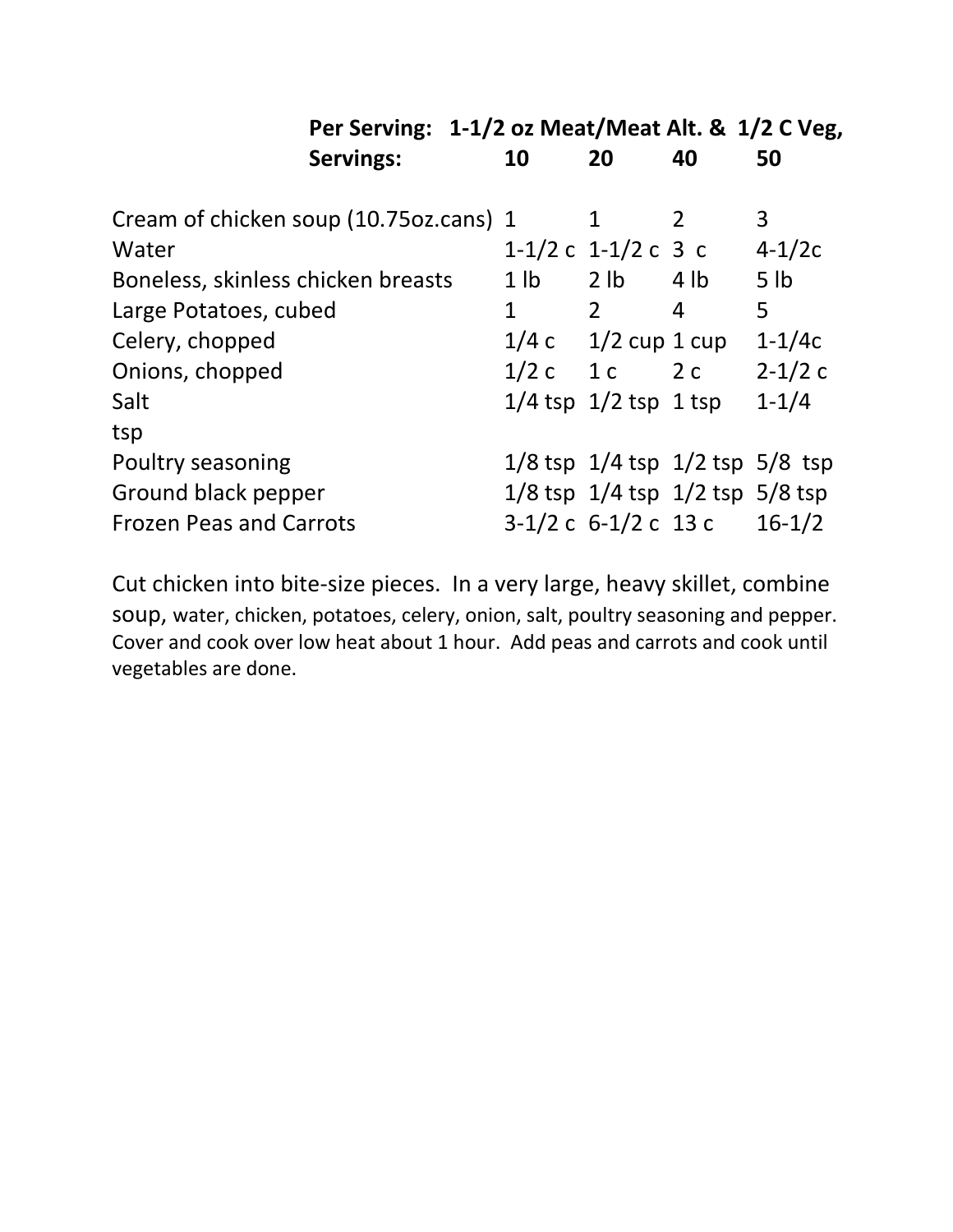# **OMG CHICKEN**

|                                   |                  | Per Serving: 1-1/2 oz. Meat/Meat Alt. & 1/2 c Veg |       |       |          |  |  |
|-----------------------------------|------------------|---------------------------------------------------|-------|-------|----------|--|--|
|                                   | <b>Servings:</b> | 10                                                | 20    | 40    | 50       |  |  |
| Boneless skinless chicken breasts |                  | 1 <sub>lb</sub>                                   | 2 lbs | 4 lbs | 5 lbs    |  |  |
| Mayonnaise                        |                  | 1 Tbs                                             | 2 Ths | 4 Tbs | 5 Tbs    |  |  |
| Parmesan Cheese, shredded         |                  | 1 Tbs                                             | 2 Tbs | 4 Tbs | 5 Tbs    |  |  |
| Italian seasoned dry bread crumbs |                  | 2 tsp                                             | 4 tsp | 8 tsp | $10$ tsp |  |  |

Preheat oven to 375 degrees F.

Place mayo and cheese in a small bowl and mix.

Spray cooking sheet with cooking spray. Cut chicken breasts into strips and place on baking sheet and spread mayo mixture evenly atop each.

Next evenly sprinkle bread crumbs atop each.

Place in oven and bake for 20 minutes or until chicken is cooked thoroughly and juices run clear and tops are browned. You can also finish them off under the broiler for a minute or two to get them extra browned on top.

Season with a dash of fresh cracked pepper and sea salt, if desired.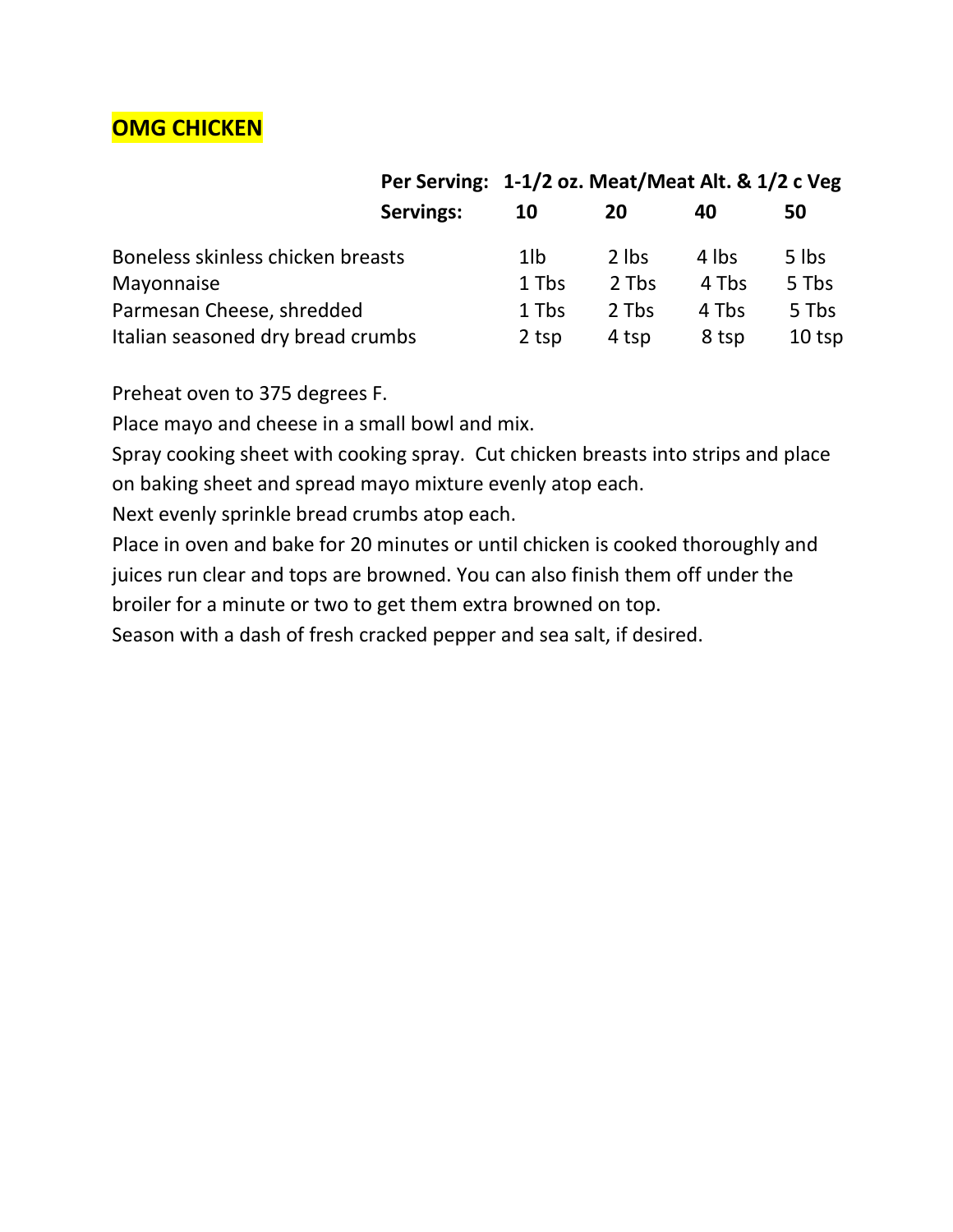## **ANGRY BIRD BAKED CHICKEN**

| Per Serving: 1-1/2 oz. Meat/Meat Alt., 1 Grain, 1/2 C. Veg. |                |           |           |                  |  |  |  |
|-------------------------------------------------------------|----------------|-----------|-----------|------------------|--|--|--|
| <b>Servings:</b>                                            | 10             | 20        | 40        | 50               |  |  |  |
| Boneless, skinless chicken breasts                          | 1 <sub>1</sub> | 2 lb      | 4 lb      | 5 <sub>lb</sub>  |  |  |  |
| Butter, melted                                              | 1/2Tb          | 1 Tbs     | 2 Tbs     | $21/2T$ bs       |  |  |  |
| Plain potato chips, crushed                                 | 2 oz           | 4 oz      | 8 oz      | 10 <sub>oz</sub> |  |  |  |
| 4 ounces Cheddar cheese, grated                             | 1/8c           | 1/4c      | 1/2c      | 3/4c             |  |  |  |
| garlic powder (optional)                                    | $1/8$ tsp      | $1/4$ tsp | $1/2$ tsp | $5/8$ tsp        |  |  |  |
| Freshly ground black pepper, to taste                       |                |           |           |                  |  |  |  |
| Fresh parsley, chopped (for garnish - optional)             |                |           |           |                  |  |  |  |

Preheat oven to 350 degrees F.

Melt butter and brush over chicken.

Mix chips, cheese, garlic powder together and season with black pepper. Press mixture over chicken and place in an ovenproof casserole dish. Bake in oven for 50 mins, or until chicken is tender.

# **INSIDE OUT CHICKEN POT PIE**

| Per Serving: 1-1/2 oz Meat/Meat Alt. & 1/2 C Veg, |  |                |                  |                 |                 |  |
|---------------------------------------------------|--|----------------|------------------|-----------------|-----------------|--|
| <b>Servings:</b>                                  |  | 10             | 20               | 40              | 50              |  |
| Cream of chicken soup (10.75oz.cans)              |  | 1              |                  |                 | 3               |  |
| Boneless, skinless chicken breasts                |  | 1 <sub>1</sub> | 2 <sub>1b</sub>  | 4 <sub>lb</sub> | 5 <sub>1b</sub> |  |
| Olive Oil                                         |  | 1 Tbs          | 2 Tbs            | 4 Tbs           | 5 Tbs           |  |
| Frozen vegetable combination                      |  | 5 cups         |                  | 10 cups 20 cups | 25 cups         |  |
| Buttermilk biscuits, split                        |  | 5              | 1 <sub>(1)</sub> | 20              | 25              |  |

Cut chicken into 1 inch pieces. Cook the chicken in a 10-inch nonstick skillet over medium-high heat until well browned, stirring often. Drain if necessary. Stir the soup and vegetables into the skillet along with the chicken, adding water to thin slightly if desired. Reduce the heat to low. Cover and cook for 5 minutes or until the chicken is cooked through and vegetables are done.

Serve the chicken and sauce over the biscuits.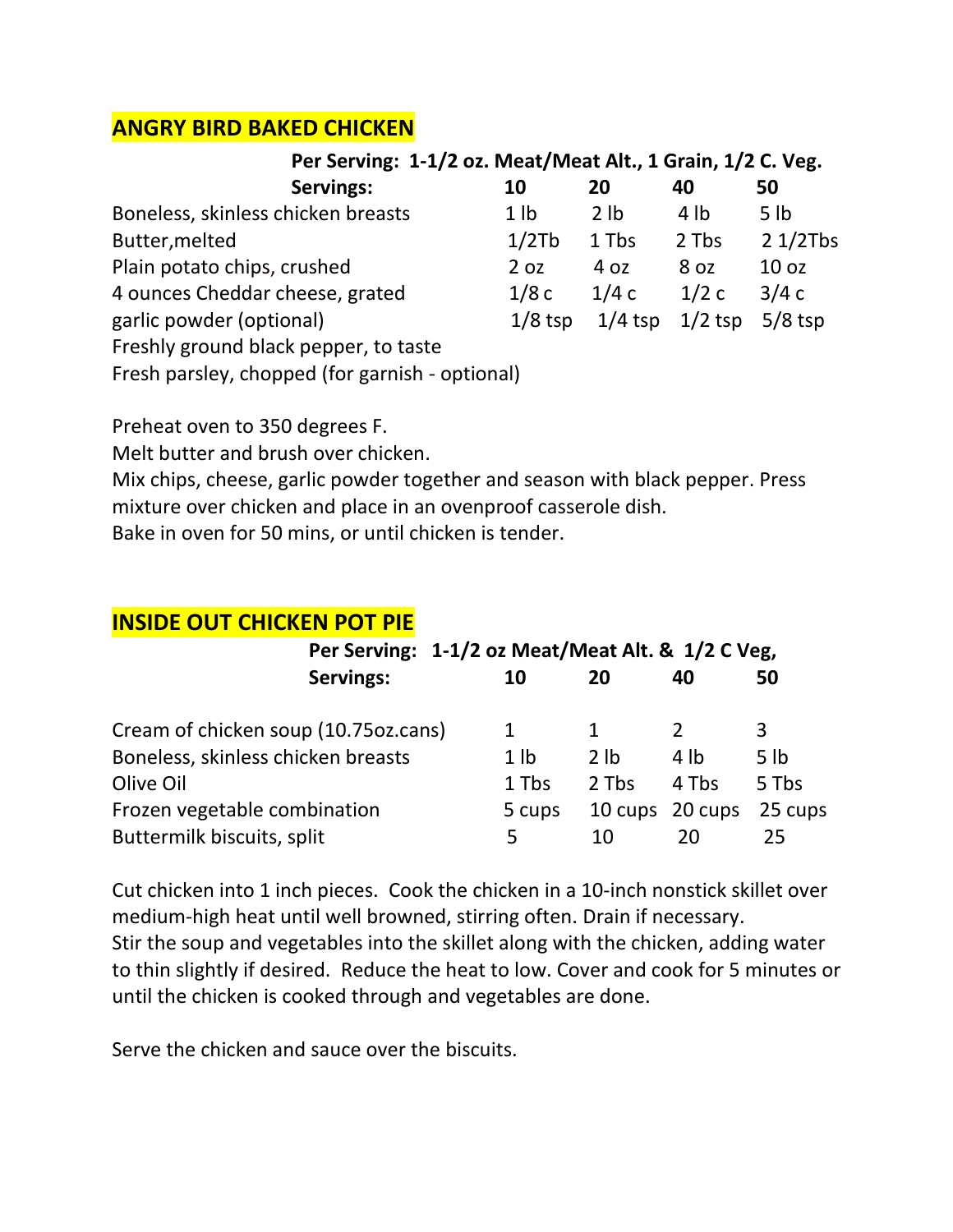### **OVEN FRIED CHICKEN**

|                                    |                  | Per Serving: 1-1/2 oz Meat/Meat Alt. & 1/2 C Veg, |      |      |       |       |
|------------------------------------|------------------|---------------------------------------------------|------|------|-------|-------|
|                                    | <b>Servings:</b> |                                                   | 10   | 20   | 40    | 50    |
| Boneless, skinless chicken breasts |                  |                                                   | 1 lb | 2 lb | 4 lb  | 5 lb  |
| Homemade breading (see below)      |                  |                                                   | 2Ths | 4Tbs | 8 Tbs | 10Tbs |

Preheat oven to 400 degrees. Cut chicken breasts into strips.

Place breading in a plastic bag. Add a few chicken pieces and shake to coat. Repeat until all chicken is coated.

Spray a baking pan with non-stick cooking spray

Arrange chicken pieces in the baking dish so that they are not touching.

Bake for 20 to 30 minutes until done.

## **HOMEMADE BREADING**

 **Yield: 4 Cups**

- 4 Cups Cornflake crumbs
- 4 tsp Instant chicken bouillon
- 4 tsp. Paprika
- 2 tsp Poultry seasoning
- 1 Tbs Italian herb seasoning
- 1/2 tsp Garlic powder
- 1 tsp Onion powder

Combine all ingredients and mix well

Store in an air tight container

Mix well before using

Plan on  $1/2 - 1$  Tbs of breading for each chicken part or fish fillet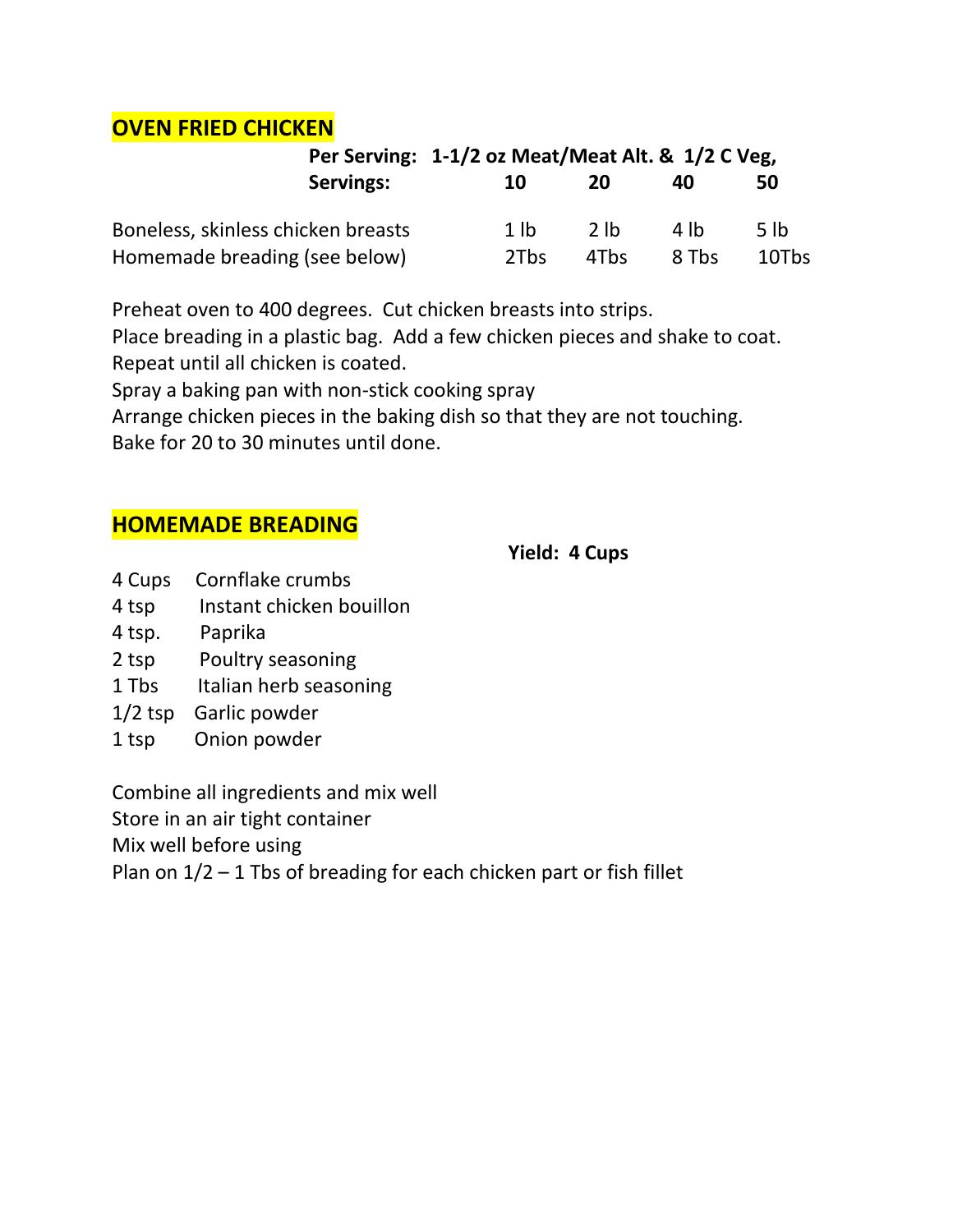### **CHICKEN STROGANOFF**

|                                        | Per Serving: 1-1/2 oz. Meat/Meat Alt., & 1/2 c Veg |                |                |                 |  |  |
|----------------------------------------|----------------------------------------------------|----------------|----------------|-----------------|--|--|
| <b>Servings:</b>                       | 10                                                 | 20             | 40             | 50              |  |  |
| Egg Noodles                            | 8 oz                                               | 1 <sub>1</sub> | 2 lb           | $21/2$ lb       |  |  |
| Boneless, skinless chicken breasts     | 1 <sub>lb</sub>                                    | 2 lb           | 4 lb           | 5 <sub>1b</sub> |  |  |
| Olive oil                              | 1 Tbs                                              | 2 Tbs          | 4 Tbs          | 5 Tbs           |  |  |
| Onion, thinly sliced                   | 1                                                  | 2              | 4              | 5               |  |  |
| <b>Frozen Peas</b>                     | 1 <sup>c</sup>                                     | 2c             | 4c             | 5c              |  |  |
| 1/4 cups sour cream                    | 1/4c                                               | 1/2c           | 1 <sub>c</sub> | $1 - 1/4c$      |  |  |
| Salt and ground black pepper, to taste |                                                    |                |                |                 |  |  |
| Fresh parsley, chopped, to garnish     |                                                    |                |                |                 |  |  |

Cut chicken into thin strips diagonally across the breasts.

Heat small amount of oil in a large frying pan and cook the sliced onion slowly until soft but not colored. Add the peas and cook until done. Remove and keep warm.

Increase the heat, add the remaining oil and cook the chicken very quickly, in small batches, for 3 to 4 minutes until lightly colored. Remove and keep warm while cooking the rest of the chicken.

Return all the chicken, onions, and peas to the pan and season with [salt](http://www.recipelion.com/Chicken-Recipes/Sunday-Best-Chicken-Stroganoff/ml/1) and [pepper.](http://www.recipelion.com/Chicken-Recipes/Sunday-Best-Chicken-Stroganoff/ml/1)

Stir in the sour cream and bring to a boil.

Sprinkle with fresh parsley and serve over egg noodles.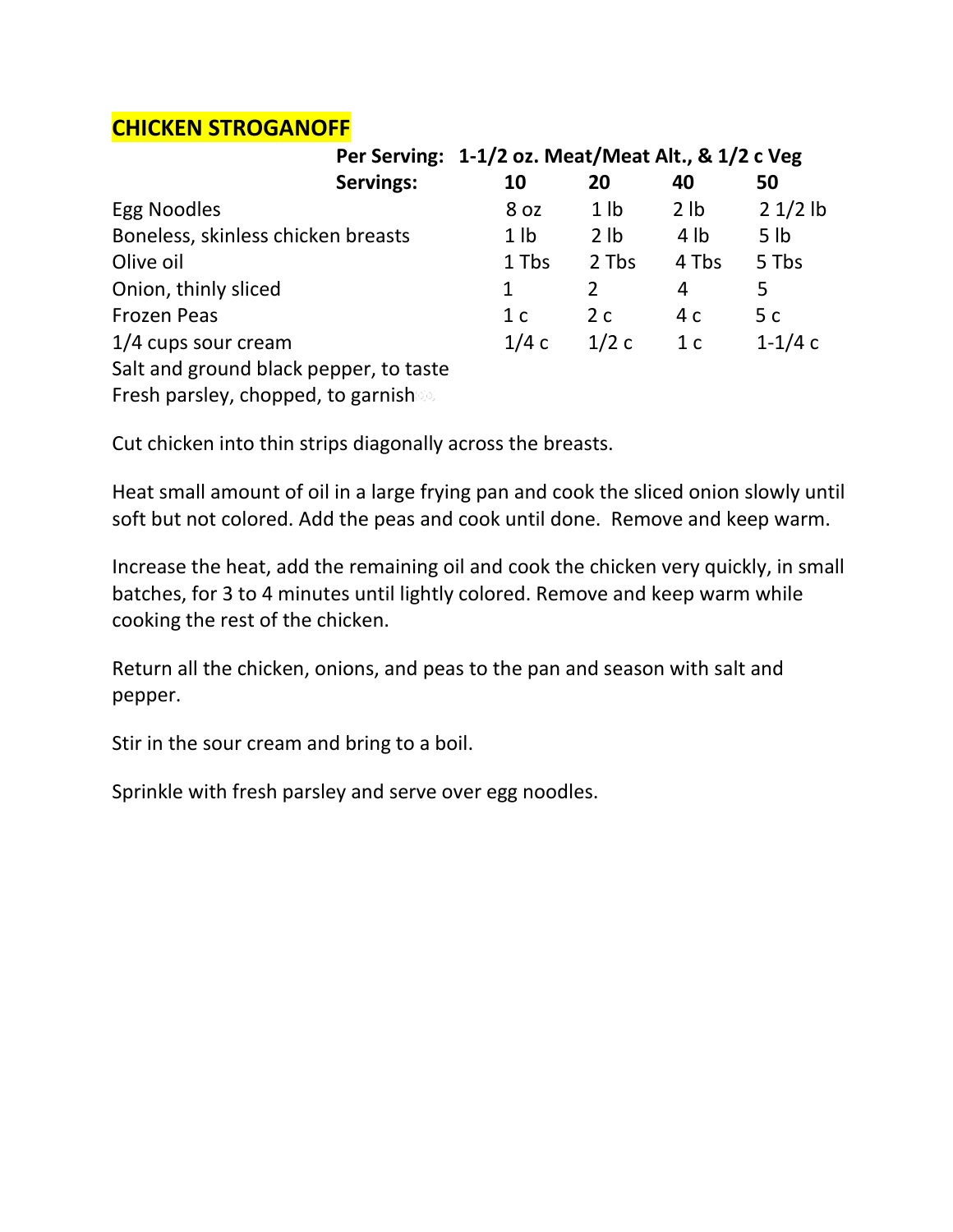## **OVEN ROASTED CHICKEN WITH POTATOES**

|                                                              | Per Serving: 1-1/2 oz Meat/Meat Alt. & 1/2 C Veg, |       |                                |         |  |  |
|--------------------------------------------------------------|---------------------------------------------------|-------|--------------------------------|---------|--|--|
| <b>Servings:</b>                                             | 10                                                | 20    | 40                             | 50      |  |  |
| Boneless, skinless chicken breasts                           | $1$ lb.                                           | 2 lb. | 4 lb.                          | $5$ lb. |  |  |
| Olive Oil                                                    | 1 Ths                                             | 2 Ths | 4 Ths                          | 5 Tbs   |  |  |
| Potatoes, cut into bite-sized pieces<br>Paprika (if desired) |                                                   |       | 5 cups 10 cups 20 cups 25 cups |         |  |  |

Preheat oven to 350 degrees. Grease a baking pan with cooking spray. Cut chicken into thin strips. Brush with olive oil. Season with salt and pepper on both sides. Put chicken in the pan and roast for about 15 minutes. Remove from oven.

Meanwhile, coat potatoes with olive oil and sprinkle with salt and pepper and small amount of paprika. Bake in a pan sprayed with cooking spray. Bake 30 minutes.

Add chicken to the potatoes, mix together and bake an additional 30 minutes or until potatoes are tender.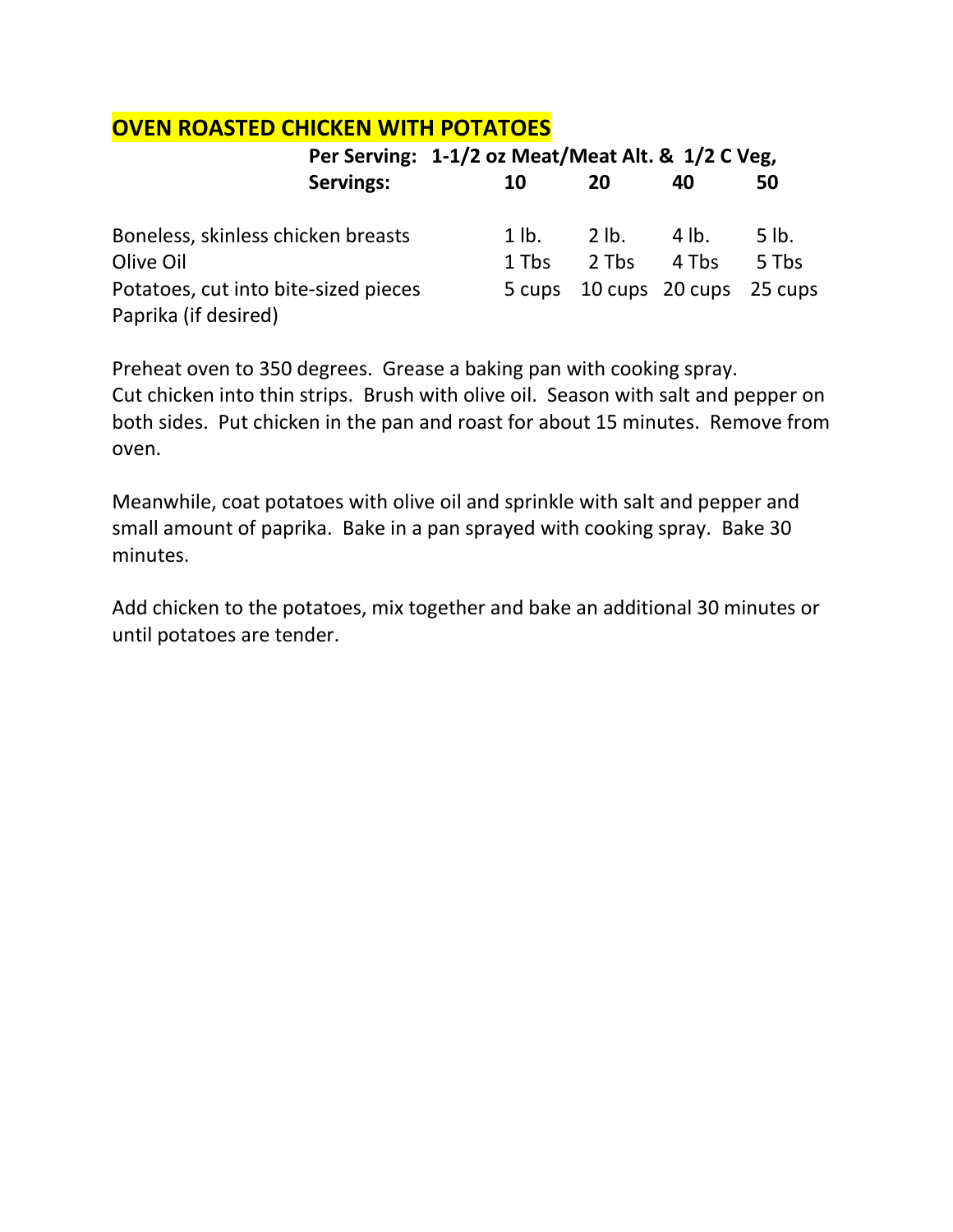#### **CRISPY BAKED FISH**

|                              | <b>Per Serving:</b> | 1-1/2 oz. Meat/Meat Alternate |                 |       |                    |  |
|------------------------------|---------------------|-------------------------------|-----------------|-------|--------------------|--|
|                              | <b>Servings:</b>    | <b>10</b>                     | 20              | 40    | 50                 |  |
| Tilapia or other fish filets |                     | 1 <sub>1</sub>                | 2 <sub>1b</sub> | 4 lb  | 5 <sub>1b</sub>    |  |
| 1% milk                      |                     | 1/8c                          | 1/4c            |       | $1/2c$ $1/2c+2Tbs$ |  |
| Parmesan cheese              |                     | 1/8c                          | 1/4c            |       | $1/2c$ $1/2c+2Tbs$ |  |
| <b>Breadcrumbs</b>           |                     | 3 Tbs                         | 6 Tbs           | 3/4c  | 1 cup              |  |
| Paprika                      |                     | $1/4$ tsp                     | $1/2$ tsp       | 1 tsp | $1 - 1/4$ tsp      |  |
| Eggs                         |                     |                               |                 | 3     | 4                  |  |

Preheat oven to 450 degrees. Rinse and pat dry fish. Set aside. Spray a baking sheet with cooking spray.

Combine eggs and skim milk in a medium bowl. In a separate bowl, combine Parmesan, breadcrumbs and paprika. Dip fish into egg mixture, then into breadcrumb mixture. Coat fish evenly. Arrange fish on prepared baking sheet. Discard excess egg and breadcrumb mixture. Bake about 5 minutes or until fish is golden and flakes easily with a fork.

#### **BAKED TILAPIA FILETS**

|                              | <b>Per Serving:</b><br><b>Servings:</b> | 1-1/2 oz. Meat/Meat Alternate |                 |       |                 |  |
|------------------------------|-----------------------------------------|-------------------------------|-----------------|-------|-----------------|--|
|                              |                                         | <b>10</b>                     | 20              | 40    | 50              |  |
| Tilapia or other fish filets |                                         | 1 lb                          | 2 <sub>1b</sub> | 4 lb  | 5 <sub>lb</sub> |  |
| Butter, melted               |                                         | $1-1/2$ Tbs $3$ Tbs           |                 | 6 Tbs | 8 Tbs           |  |
| Parmesan Cheese              |                                         | 2 tsp                         | 4 tsp           | 3 Tbs | 4 Tbs           |  |
| <b>Seasoned Breadcrumbs</b>  |                                         |                               |                 |       |                 |  |

Preheat oven to 350 degrees. Dry fish with a paper towel. Place in a greased baking pan. Bake for 6 or 7 minutes. Remove from oven and brush with melted butter. Sprinkle with Parmesan cheese, then with breadcrumbs.

Bake uncovered until fish flakes with a fork, an additional 6 or 7 minutes or until done. Do not overcook.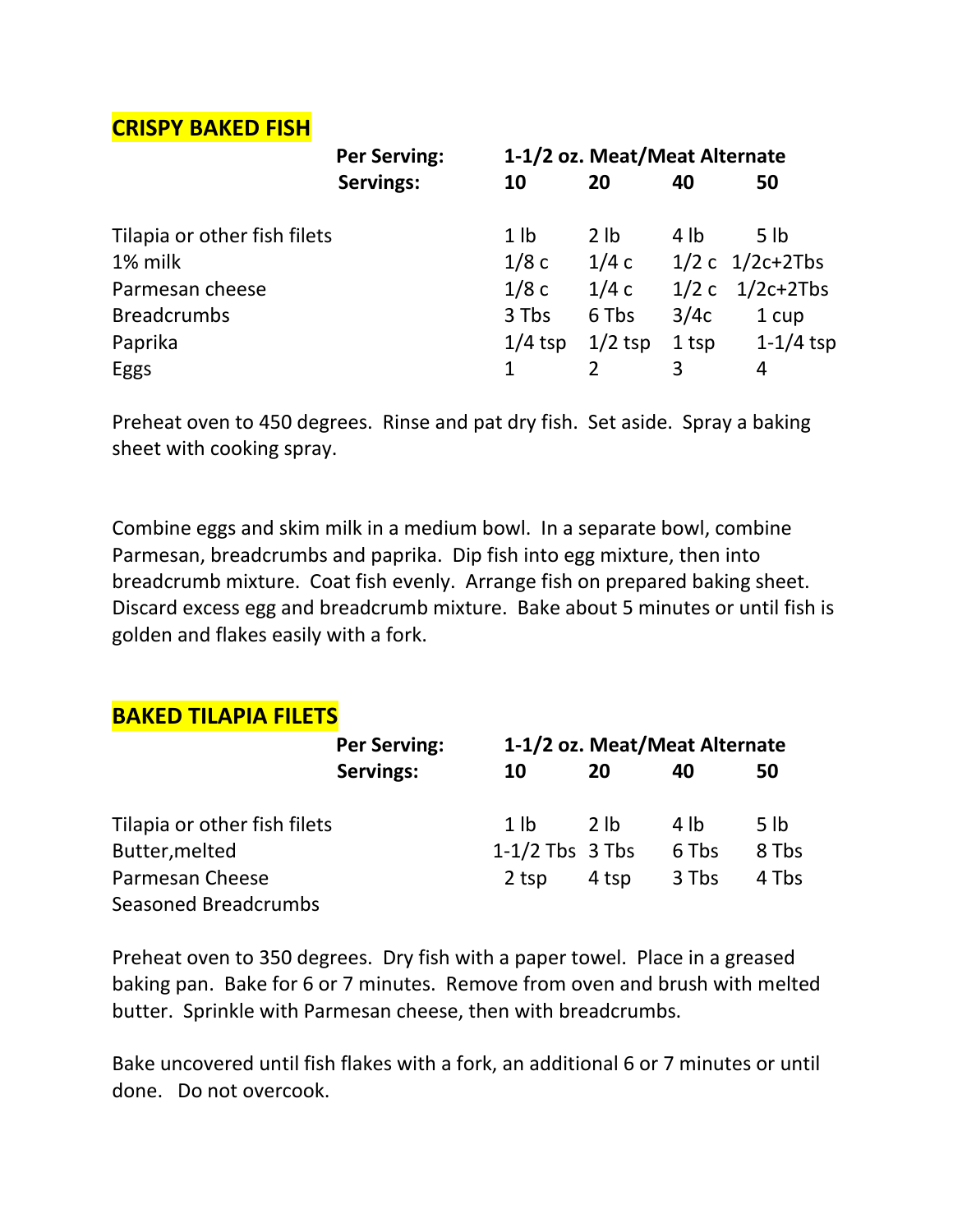#### **BOW TIE TUNA**

|                                       | <b>Per Serving:</b> | 1-1/2 oz. Meat/Meat Alt. & 1 Grain |                 |                 |              |  |
|---------------------------------------|---------------------|------------------------------------|-----------------|-----------------|--------------|--|
|                                       | <b>Servings:</b>    | 8                                  | 16              | 32              | 40           |  |
| Bow tie pasta, uncooked               |                     | 8 oz                               | 1 <sub>lb</sub> | 2 <sub>1b</sub> | $2 - 1/2$ lb |  |
| Light Tuna packed in water (5 oz can) |                     | 1 Can                              | 2 Cans          | 4 Cans          | 5 Cans       |  |
| <b>Evaporated Milk</b>                |                     | 4 oz.                              | 8 oz.           | 16 oz.          | 20 oz.       |  |
| Cream of Mushroom Soup (10.5 oz can)  |                     | 1 Can                              | 2 Cans          | 4 Cans          | 5 Cans       |  |
| Frozen Peas, thawed                   |                     | 1 cup                              | 2 cups          | 4 cups          | 5 cups       |  |
| Shredded Cheddar cheese, divided      |                     | 1 cups                             | 2 cups          | 4 cups          | 5 cups       |  |

Preheat oven to 350 degrees. Grease a casserole dish or pan. Cook pasta until tender but firm. Drain.

Combine tuna, milk, soup, peas and one half of the cheddar cheese. Add hot pasta and mix together thoroughly. Pour into a lightly greased baking pan. Cover tightly with aluminum foil. Bake 30 minutes. Remove foil and sprinkle with remaining cheddar cheese. Bake an additional 10 minutes or until cheese is melted.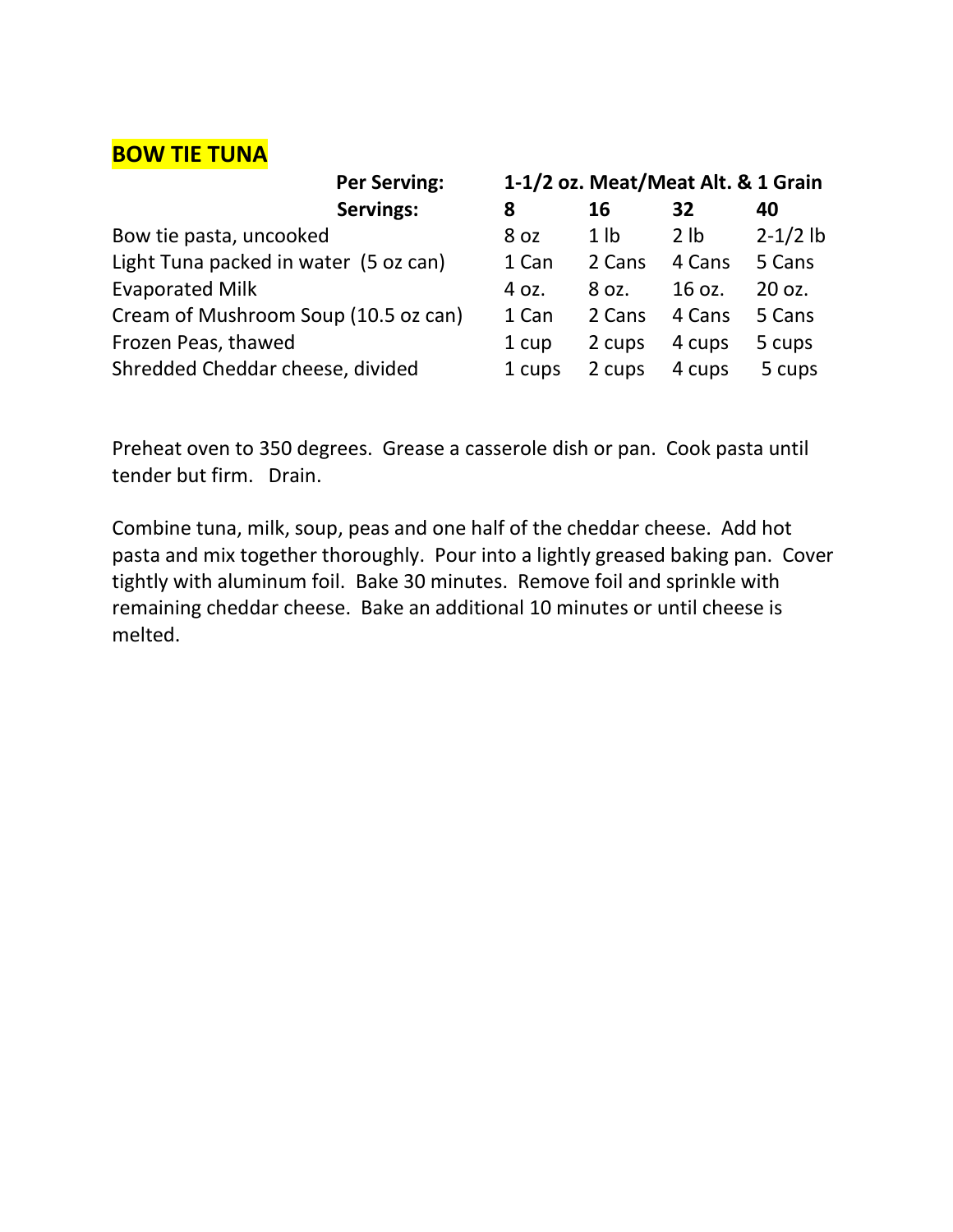#### **MACARONI AND CHEESE**

|                                | <b>Per Serving:</b> | 1-1/2 oz. Meat/Meat Alt. & 1 Grain |                               |        |              |  |
|--------------------------------|---------------------|------------------------------------|-------------------------------|--------|--------------|--|
|                                | <b>Servings:</b>    | 8                                  | 16                            | 32     | 40           |  |
| 1 cup dry elbow macaroni       |                     | 8 oz                               | 1 <sub>1</sub>                | 2 lb   | $2 - 1/2$ lb |  |
| Evaporated Milk (12 oz. can)   |                     | 1 Can                              | 2 Cans                        | 4 Cans | 5 Cans       |  |
| <b>Shredded Cheddar cheese</b> |                     | 2 cups                             | 4 cups                        | 8 cups | 10 cups      |  |
| Parmesan Cheese                |                     |                                    | $1/8$ cup $1/4$ cup $1/2$ cup |        | 5/8 Cup      |  |
| <b>Breadcrumbs</b>             |                     | 2 Tbs                              | 4 Tbs                         | 8 Tbs  | 10 Tbs       |  |
| <b>Black Pepper</b>            |                     | $1/2$ tsp                          | 1 tsp                         | 2 tsp  | $21/2$ tsp   |  |

Preheat oven to 350 degrees. Grease a casserole dish or pan. Cook macaroni until tender but firm. Drain.

Combine cheeses, milk and pepper in a large bowl. Add hot pasta and mix together thoroughly. Pour into a lightly greased baking pan. Cover tightly with aluminum foil. Bake 20 minutes. Remove foil and sprinkle breadcrumbs on top. Bake an additional 10 minutes until lightly browned.

## **BAKED ZITI**

|                             | <b>Per Serving:</b> | 1-1/2 oz. Meat/Meat Alt. & 1 Grain |                |             |              |
|-----------------------------|---------------------|------------------------------------|----------------|-------------|--------------|
|                             | <b>Servings:</b>    | 8                                  | 16             | 32          | 40           |
| Ziti Pasta, uncooked        |                     | 8 oz                               | 1 <sub>1</sub> | 2 lb        | $2 - 1/2$ lb |
| Spaghetti sauce, divided    |                     | $1 - 3/4c$                         | $3-1/2c$       | 7 cups      | $8 - 3/4c$   |
| Ricotta cheese              |                     | 1 cup                              | 2 cups         | 4 cups      | 5 cups       |
| Mozzarella cheese, shredded |                     | 1 cup                              | 2 cups         | 4 cups      | 5 cups       |
| Fresh Parsley, chopped      |                     | $1/8$ cup                          | $1/4$ cup      | $1/2$ cup   | $5/8$ cup    |
| Egg, slightly beaten        |                     |                                    |                | 2           | 3            |
| Oregano                     |                     | $1/2$ tsp                          | 1tsp           | 2tsp        | $2-1/2$ tsp  |
| Garlic powder               |                     | $1/4$ tsp                          | $1/2$ tsp      | 1tsp        | $1-1/4$ tsp  |
| <b>Black pepper</b>         |                     | $1/8$ tsp                          | $1/4$ tsp      | $1/2$ tsp   | $5/8$ tsp    |
| Parmesan cheese, grated     |                     | $1-1/2$ tsp 1Tbs                   |                | $4-1/2$ tsp | 2Tbs         |

Cook Ziti according to package directions for 10 minutes; drain.

Combine cooked Ziti, half the sauce, ricotta, mozzarella, parsley, egg, and spices. In casserole dish pour some sauce over bottom and spread. Spread Ziti mixture evenly over sauce. Top with remaining sauce. Sprinkle with Parmesan. Bake, covered at 375 degrees 30 to 35 minutes or until hot and bubbly.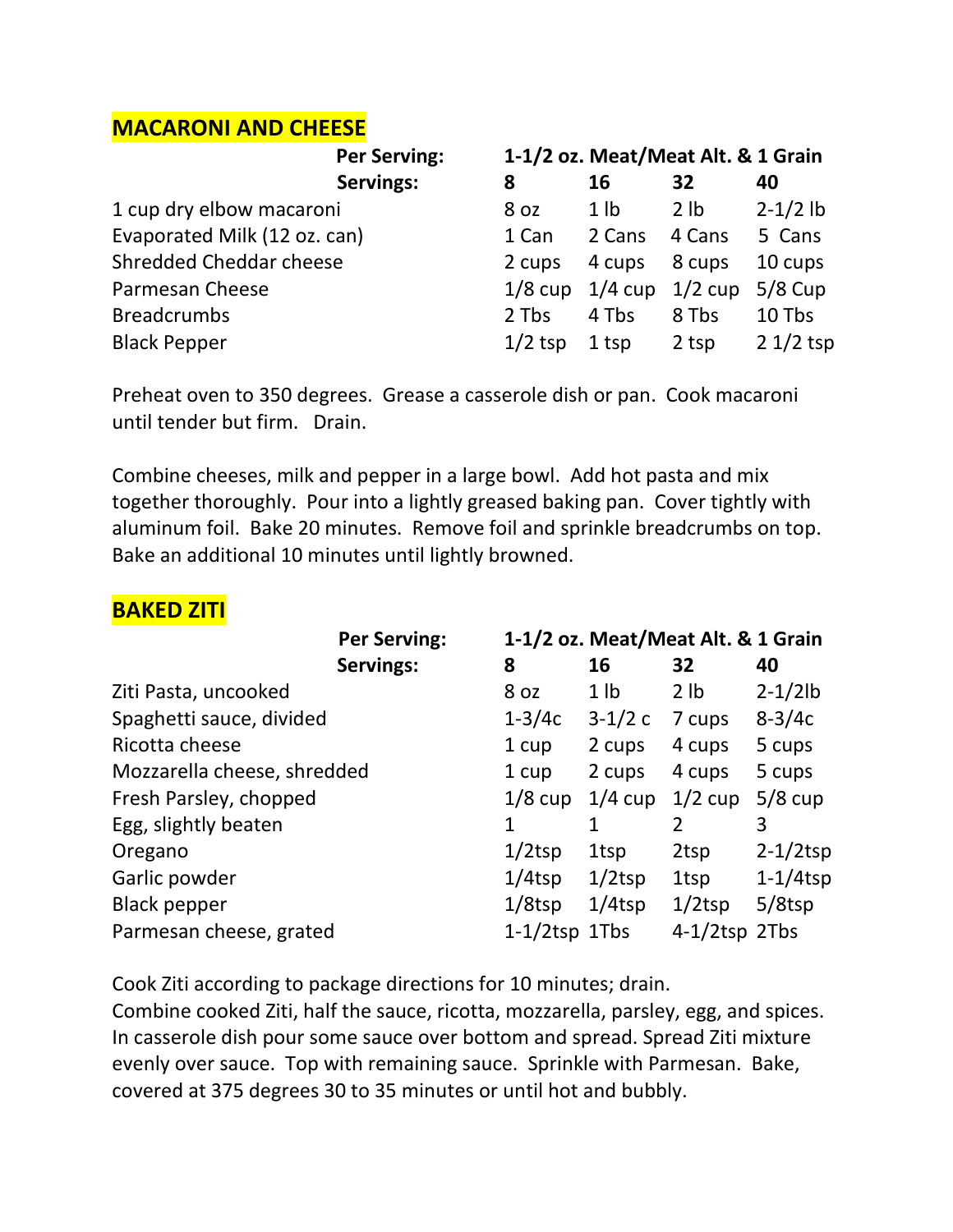## **PASTITSEO**

|                                       | <b>Per Serving:</b> | <b>Meat/Meat Alt &amp; Grain</b> |                |                |                 |  |
|---------------------------------------|---------------------|----------------------------------|----------------|----------------|-----------------|--|
|                                       | <b>Servings:</b>    | 10                               | 20             | 40             | 50              |  |
| 1 lb. ground turkey or ground beef    |                     | 1 <sub>1</sub>                   | 2 lb           | 4 lb           | 5 <sub>lb</sub> |  |
| 1 lb. elbow macaroni                  |                     | 1 <sub>1</sub>                   | 2 lb           | 4 lb           | 5 <sub>lb</sub> |  |
| 1 stick butter                        |                     | $1/4$ lb                         | $1/2$ lb       | 1 <sub>1</sub> | $1 - 1/4$ lb    |  |
| 8 oz. cream cheese                    |                     | 8 <sub>oz</sub>                  | 1 <sub>1</sub> | 2 lb           | $2 - 1/2$ lb    |  |
| 7 eggs, beaten                        |                     | 7                                | 14             | 28             | 35              |  |
| 1 quart milk                          |                     | 4 cups                           | 8 cups         | 16 cups        | 20 cups         |  |
| 3 oz. grated Parmesan cheese, divided |                     | 3 oz.                            | 6 oz.          | 12 oz.         | 15 oz.          |  |
| Salt to taste                         |                     |                                  |                |                |                 |  |

Crumble and brown turkey or beef in a large skillet. Drain. Boil macaroni until tender but firm. Drain.

Add butter and cream cheese to macaroni in the same pot until they melt. Add browned meat. Add beaten eggs, milk and 2 ounces of the Parmesan cheese. Blend together.

Pour into a greased and floured 9 x 13" baking pan. Sprinkle with the rest of the cheese.

Let set in the refrigerator for a few hours. Bake at 375 degrees for about 45 minutes or until golden brown on top. Cool before cutting.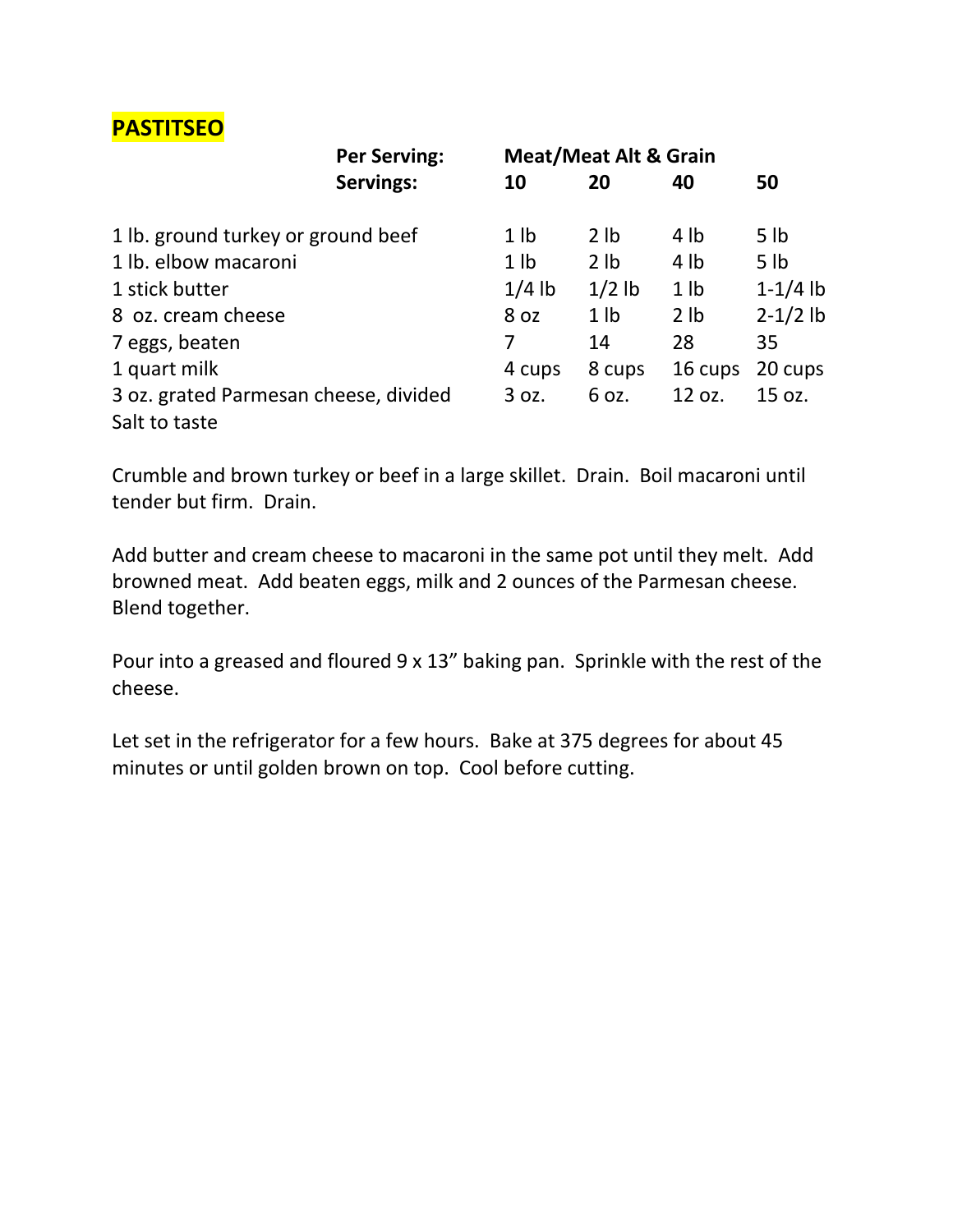#### **WILD WEST PASTA BAKE**

|                                     | Per Serving: 1-1/2 oz. Meat/Meat Alt, 1/2c Veg., 1 Grain |                |            |        |                 |  |
|-------------------------------------|----------------------------------------------------------|----------------|------------|--------|-----------------|--|
|                                     | <b>Servings:</b>                                         | 10             | 20         | 40     | 50              |  |
| Ground beef or turkey               |                                                          | 1 <sub>1</sub> | 2 lb       | 4 lb   | 5 <sub>lb</sub> |  |
| Elbow pasta, uncooked               |                                                          | $2 - 1/2c$     | 5c         | 10 с   | $12 - 1/2c$     |  |
| Stewed tomatoes (14-1/2 oz can)     |                                                          | 1 can          | 2 cans     | 4 cans | 5c              |  |
| Water                               |                                                          | $1 - 1/2c$     | 3 cups     | 6 cups | $7 - 1/2c$      |  |
| Frozen sweet corn                   |                                                          | $1 - 1/4c$     | $2 - 1/2c$ | 5 cups | $6 - 1/4c$      |  |
| <b>BBQ</b> sauce                    |                                                          | $1/2$ cup      | 1 cup      | 2 cups | $2 - 1/2c$      |  |
| Salt and pepper to taste            |                                                          |                |            |        |                 |  |
| Vegetable of choice (as a side veg) |                                                          | 2 cups         | 4 cups     | 8 cups | 10 cups         |  |

In a large skillet, cook beef or turkey over medium heat 5 minutes or until well browned. Stir in pasta, tomatoes, water, corn and BBQ sauce; bring to a boil. Reduce heat to low; cover and simmer 15 to 20 minutes or until pasta is tender, stirring occasionally. Season with salt and pepper.

#### **SPAGHETTI A LA PHILLY**

|                               | <b>Per Serving:</b><br><b>Servings:</b> | 1-1/2 oz. Meat/Meat Alt & 1 Grain |                 |       |                  |  |
|-------------------------------|-----------------------------------------|-----------------------------------|-----------------|-------|------------------|--|
|                               |                                         | 10                                | 20              | 40    | 50               |  |
| Spaghetti, uncooked           |                                         | 8 oz                              | 1 <sub>1</sub>  | 2 lb  | $2 - 1/2$ lb     |  |
| Lean ground beef              |                                         | 1 <sub>1</sub>                    | 2 <sub>1b</sub> | 4 lb  | 5 <sub>1b</sub>  |  |
| 24 oz. jar spaghetti sauce    |                                         | $\mathbf{1}$                      | $\mathcal{P}$   | 4     | 5                |  |
| Cream Cheese, cubed           |                                         | 4 oz                              | 8 <sub>oz</sub> | 16 oz | 20 <sub>oz</sub> |  |
| <b>Grated Parmesan cheese</b> |                                         | 2 Tbs                             | 4 Ths           | 8 Tbs | 10 Tbs           |  |

Cook spaghetti as directed on package. Meanwhile brown meat in a large skillet; drain. Return meat to skillet. Stir in sauce and cream cheese. Cook on low heat 3 to 5 minutes or until sauce is well blended and heated through, stirring frequently.

Drain spaghetti. Add to sauce. Mix lightly. Top with Parmesan cheese.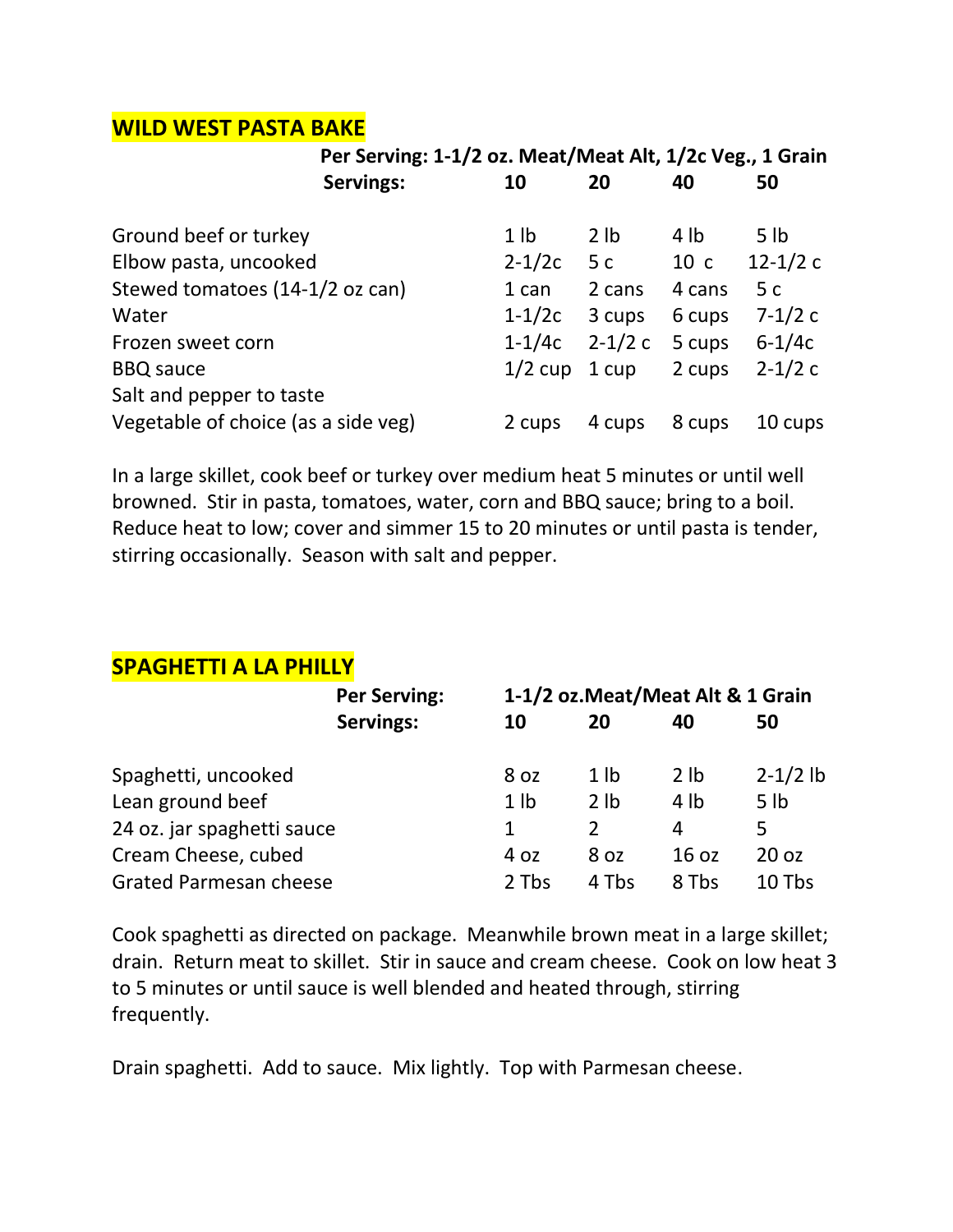## **PIZZA CASSEROLE**

|                             | <b>Per Serving:</b> | 1-1/2 oz. Meat/Meat Alt. & 1 Grain |                 |                 |                 |  |
|-----------------------------|---------------------|------------------------------------|-----------------|-----------------|-----------------|--|
|                             | <b>Servings:</b>    | 10                                 | 20              | 40              | 50              |  |
| Spiral pasta, uncooked      |                     | 8 oz                               | 1 <sub>1</sub>  | 2 <sub>1b</sub> | 21/2 lb         |  |
| Ground beef                 |                     | 1 <sub>1</sub>                     | 2 <sub>1b</sub> | 4 lb            | 5 <sub>1b</sub> |  |
| Spaghetti sauce             |                     | 4 c                                | 8 c             | 16 <sub>c</sub> | 20c             |  |
| Parmesan cheese grated      |                     | 1 <sub>c</sub>                     | 2c              | 4 c             | 5 c             |  |
| Mozzarella cheese, shredded |                     | 8 oz                               | $16 \text{ oz}$ | 32 oz           | 40 oz           |  |

Preheat the oven to 350 degrees F.

Cook the pasta according to package directions and drain.

Return the pasta to the pot. Meanwhile, in a skillet over medium heat, cook the ground beef; drain.

Add the beef and spaghetti sauce to the pasta and stir to combine. Stir in the Parmesan cheese.

Spread pasta mixture into a lightly greased 9-by-13-inch pan. Top with the mozzarella cheese.

Bake for 20 minutes, until cheese is bubbly.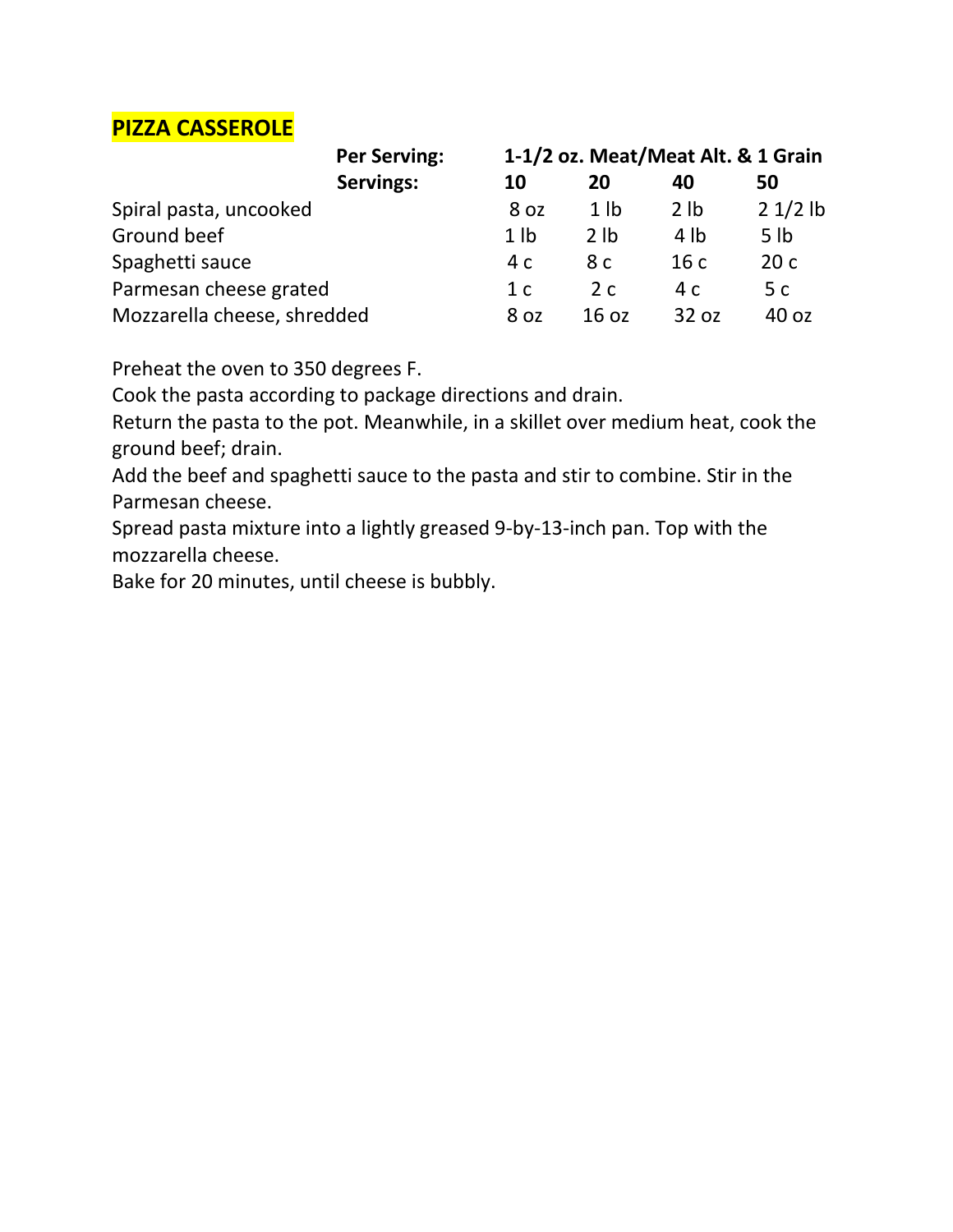# **RAISIN O'S**

**Yield: 12 Servings Grains/Breads Serving Size: 2/3 Cup**

7 Cups Cheerios 1 Cup Raisins 1/4 Cup Margarine 1/4 Cup Light Corn Syrup 1/2 Brown Sugar 1/2 tsp. Baking Soda

Put cereal and raisins into a large greased bowl. Set aside. Combine margarine, syrup and sugar in a small saucepan. Bring to a boil and cook 2 minutes. Remove from heat. Add baking soda. Stir well. Pour over cereal mixture. Mix well. When cereal mix is coated, pour onto a greased baking sheet. Bake at 350 degrees for 10 minutes. Watch carefully so it does not burn. Remove from oven. Let stand 10 minutes. Separate with a fork. Store in an air tight container.

Snack Suggestion: 2/3 cup Raisin O's, 1/2 cup apple juice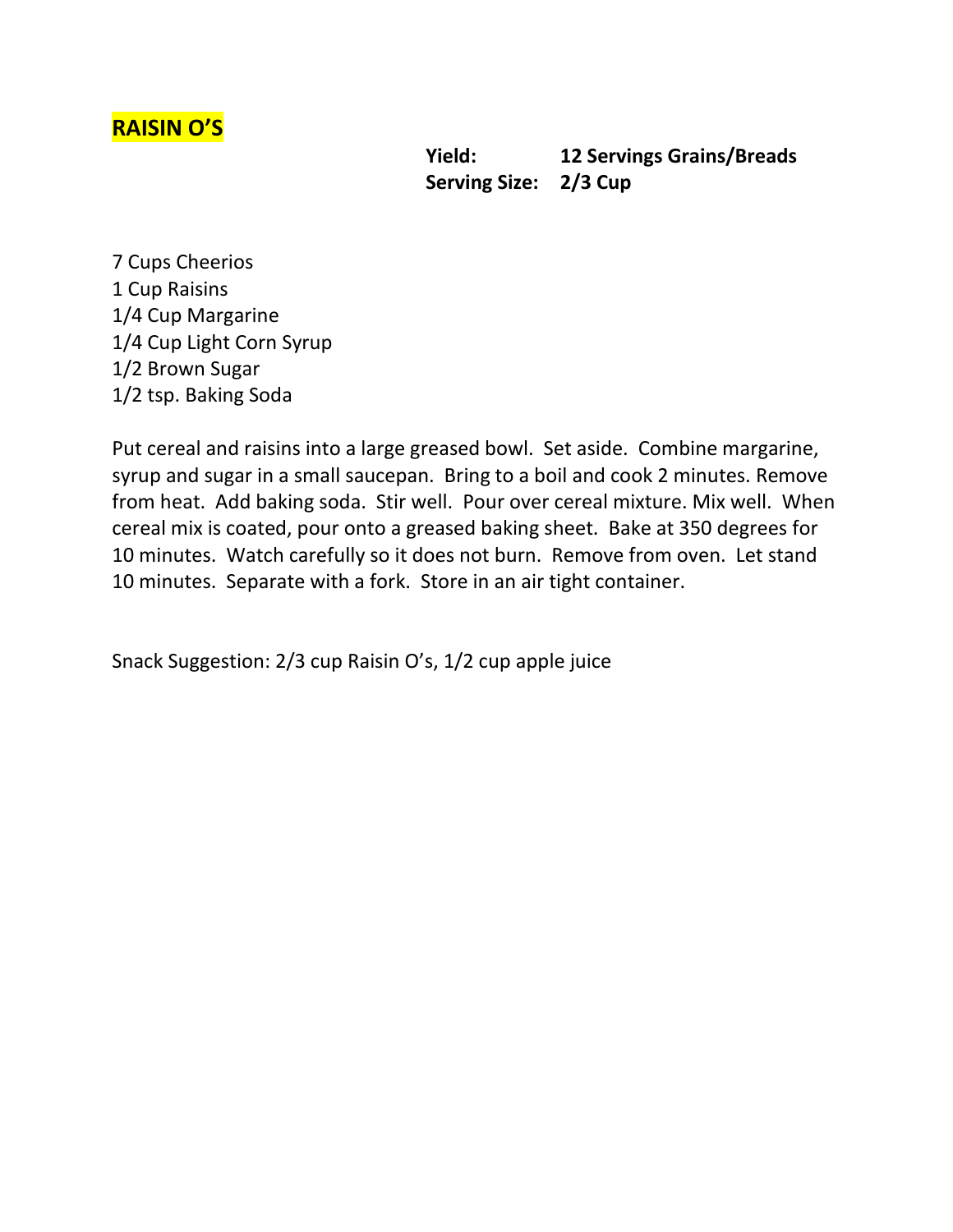## **HOMEMADE GRANOLA BARS AKA DOUBLE CRUNCH BARS**

|                              | <b>Per Serving:</b> | 1 Grain (Approx. 1/2 cup each) |          |            |  |  |
|------------------------------|---------------------|--------------------------------|----------|------------|--|--|
|                              | <b>Servings:</b>    | 18                             | 36       | 54         |  |  |
| Old fashioned oats, uncooked |                     | 4-1/2 c $9c$                   |          | 13-1/2 $c$ |  |  |
| Chopped nuts (if desired)    |                     | $1-1/2c$                       | 3c       | $4-1/2c$   |  |  |
| Firmly packed brown sugar    |                     | 1 cup                          | 2 cups   | 3 cups     |  |  |
| Butter, melted               |                     | 3/4c                           | $1-1/2c$ | $2 - 1/4c$ |  |  |
| Honey                        |                     | 1/2c                           | 1 cup    | $1-1/2c$   |  |  |
| Vanilla                      |                     | $1$ tsp                        | 2 tsp    | 3 tsp      |  |  |
| Salt                         |                     | 1 tsp                          | 2 tsp    | 3 tsp      |  |  |
| Raisins                      |                     | 1/2c                           | 1 cup    | $1-1/2c$   |  |  |

Preheat oven to 450 degrees

Combine all ingredients; mix well. Press firmly into a well greased 15-1/2" x 10-1/2" jelly roll pan. Bake in preheated 450 degree oven 10 to 12 minutes or until golden brown. Cool thoroughly. Cut into bars.

#### **APPLE-CHEDDAR BAGEL SNACK**

|                           | <b>Per Serving:</b> | 1 Grain (Approx. 1/2 mini bagel) |                      |            |  |  |
|---------------------------|---------------------|----------------------------------|----------------------|------------|--|--|
|                           | <b>Servings:</b>    | 18                               | 36                   | 54         |  |  |
| Mini Bagel Halves         |                     | 18                               | 36                   | 54         |  |  |
| Butter, softened, divided |                     | 6 Tbs                            | 3/4c                 | $1 - 1/8c$ |  |  |
| Cinnamon/Sugar Mixture    |                     | $2-1/4$ tsp                      | $4-1/2$ tsp 6-3/4tsp |            |  |  |
| Cooking apples            |                     |                                  |                      |            |  |  |
| Cheddar cheese            |                     | 1-1/8 cups $2-1/4c$              |                      | $3 - 3/8c$ |  |  |

1. Remove core from apples with apple corer and thinly slice crosswise. Peel if desired.

2. Preheat broiler. Toast bagels and spread cut sides with 1/2 amt. butter. 3. In a med skillet, melt remaining butter over med heat. Sprinkle apple slices with cinnamon and sugar mixture. Cook slices 1 min each side or until browned. 3. Top each bagel half with cheese and an apple slice. Place bagels on a baking sheet. Bake at 350 degrees until cheese begins to melt.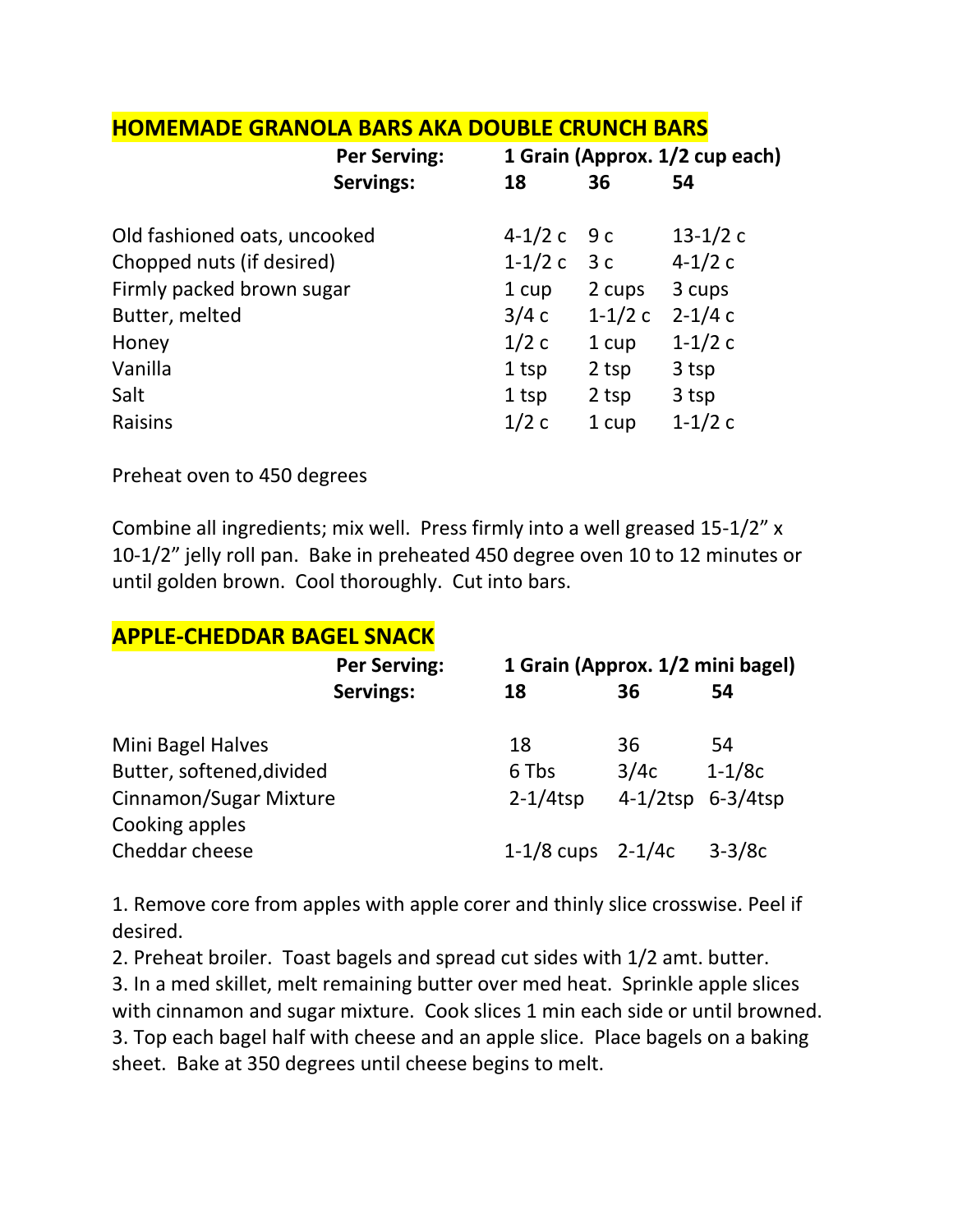## **HOMEMADE SOFT PRETZELS**

|                                | <b>Per Serving:</b>                      | 1 Grain (1/2 Pretzel) |               |                |  |
|--------------------------------|------------------------------------------|-----------------------|---------------|----------------|--|
|                                | <b>Yield (# Pretzels)</b>                | (8)                   | (16)          | (24)           |  |
|                                | <b>Servings:</b>                         | 16                    | 36            | 54             |  |
|                                | 1-1/2 cups warm water $(110 - 115$ deg   | $1 - 1/2c$            | 3 cups        | $4-1/2$ c      |  |
| 1 Tbs sugar                    |                                          | 1 Tbs                 | 2 Tbs         | 3 Tbs          |  |
| 2 tsp kosher salt              |                                          | 2 tsp                 | 4 tsp         | 6 tsp          |  |
| 1 pkg dry yeast                |                                          | 1 pkg                 | 2 pkg         | 3 pkg          |  |
| $4-1/2$ cups flour             |                                          | $4-1/2c$              | 9 cups        | $13-1/2c$      |  |
| 4 Tbs unsalted butter, melted  |                                          | 4 Tbs                 | 8 Tbs         | 12 Tbs         |  |
| 10 cups water                  |                                          | 10 <sub>c</sub>       | 10            | 10             |  |
| 2/3 cup baking soda            |                                          |                       | $2/3c$ $2/3c$ | 2/3c           |  |
|                                | 1 large egg yolk beaten with 1 Tbs water | $\mathbf{1}$          | $\mathbf{1}$  | $\overline{2}$ |  |
| Pretzel salt                   |                                          |                       |               |                |  |
| Vegetable oil or cooking spray |                                          |                       |               |                |  |
| to coat pan and bowl           |                                          |                       |               |                |  |

## *Note: Mix and bake each batch of 8 pretzels (16 servings) separately. If more water is needed, begin again. Do not add water and baking soda to the water mixture already in the pot.*

Combine warm water, sugar and kosher salt in the bowl of a stand mixer and sprinkle yeast on top. Let stand 5 minutes until mixture foams.

Add flour and butter and using dough hook, mix on low speed until well combined. Change to med. speed and knead until dough is smooth and pulls away from sides of bowl (about 4 to 5 minutes)

Remove dough from bowl, clean bowl and grease well. Return dough to bowl, cover with plastic wrap and let sit in a warm place 1 hr. or until doubled.

Preheat oven to 450 degrees. Lightly grease 2 baking pans. Set aside. Bring 10 cups of water and baking soda to a rolling boil in an 8 quart saucepan. (You **MUST** add the baking soda **BEFORE** boiling the water or it will splash out of the pot!)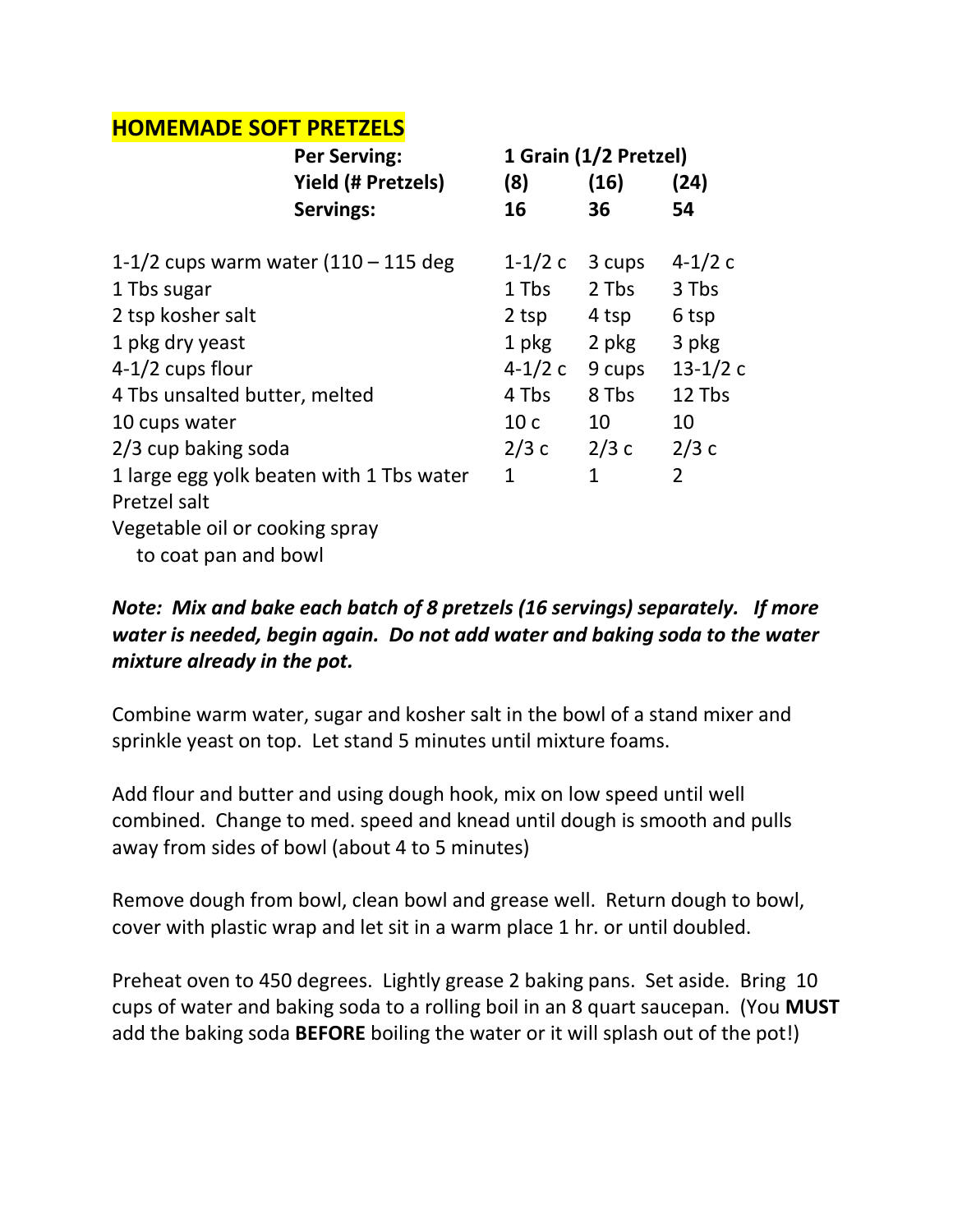Homemade Soft Pretzels (Continued)

Turn dough out onto a slightly greased work surface and divide into 8 pieces. Roll each piece into a 24" rope. Make a U-shape with the rope. Holding ends of rope cross them over each other and press into the bottom of the U to form the pretzel shape. Moisten the ends where dough overlaps. Place onto greased pan.

Place pretzels one by one into boiling water for 30 seconds (Do only one at a time). Remove from water using a large flat spatula. Return to greased pan.

Brush top of pretzel with egg yolk mixture and sprinkle with pretzel salt.

Bake until golden brown in color – anywhere from 10 to 14 minutes. Watch them carefully to prevent over-browning. Cool on a rack for at least 5 minutes before serving.

# **BANANA POPS**

**Unpeeled** Bananas, 1/2 per child. Cut each in half crosswise, leaving skin intact. Slide a popsicle stick into each one and then peel away the skin. Freeze the bananas until hardened (at least 1 hour). Pour granola, chopped nuts or crushed cereal onto a plate. In a bowl, combine 1/2 cup chocolate chips and 1 1/2 tsp vegetable oil and microwave the mixture in 10 second bursts until melted, stirring between bursts. Transfer the mixture to a tall heat-safe glass. Working quickly, dip a banana into the mixture, then roll it in the topping of choice. Return to the freezer until they are ready to eat.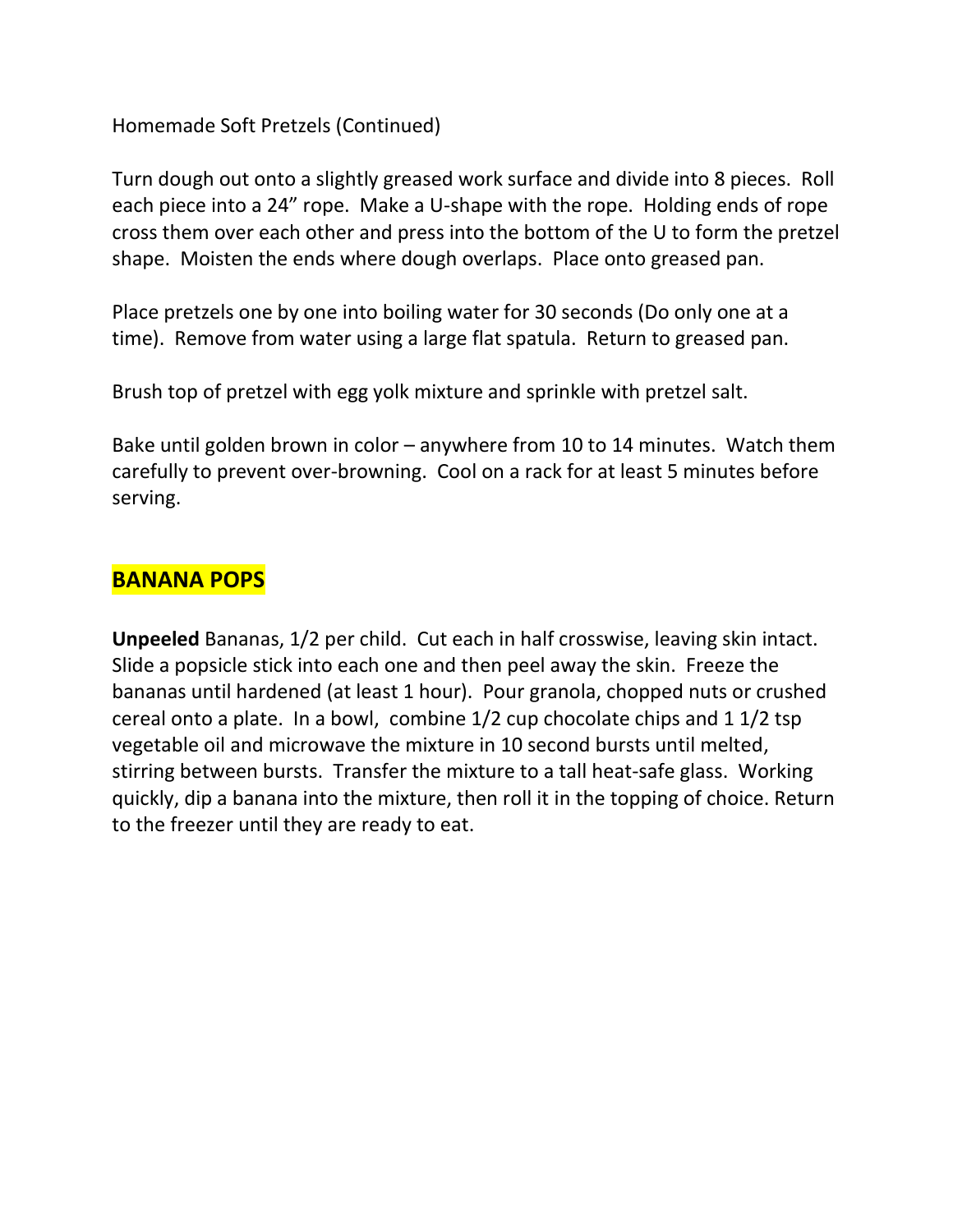## **TEXAS TRASH**

**Per Serving: 1 Grain (Approx 1/3 cup) Servings: 20 Servings**

1 cup Cheerios 1 cup Wheat Chex 2 cups Rice Chex 1 cup Corn Chex 2 cups pretzel sticks 1/8 cup apple juice 4 Tbs Worcestershire sauce 1/2 tsp garlic powder 1 tsp onion powder

Combine dry cereals and pretzel sticks. Combine apple juice, Worcestershire sauce and seasonings. Toss with cereals. Place on a non-stick baking pan. Bake at 275 degrees for one hour. Stir every 10 minutes. Cool completely.

## **TEDDY BITES**

**Servings: Approx. 30**

**Per Serving: 1 Grain ( Approx 1/3 cup)**

2 cups pretzel sticks

2 cups mini Cinnamon Teddy Grahams

2 cups mini Chocolate Teddy Grahams

2 cups corn cereal squares

2 cups rice cereal squares

1 cup raisins

## **ST. PATRICK'S PARTY MIX**

**Per Serving: 1 Grain (Approx 1/3 cup) Servings: Approx. 24**

4 cups Lucky Charms cereal

4 cups Thin pretzel sticks

2 cups Green jelly beans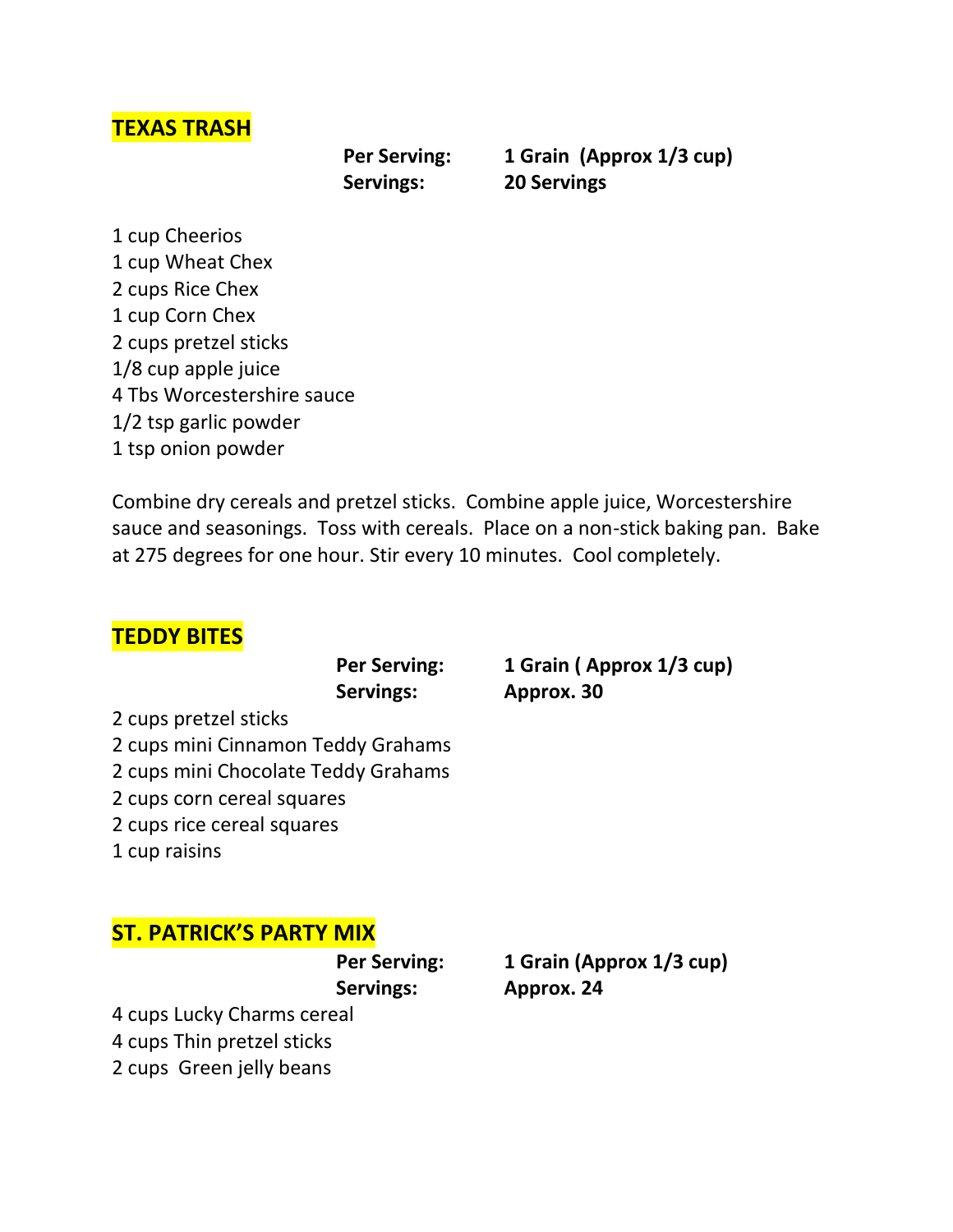# **JELL-O JIGGLERS**

2 pkg (4 oz size) Jell-o, any flavor 1-1/4 cups boiling juice

Completely dissolve gelatin in boiling juice. Pour into an 8 or 9" square pan. Chill until firm, about 3 hours. Cut into 1-1/2 inch squares or use cookie cutter shapes.

Makes 3 dozen cubes, Number of shapes depends upon the cookie cutter used.

#### **BANANA WHIP WITH GRAHAM CRACKERS**

|                                        | <b>Per Serving:</b> |             | 1 Grain, 1/2 c fruit |    |                  |
|----------------------------------------|---------------------|-------------|----------------------|----|------------------|
|                                        | <b>Servings:</b>    | 10          | 20                   | 40 | 50               |
| banana                                 |                     | 5           | 10                   | 20 | 25.              |
| cool whip, thawed                      |                     | $2-1/2$ Tbs | 5 Tbs                |    | 10 Tbs 12-1/2Tbs |
| Graham crackers, separated into sticks |                     |             |                      |    |                  |

Mash banana with a fork. Stir in cool whip. Serve with Graham crackers.

### **RICE KRISPIES TREATS**

| <b>Per Serving:</b> |  |
|---------------------|--|
| <b>Servings:</b>    |  |

**Per Serving: 1 Grain, Approx. 1/3 cup Servings: Approx. 18**

3 Tbs butter 4 cups miniature marshmallows

6 cups rice krispies cereal

Melt butter in a large saucepan over low heat. Add marshmallows and stir until completely melted. Remove from heat. Mix in rice krispies. Stir until well coated. Spread the mixture using a buttered spatula or waxed paper evenly into a 13x9x2 inch pan coated with cooking spray. Cut into 2-inch squares when cool.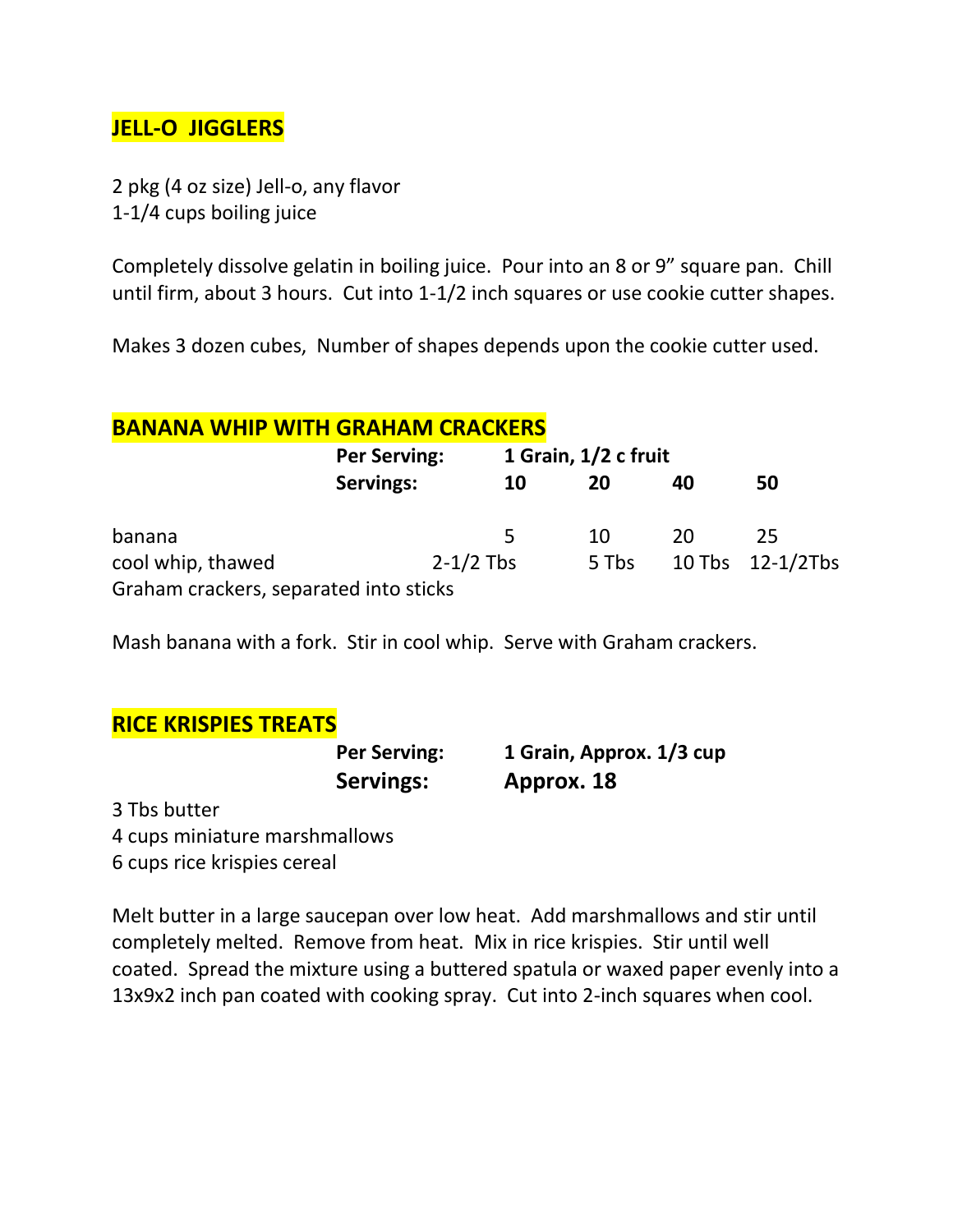## **BUSY DAY YELLOW CAKE** Yield: 1 layer Serves 12

1-1/3 cups flour 2/3 cup sugar 2 tsp baking powder 2/3 cup milk

1/4 cup butter, softened 1 egg 1 tsp vanilla

Preheat oven to 350 degrees.

In a bowl combine flour, sugar and baking powder. Add milk, butter, egg and vanilla. Beat with electric mixer on low until combined. Beat on med speed for 1 minute. Pour batter into a greased and floured 8 x 1-1/2 inch round baking pan,

Bake for 25 to 30 minutes or until a toothpick inserted near the center comes out clean. Cool in the pan on a wire rack for 5 minutes. Remove from pan.

Serve with whipped cream and fruit if desired or dust with confectioners sugar.

#### **BUTTER FROSTING Frosts tops and sides of two 9" cake layers**

1/3 cup butter, softened 4-1/2 cups powdered sugar 1/4 cup milk 1-1/2 tsp vanilla Additional milk, if needed

Beat butter till fluffy. Gradually add 2 cups of the sugar, beating well. Slowly beat in the 1/4 cup milk and vanilla. Slowly beat in remaining sugar. Beat in additional milk, if needed, to make of spreading consistency. Tint with food coloring, if desired.

**CHOCOLATE:** Prepare as above, except beat 1/2 cup unsweetened cocoa powder into butter.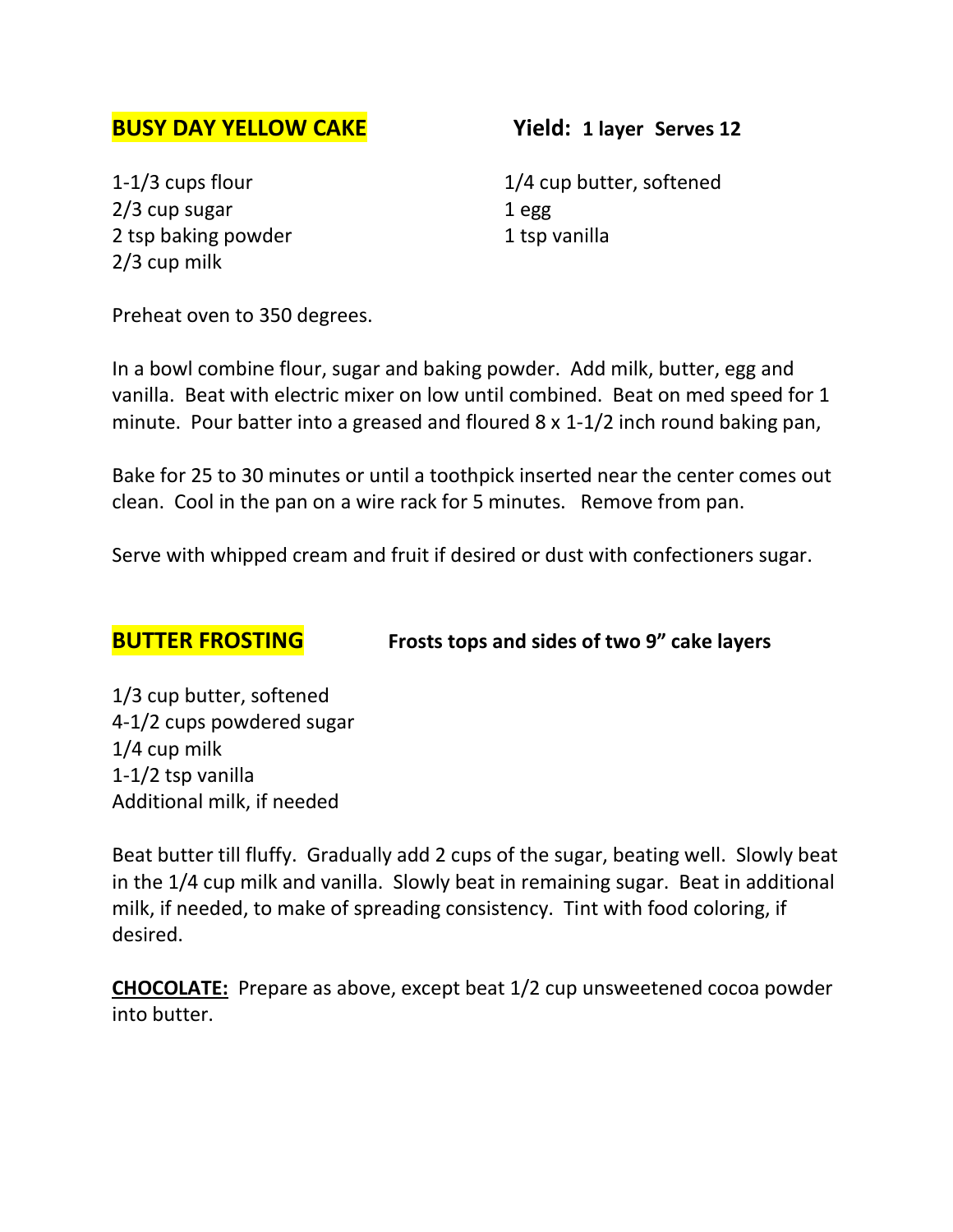## **CHOCOLATE CHIP COOKIES Yield: Approx. 6 dozen cookies**

1-1/2 cup butter, softened 1-1/4 cup sugar 1-1/4 cup brown sugar, packed 1 Tbs. vanilla 2 eggs 4 cups flour

2 tsp baking soda 1/2 tsp salt 4 cups semisweet chocolate chips 2 cups coarsely chopped walnuts (optional)

Preheat oven to 350 degrees. In a large bowl, beat butter, sugars, vanilla and eggs on med. speed until light and fluffy. Stir in flour, baking soda and salt. Dough will be stiff. Stir in chocolate ships and optional nuts.

On ungreased cookie sheets, drop dough by tablespoonfuls 2 inches apart. Flatten slightly. Bake  $11 - 13$  minutes or until light brown (centers will be soft). Cool  $1 - 2$  minutes; remove from sheets to cooling rack.

3/4 cup butter 1-3/4 cups flour 1 cup packed brown sugar 1/2 cup sugar 1 egg 1 tsp baking powder

### **OATMEAL COOKIES Yield: Approx. 48 cookies**

1 tsp vanilla 1/4 tsp baking soda 1/2 tsp ground cinnamon 1/4 tsp ground cloves 2 cups rolled oats

Preheat oven to 375 degrees. In a mixing bowl beat butter on med to hi speed for 30 seconds. Add about half of the flour, the sugars, egg, baking powder, vanilla and baking soda. Stir in cinnamon and cloves. Beat until thoroughly combined Beat in remaining flour. Stir in oats.

Drop by rounded teaspoons 2 inches apart onto an ungreased cookie sheet. Bake for 10 to 12 minutes or till edges are golden. Cool on a wire rack.

**RAISIN OATMEAL COOKIES:** Prepare as above, except after stirring in oats, stir in 1 cup raisins.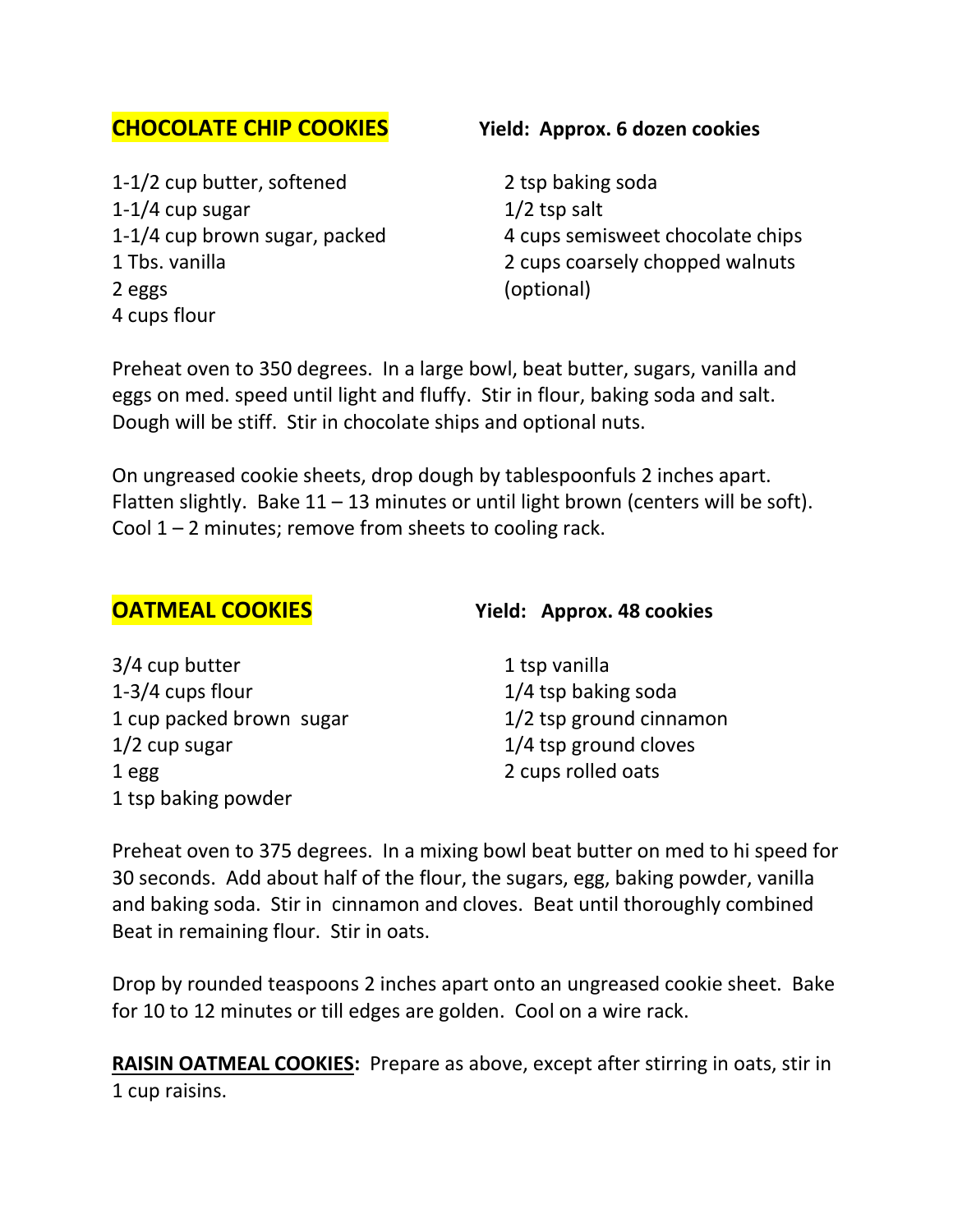## **OLD-FASHIONED BUTTER COOKIES Yield: Approx. 70 - 2" cookies**

3 cups flour 1 tsp baking powder 1/2 tsp salt 1 cup butter 3/4 cup sugar

1 unbeaten egg 2 Tbs cream or milk 1-1/2 tsp vanilla

Cream the butter and gradually add the sugar, creaming well. Stir in the egg, milk and vanilla. Mix well. Blend in the flour, baking powder and salt. Add food coloring to the dough if desired. Mix thoroughly. Chill dough for one hour if

Roll out on floured surface to 1/8" thickness. Cut into shapes with cookie cutters. Place on ungreased baking sheets. Sprinkle with colored sugars or decorations. Bake in a 400 degree oven 5 to 8 minutes until delicate golden brown.

## **GRANNY'S SUGAR COOKIES Yield: Approx. 5-1/2 to 6 doz. cookies**

| 1 cup butter  | 1 tsp salt          |
|---------------|---------------------|
| 2 cups sugar  | 4 tsp baking powder |
| 2 eggs        | 4 cups flour        |
| 1 tsp vanilla |                     |

Cream together the butter and sugar. Blend in the egg and vanilla. Add the salt, baking powder and flour and mix well. Add food coloring if desired to tint dough. Mix thoroughly. Roll out on lightly floured surface and cut into desired shapes with cookie cutters. Bake on lightly greased cookie sheet in a 400 degree oven for 5 minutes or until a light golden brown.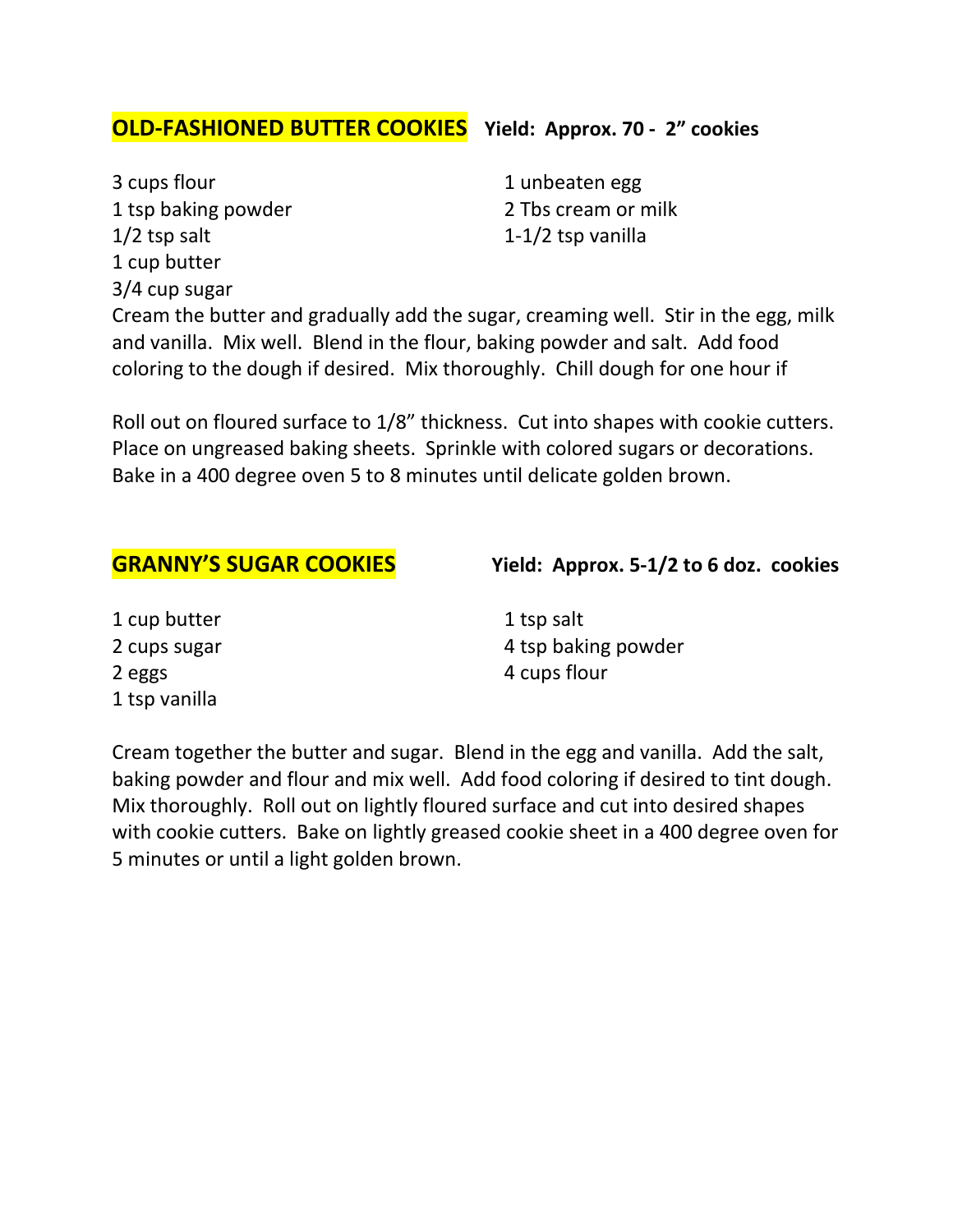## **GIANT CHOCOLATE CHIP COOKIE**

 **Yield: One giant cookie**

6 Tbs butter, softened 1/2 cup packed light brown sugar 1/4 cup granulated sugar 1 egg 1 tsp vanilla

1-1/2 cups flour 1/2 tsp baking soda 1/4 tsp salt 2 cups (12 oz) semisweet chocolate chips

In a large mixing bowl, beat butter and sugars until creamy. Add egg and vanilla and beat well. Stir together flour, baking soda and salt; gradually add to butter mixture; blending well. Stir in chocolate chips.

Line a 12 x 5/8 inch pizza pan with foil. Pat dough into pan within 3/4 inch of edge. Bake 15 to 18 minutes or until lightly browned. Cool completely. Cut into 8 wedges.

**Mini Cookies Yield: 18 dozen 3/4 inch cookies**

Drop 1/4 tsp dough 1-1/2 inches apart onto ungreased cookie sheet. Bake 5 to 7 minutes at 350 degrees until set. Cool slightly. Remove from sheet to wire rack. Cool.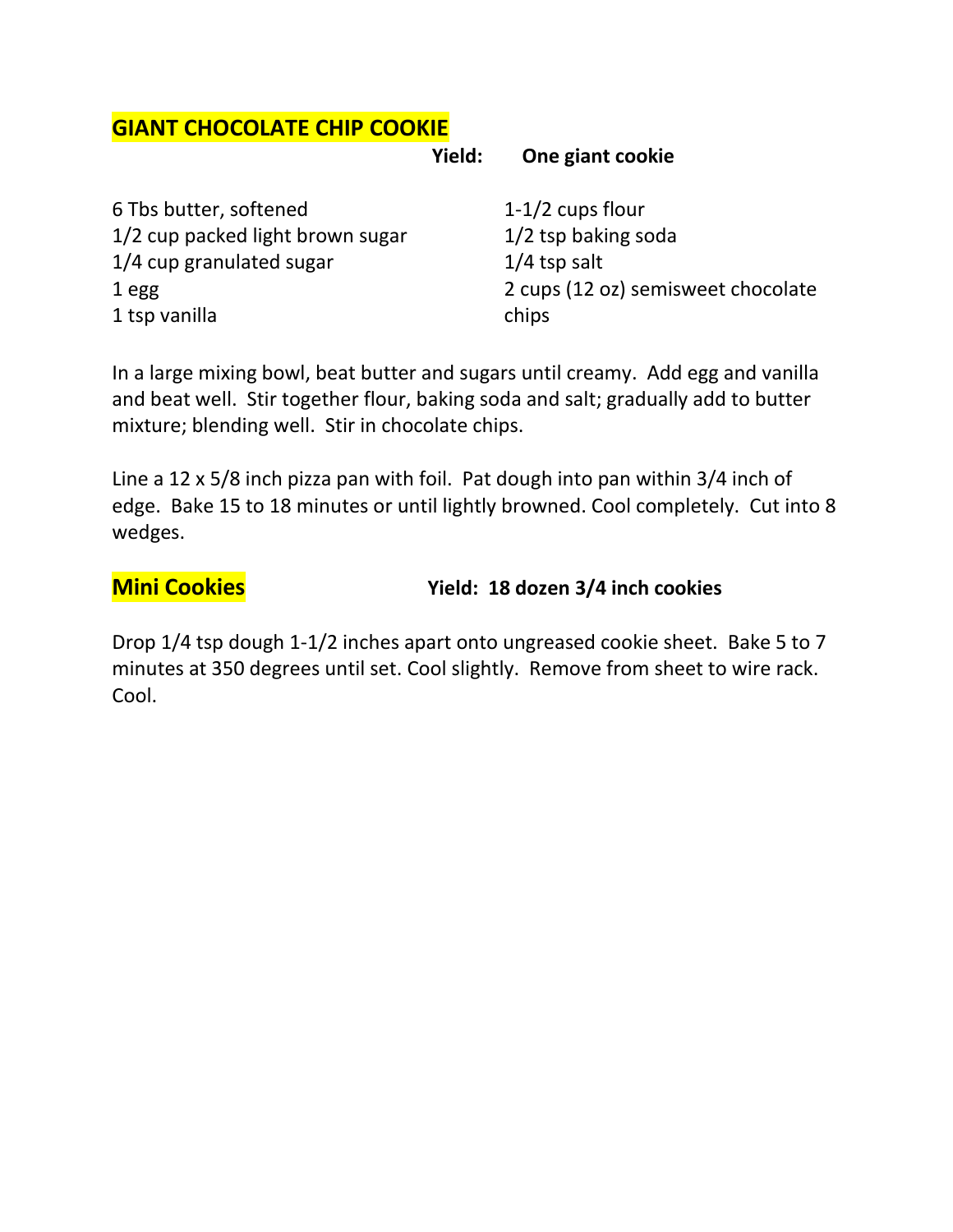# **POP'S POTATOES**

| <b>Per Serving:</b>     |                | 1/2 Cup Vegetable |       |        |
|-------------------------|----------------|-------------------|-------|--------|
| <b>Servings:</b>        | 6              | 12                | 24    | 48     |
| Russet potatoes, medium | $2 - 1/2$      | 5                 | 10    | 20     |
| Olive oil               | $1 - 1.2$ /Tbs | 3 Tbs             | 6 Tbs | 12 Tbs |
| Onion powder            | $3/4$ Tbs      | $1-1/2$ Tbs       | 3 Tbs | 6 Tbs  |
| Salt, Pepper, Paprika   | To Taste       |                   |       |        |

Preheat oven to 400 degrees.

Scrub potatoes *well* under cold water Pat dry. Cut into slices or small chunks. Drizzle oil onto potatoes. Add pepper, paprika, and onion powder. Toss in a bowl to coat.

Place on baking pan and bake in 400 degree oven for about 20 minutes. Potatoes will be done when they are golden brown.  $1/4$  cup per serving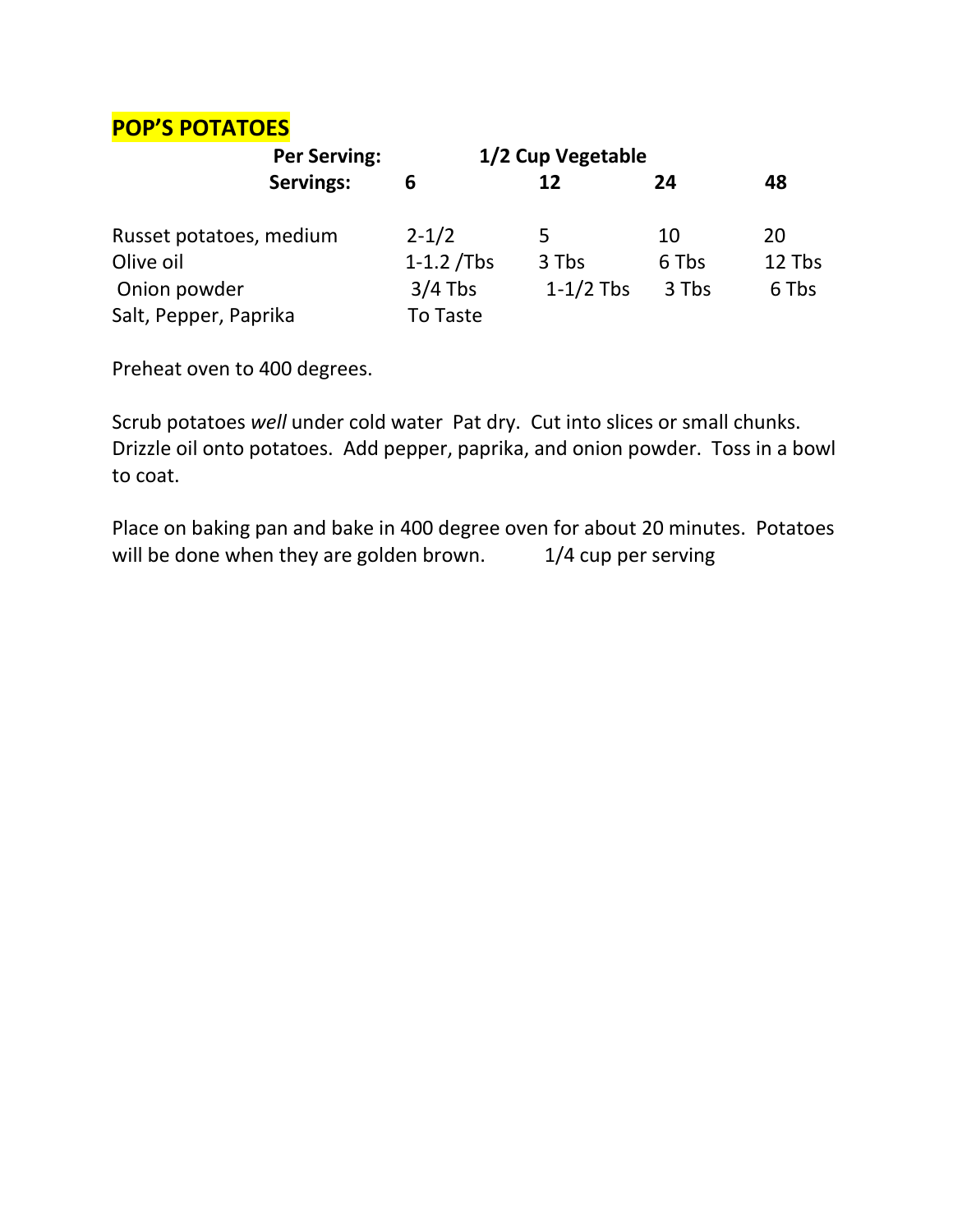## **RICE, BROCCOLI AND CHEESE CUPS**

| <b>Servings:</b>                     | 10           | 20              | 40                    | 50         |
|--------------------------------------|--------------|-----------------|-----------------------|------------|
| Uncooked white rice                  | 1 c          | $\overline{2}c$ | 4 C                   | 5c         |
| Chicken broth                        | 1 $\epsilon$ | 2c              | 4 c                   | 5c         |
| Frozen, chopped broccoli, thaw&drain | $1-1/2c$ 3 c |                 | 6 c                   | $7 - 1/2c$ |
| Shredded mozzarella cheese           | 2/3c         |                 | $1 - 1/3c$ $2 - 2/3c$ | $3-1/3c$   |
| Eggs, lightly beaten                 |              |                 |                       | 10         |

Preheat oven to 350 degrees.

Prepare rice as directed on package, substituting chicken broth for the water. Place cooked rice in a large mixing bowl; cool slightly. Stir in remaining ingredients until well blended.

Spoon evenly into greased muffin cups. Bake 25 minutes or until lightly browned.

# **OVEN FRIED POTATOES**

|                                | <b>Per Serving:</b><br><b>Servings:</b> | 1/2 cup Vegetable |           |                |               |
|--------------------------------|-----------------------------------------|-------------------|-----------|----------------|---------------|
|                                |                                         | <b>10</b>         | 20        | 40             | 50            |
| Large unpeeled baking potatoes |                                         | 4                 | 8         | 16             | 20            |
| Vegetable oil                  |                                         | 1/4c              | 1/2c      | 1 <sub>c</sub> | $1 - 1/4c$    |
| <b>Grated Parmesan cheese</b>  |                                         | $1-2Tbs$          | $2-4TbS$  | 4-8Tbs         | 6-10Tbs       |
| Salt                           |                                         | $1/2$ tsp         | 1 tsp     | 2 tsp          | $2 - 1/2$ tsp |
| Garlic powder                  |                                         | $1/4$ tsp         | $1/2$ tsp | 1 tsp          | $1 - 1/4$ tsp |
| Paprika                        |                                         | $1/4$ tsp         | $1/2$ tsp | $1$ tsp        | $1 - 1/4$ tsp |
| Pepper                         |                                         | $1/8$ tsp         | $1/4$ tsp | $1/2$ tsp      | $5/8$ tsp     |

Preheat oven to 375 degrees.

Cut potatoes lengthwise into four wedges. Please skin side down in a 13 x 9 x 2 " baking pan. Combine remaining ingredients; brush over potatoes. Bake at 375 degrees for 1 hour brushing with oil/cheese mixture every 15 minutes. Turn potatoes over for last 15 minutes of baking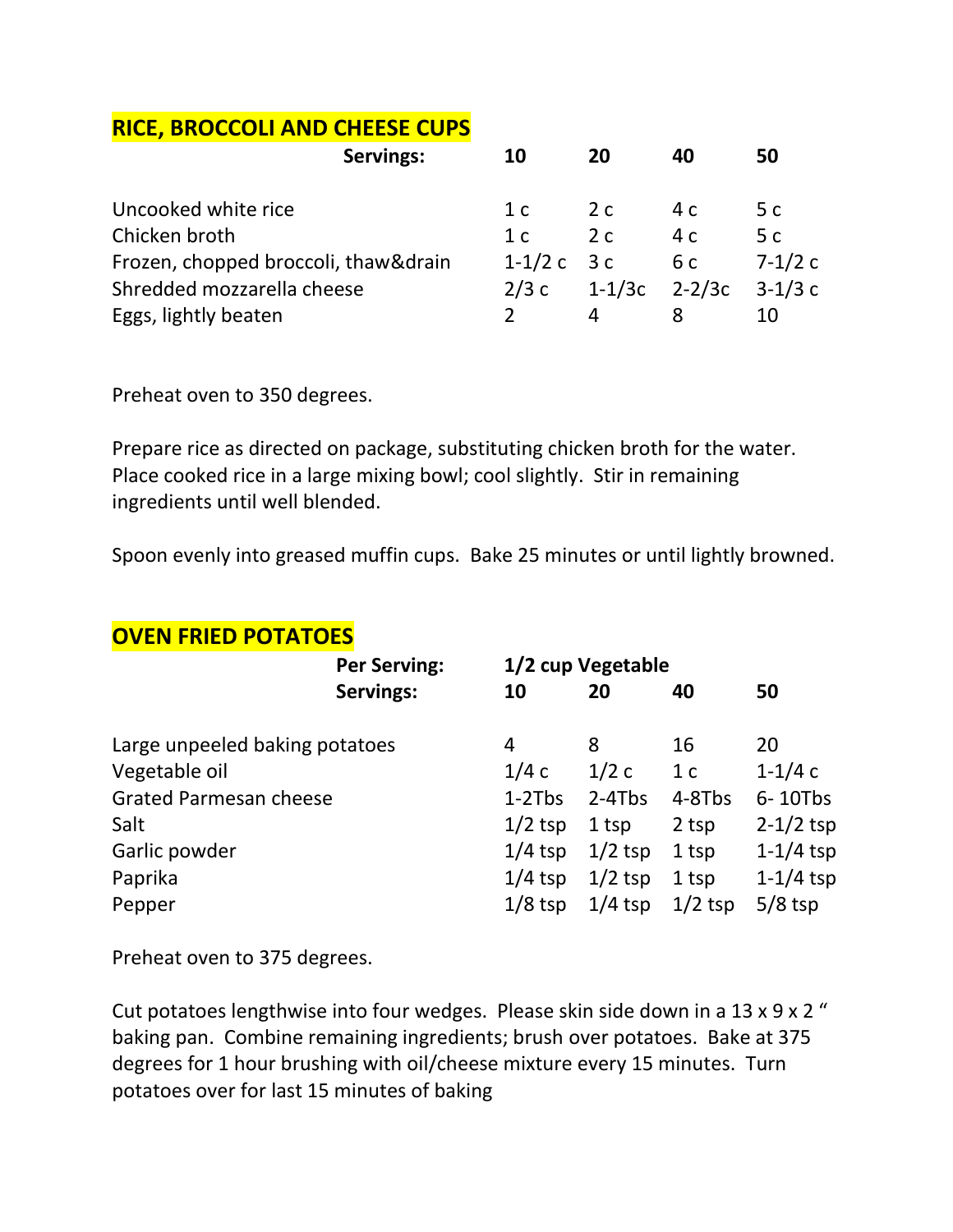# **CORN FRITTERS**

| <b>Per Serving:</b>                        | 1/2 cup Vegetable |                |           |                            |  |
|--------------------------------------------|-------------------|----------------|-----------|----------------------------|--|
| <b>Servings:</b>                           | 8                 | 16             | 24        | 40                         |  |
| Flour                                      | 2 <sub>cups</sub> | 4cups          | 6cups     | 10 cups                    |  |
| Baking powder                              | $2 - 1/2$ tsp     |                |           | 5 tsp 7-1/2 tsp 12-1/2 tsp |  |
| Salt                                       | $1/4$ tsp         | $1/2$ tsp      | $3/4$ tsp | $1 - 1/4$ tsp              |  |
| Sugar                                      | 2 Tbs             | 4 Tbs          | 6 Tbs     | 10 Tbs                     |  |
| <b>Milk</b>                                | 1 cup             | 2 cups         | 3 cups    | 5 cups                     |  |
| Egg, beaten                                | 1                 | $\overline{2}$ | 3         | 5                          |  |
| Whole kernel corn, drained(1 lb. 1 oz can) | $\mathbf{1}$      | 2              | 3         | 5                          |  |

Sift together flour, baking powder, salt and sugar. Blend milk and egg and add gradually to dry ingredients. Stir in drained corn.

*Cooking method #1*: Drop from tablespoon into hot oil (375 degrees) and fry until golden for 4 – 8 minutes. Drain on absorbent paper.

*Cooking method #2*: Drop by tablespoon onto greased cookie sheet and bake at 375 Degrees for approx. 5 minutes or until golden brown and cooked through. Turn once during baking.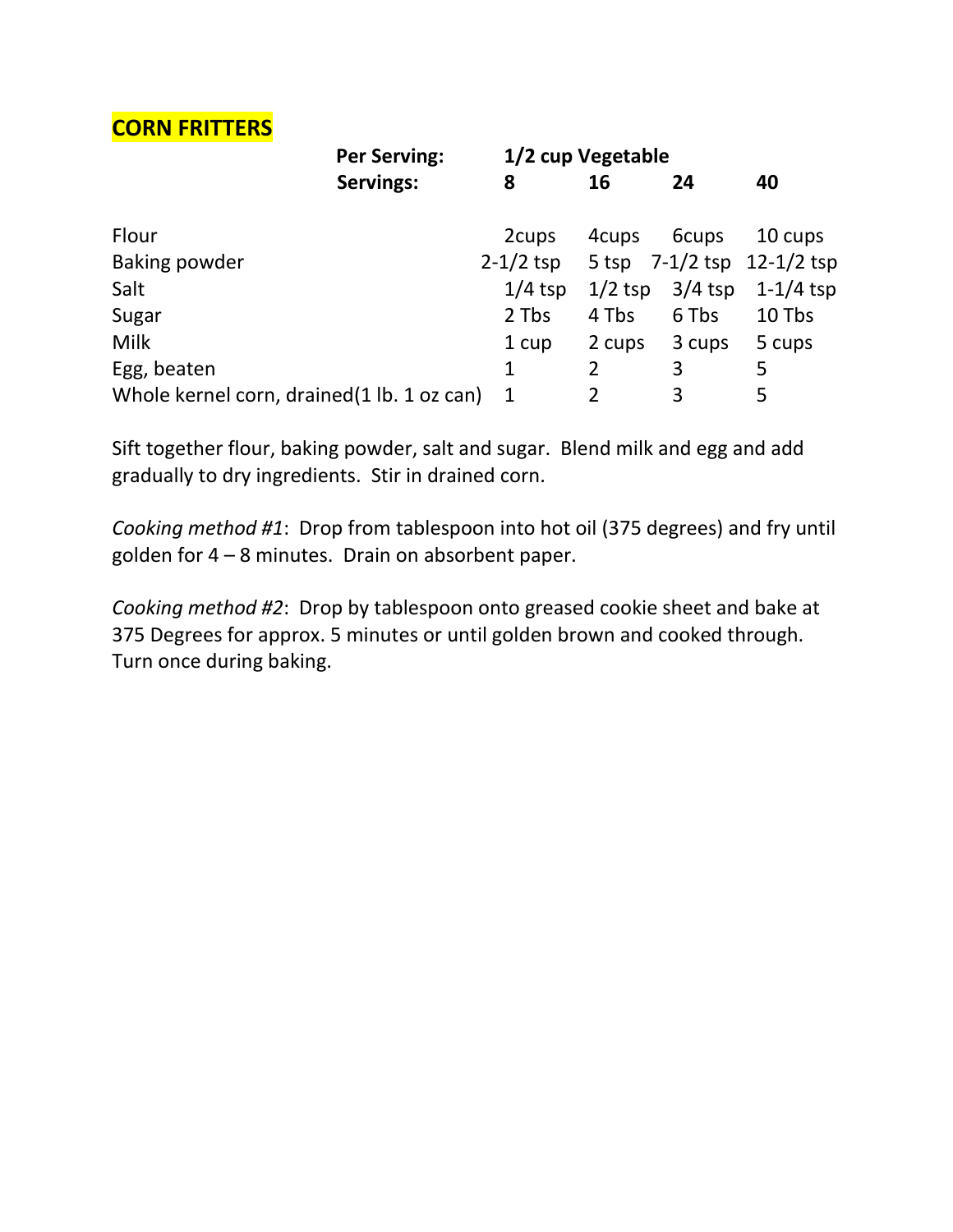## **STUFFING**

**Per Serving: 1 Grain (Approx. 1/3 cup) Servings: 12 Servings Stuffs a 4-5 lb. chicken** 

3 Tbs chopped onion 1/4 cup butter 4 cups bread cubes (about 7 slices, cut in 1/2-inch cubes) 1/4 tsp salt 1/4 tsp pepper 1/2 tsp poultry seasoning 1/2 tsp ground sage 2 to 4 Tbs or more water or chicken broth

Cook onion in butter. Combine with bread and seasonings. Toss with enough liquid to desired moistness. Stuff chicken. Double for a 10 pound turkey.

### **GRAVY Yield: 2 Cups**

Pour the drippings from roasting pan into a large measuring cup along with any browned bits from the pan. Skim off any fat. Reserve fat.

Measure out 1/4 cup fat in a medium saucepan,. Stir in 1/4 cup flour. Add enough chicken broth to the drippings to equal 2 cups. Slowly stir into the flour mixture. Cook until thick and bubbly. Season with salt and pepper.

## **HOMEMADE BREADING Yield: 4 Cups**

- 4 Cups Cornflake crumbs
- 4 tsp Instant chicken bouillon
- 4 tsp. Paprika
- 2 tsp Poultry seasoning
- 1 Tbs Italian herb seasoning
- 1/2 tsp Garlic powder
- 1 tsp Onion powder

Combine all ingredients and mix well. Store in an air tight container. Mix well before using. Plan on  $1/2 - 1$  Tbs of breading for each chicken part or fish fillet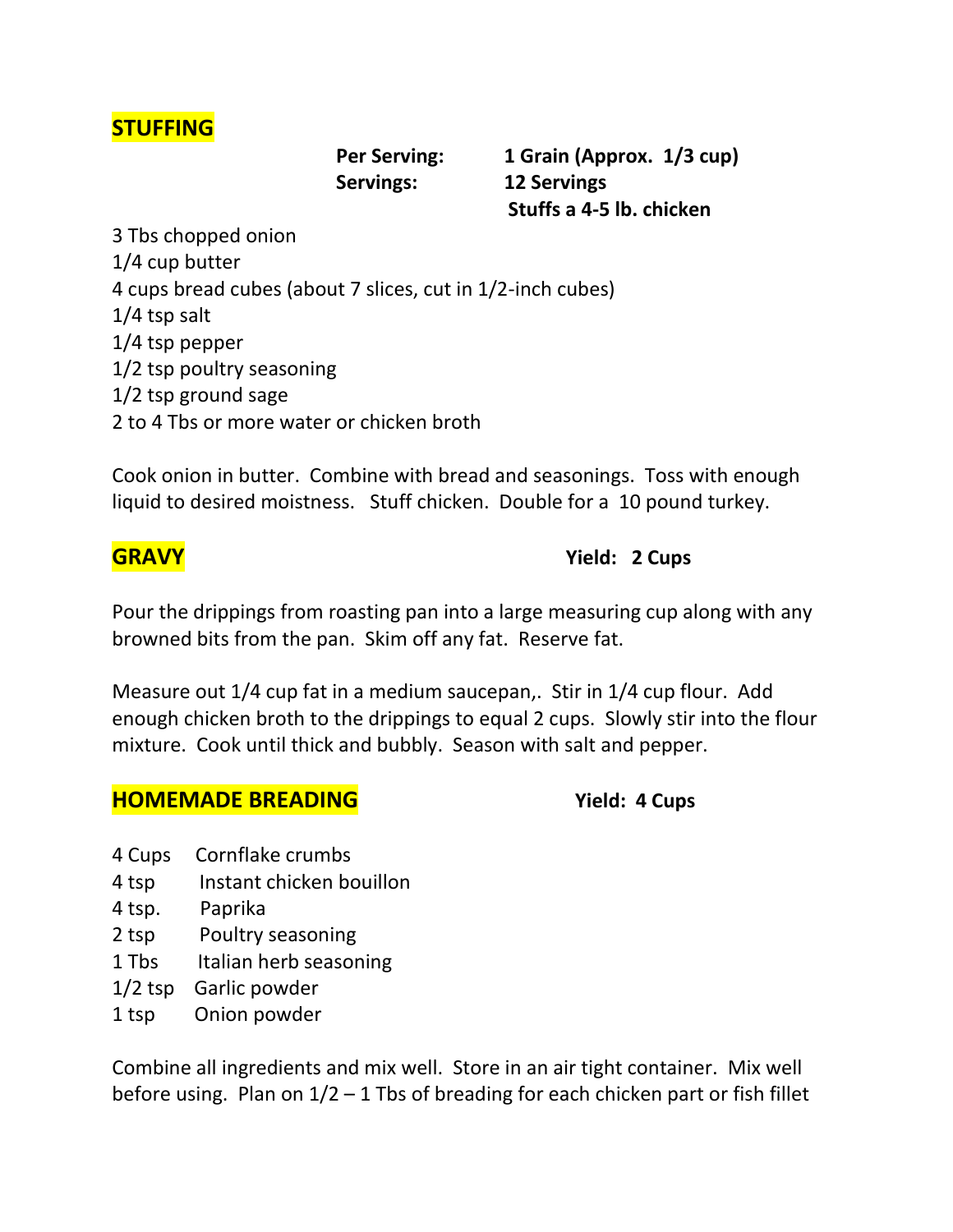## **MINI BURGER BITES**

|                                   | <b>Per Serving:</b> | 1-1/2 oz. Meat/Meat Alt. |         |        |        |
|-----------------------------------|---------------------|--------------------------|---------|--------|--------|
|                                   | <b>Servings:</b>    | 15                       | 30      | 60     | 75     |
| Lean ground beef                  |                     | 1 lb.                    | $2$ lb. | 4 lb.  | 5 lb.  |
| Shredded cheddar cheese           |                     | 1 cup                    | 2 cups  | 4 cups | 5 cups |
| Mayonnaise                        |                     | 1 Tbs                    | 2 Tbs   | 4 Tbs  | 5 Tbs  |
| Dry Onion Soup Mix (1 oz. pkg)    |                     | 1 pkg                    | 2 pkg   | 4 pkg  | 5 pkg  |
| Small Dinner Rolls (2 in. square) |                     | 15                       | 30      | 60     | 75     |

- Preheat oven to 350 degrees.
- In a mixing bowl, thoroughly mix ground beef, cheddar cheese, mayonnaise and dry onion soup mix.
- Divide beef mixture evenly and spread onto the bottoms of the dinner rolls. Place top halves on top forming little sandwiches.
- Place in baking pan and cover tightly with aluminum foil.
- Bake 30 to 35 minutes in preheated oven or until meat is cooked through.

#### **THANKSGIVING HARVEST MIX**

**Serving Size: ¼ cup**

**No. Servings: 36**

- 2 Cups Bugle
- 2 Cups Mini Pretzels
- 2 Cups Honey Kix
- 2 Cups Corn Chex
- ½ Cup Candy Corn
- 1 Cup Raisins